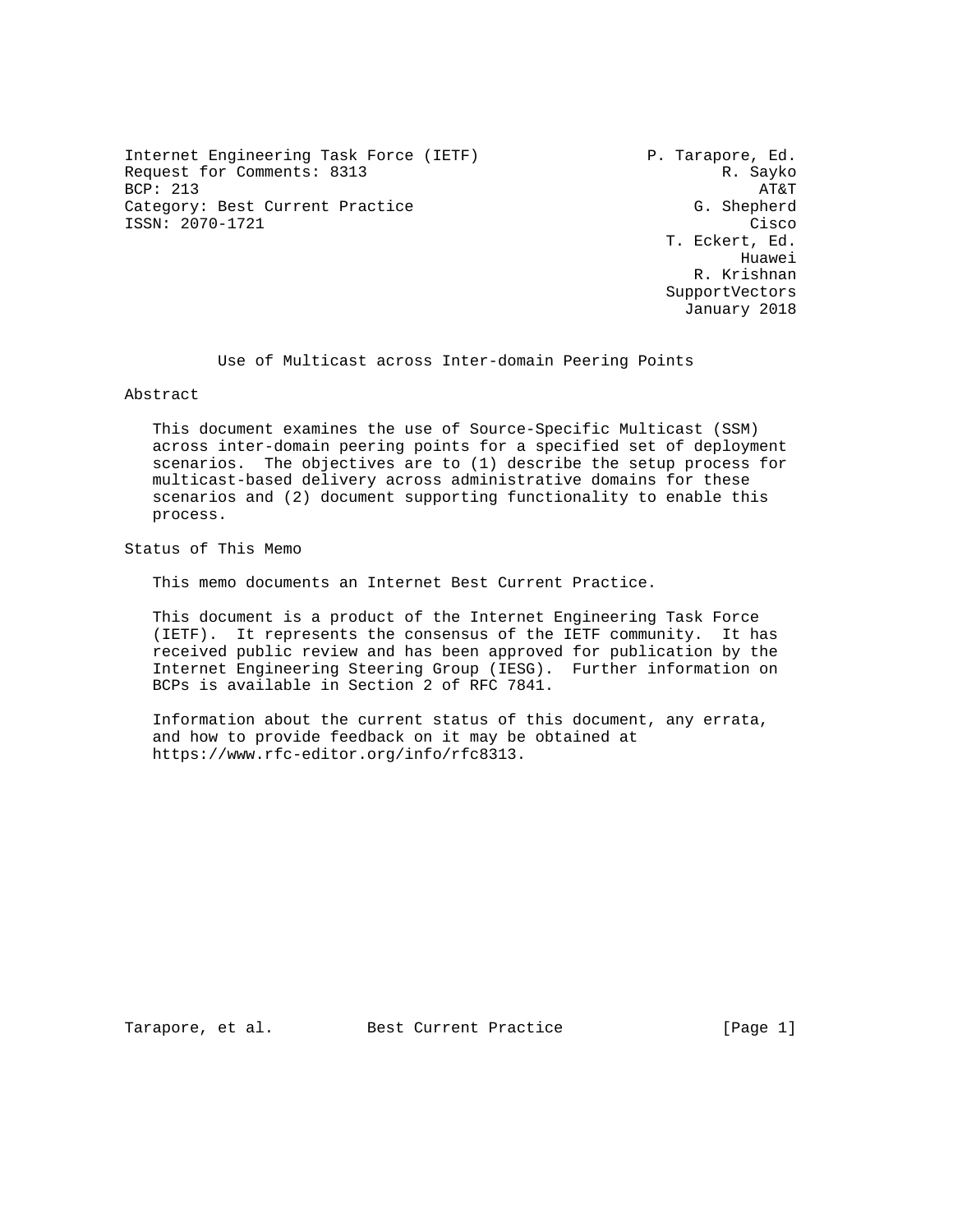### Copyright Notice

 Copyright (c) 2018 IETF Trust and the persons identified as the document authors. All rights reserved.

 This document is subject to BCP 78 and the IETF Trust's Legal Provisions Relating to IETF Documents

 (https://trustee.ietf.org/license-info) in effect on the date of publication of this document. Please review these documents carefully, as they describe your rights and restrictions with respect to this document. Code Components extracted from this document must include Simplified BSD License text as described in Section 4.e of the Trust Legal Provisions and are provided without warranty as described in the Simplified BSD License.

Tarapore, et al. Best Current Practice [Page 2]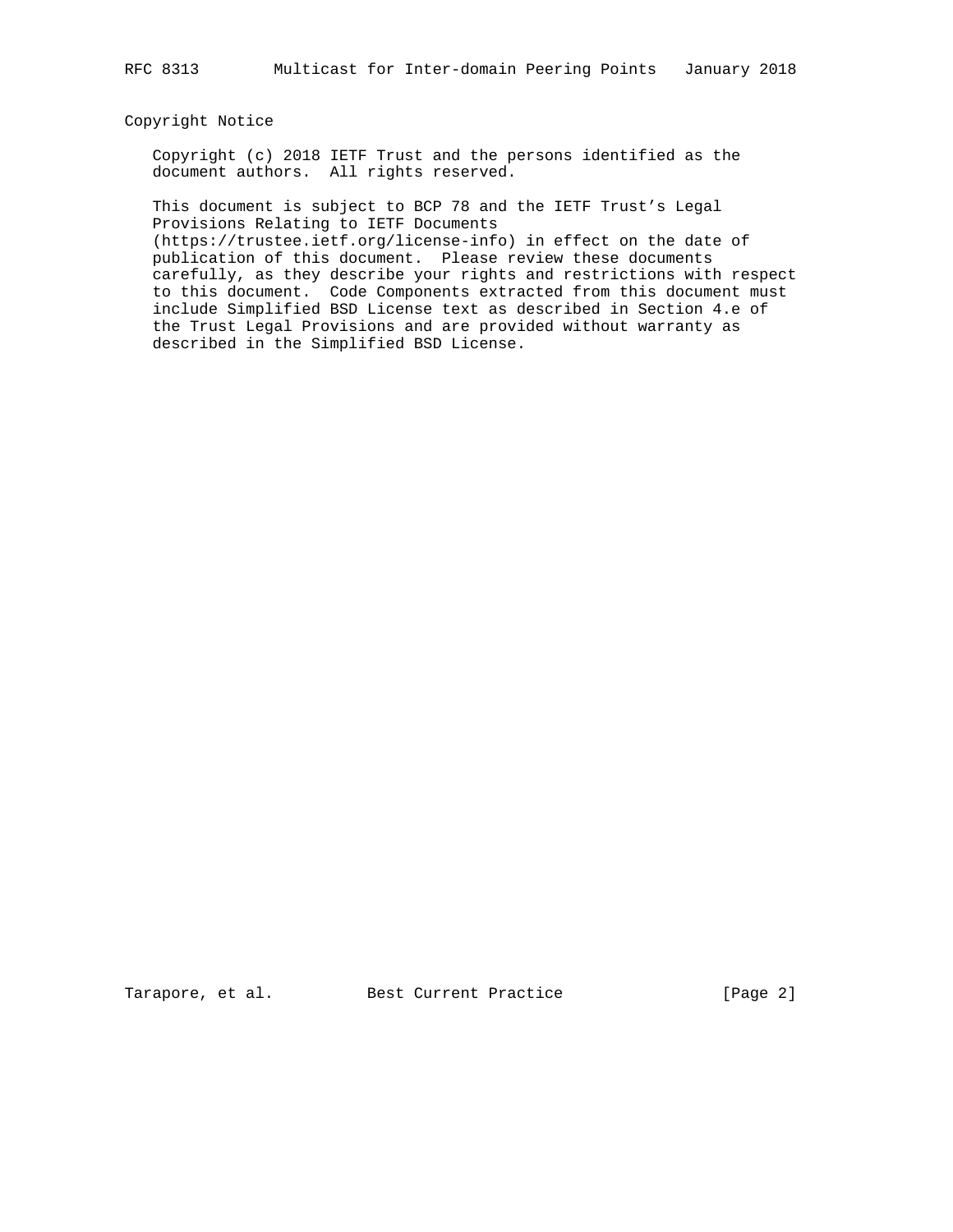# Table of Contents

|  | 2. Overview of Inter-domain Multicast Application Transport  6                                       |  |
|--|------------------------------------------------------------------------------------------------------|--|
|  | 3. Inter-domain Peering Point Requirements for Multicast 7                                           |  |
|  |                                                                                                      |  |
|  | 3.2. Peering Point Enabled with GRE Tunnel 10                                                        |  |
|  | 3.3. Peering Point Enabled with AMT - Both Domains                                                   |  |
|  |                                                                                                      |  |
|  | 3.4. Peering Point Enabled with AMT - AD-2 Not                                                       |  |
|  |                                                                                                      |  |
|  | 3.5. AD-2 Not Multicast Enabled - Multiple AMT Tunnels                                               |  |
|  | through AD-2 $\dots\dots\dots\dots\dots\dots\dots\dots\dots\dots\dots\dots\dots\dots\dots\dots\dots$ |  |
|  |                                                                                                      |  |
|  | 4.1. Network Interconnection Transport Guidelines 18                                                 |  |
|  | 4.1.1. Bandwidth Management 19                                                                       |  |
|  | 4.2. Routing Aspects and Related Guidelines 20                                                       |  |
|  | 4.2.1. Native Multicast Routing Aspects 21                                                           |  |
|  | 4.2.2. GRE Tunnel over Interconnecting Peering Point 22                                              |  |
|  | 4.2.3. Routing Aspects with AMT Tunnels 22                                                           |  |
|  | 4.2.4. Public Peering Routing Aspects 24                                                             |  |
|  | 4.3. Back-Office Functions - Provisioning and Logging                                                |  |
|  |                                                                                                      |  |
|  | 4.3.1. Provisioning Guidelines 26                                                                    |  |
|  | 4.3.2. Inter-domain Authentication Guidelines 28                                                     |  |
|  | 4.3.3. Log-Management Guidelines 28                                                                  |  |
|  | 4.4. Operations - Service Performance and Monitoring                                                 |  |
|  |                                                                                                      |  |
|  | 4.5. Client Reliability Models / Service Assurance Guidelines 32                                     |  |
|  | 4.6. Application Accounting Guidelines 32                                                            |  |
|  | 5. Troubleshooting and Diagnostics 32                                                                |  |
|  |                                                                                                      |  |
|  | 6.1. DoS Attacks (against State and Bandwidth) 33                                                    |  |
|  |                                                                                                      |  |
|  |                                                                                                      |  |
|  |                                                                                                      |  |
|  |                                                                                                      |  |
|  |                                                                                                      |  |
|  |                                                                                                      |  |
|  |                                                                                                      |  |
|  |                                                                                                      |  |
|  |                                                                                                      |  |
|  |                                                                                                      |  |

Tarapore, et al. Best Current Practice [Page 3]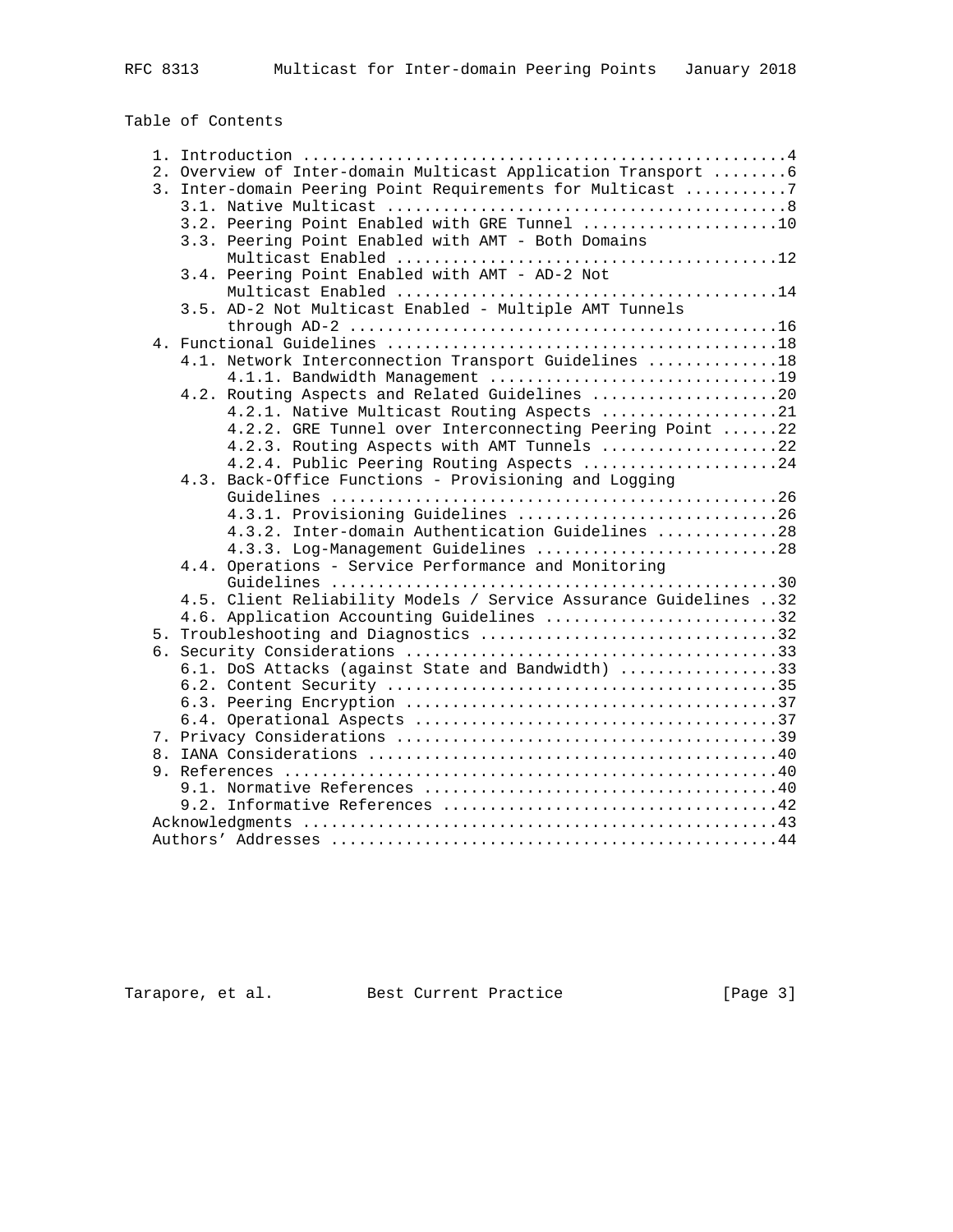### 1. Introduction

 Content and data from several types of applications (e.g., live video streaming, software downloads) are well suited for delivery via multicast means. The use of multicast for delivering such content or other data offers significant savings in terms of utilization of resources in any given administrative domain. End User (EU) demand for such content or other data is growing. Often, this requires transporting the content or other data across administrative domains via inter-domain peering points.

The objectives of this document are twofold:

- o Describe the technical process and establish guidelines for setting up multicast-based delivery of application content or other data across inter-domain peering points via a set of use cases (where "Use Case 3.1" corresponds to Section 3.1, "Use Case 3.2" corresponds to Section 3.2, etc.).
- o Catalog all required exchanges of information between the administrative domains to support multicast-based delivery. This enables operators to initiate necessary processes to support inter-domain peering with multicast.

The scope and assumptions for this document are as follows:

- o Administrative Domain 1 (AD-1) sources content to one or more EUs in one or more Administrative Domain 2 (AD-2) entities. AD-1 and AD-2 want to use IP multicast to allow support for large and growing EU populations, with a minimum amount of duplicated traffic to send across network links.
	- \* This document does not detail the case where EUs are originating content. To support that additional service, it is recommended that some method (outside the scope of this document) be used by which the content from EUs is transmitted to the application in AD-1 and AD-1 can send out the traffic as IP multicast. From that point on, the descriptions in this document apply, except that they are not complete because they do not cover the transport or operational aspects of the leg from the EU to AD-1.
	- \* This document does not detail the case where AD-1 and AD-2 are not directly connected to each other and are instead connected via one or more other ADs (as opposed to a peering point) that serve as transit providers. The cases described in this document where tunnels are used between AD-1 and AD-2 can be applied to such scenarios, but SLA ("Service Level Agreement")

Tarapore, et al. Best Current Practice [Page 4]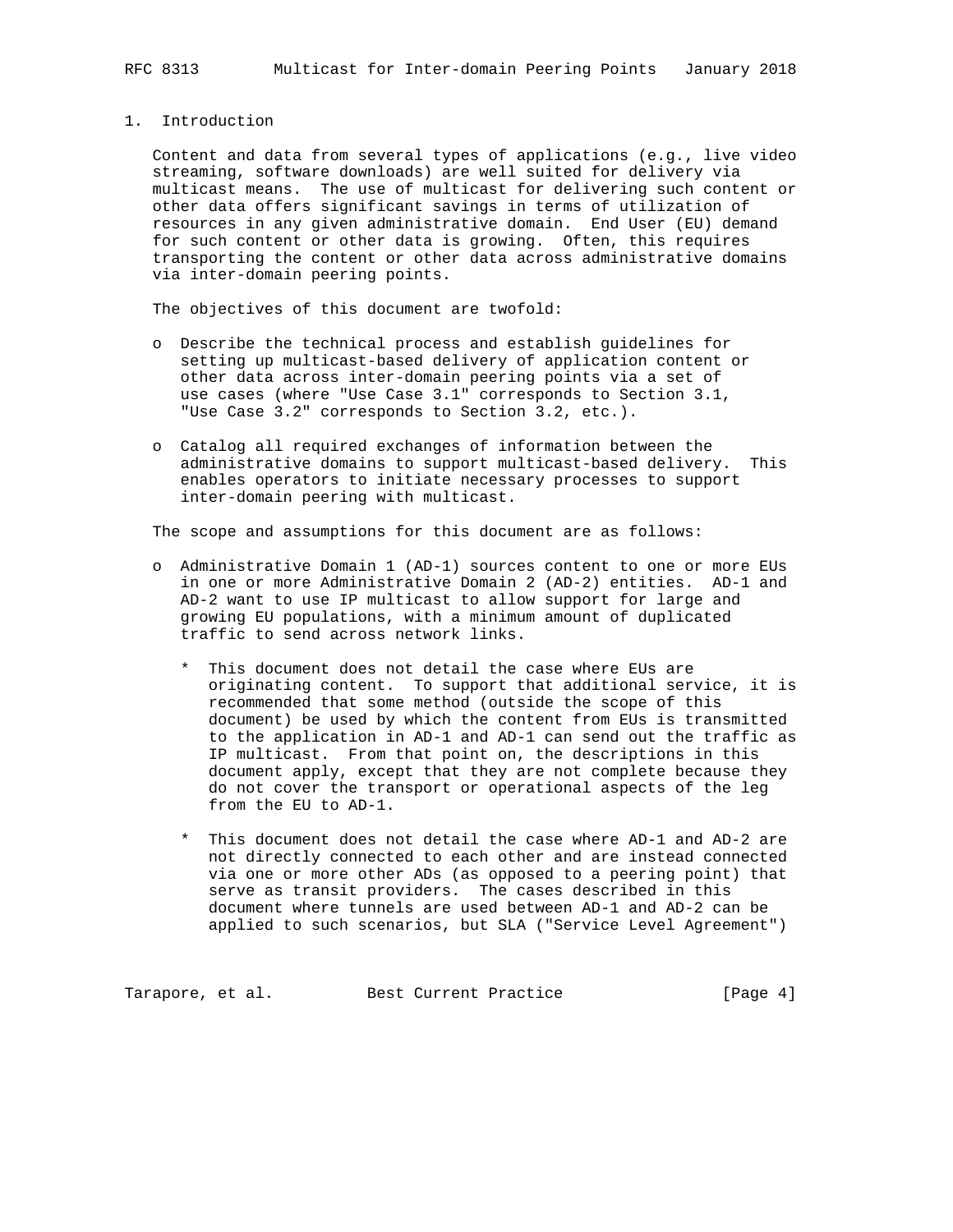control, for example, would be different. Additional issues will likely exist as well in such scenarios. This topic is left for further study.

- o For the purposes of this document, the term "peering point" refers to a network connection ("link") between two administrative network domains over which traffic is exchanged between them. This is also referred to as a Network-to-Network Interface (NNI). Unless otherwise noted, it is assumed that the peering point is a private peering point, where the network connection is a physically or virtually isolated network connection solely between AD-1 and AD-2. The other case is that of a broadcast peering point, which is a common option in public Internet Exchange Points (IXPs). See Section 4.2.4 for more details.
- o AD-1 is enabled with native multicast. A peering point exists between AD-1 and AD-2.
- o It is understood that several protocols are available for this purpose, including Protocol-Independent Multicast - Sparse Mode (PIM-SM) and Protocol-Independent Multicast - Source-Specific Multicast (PIM-SSM) [RFC7761], the Internet Group Management Protocol (IGMP) [RFC3376], and Multicast Listener Discovery (MLD) [RFC3810].
- o As described in Section 2, the source IP address of the (so-called "(S,G)") multicast stream in the originating AD (AD-1) is known. Under this condition, using PIM-SSM is beneficial, as it allows the receiver's upstream router to send a join message directly to the source without the need to invoke an intermediate Rendezvous Point (RP). The use of SSM also presents an improved threat mitigation profile against attack, as described in [RFC4609]. Hence, in the case of inter-domain peering, it is recommended that only SSM protocols be used; the setup of inter-domain peering for ASM (Any-Source Multicast) is out of scope for this document.
- o The rest of this document assumes that PIM-SSM and BGP are used across the peering point, plus Automatic Multicast Tunneling (AMT) [RFC7450] and/or Generic Routing Encapsulation (GRE), according to the scenario in question. The use of other protocols is beyond the scope of this document.
- o AMT is set up at the peering point if either the peering point or AD-2 is not multicast enabled. It is assumed that an AMT relay will be available to a client for multicast delivery. The selection of an optimal AMT relay by a client is out of scope for

Tarapore, et al. Best Current Practice [Page 5]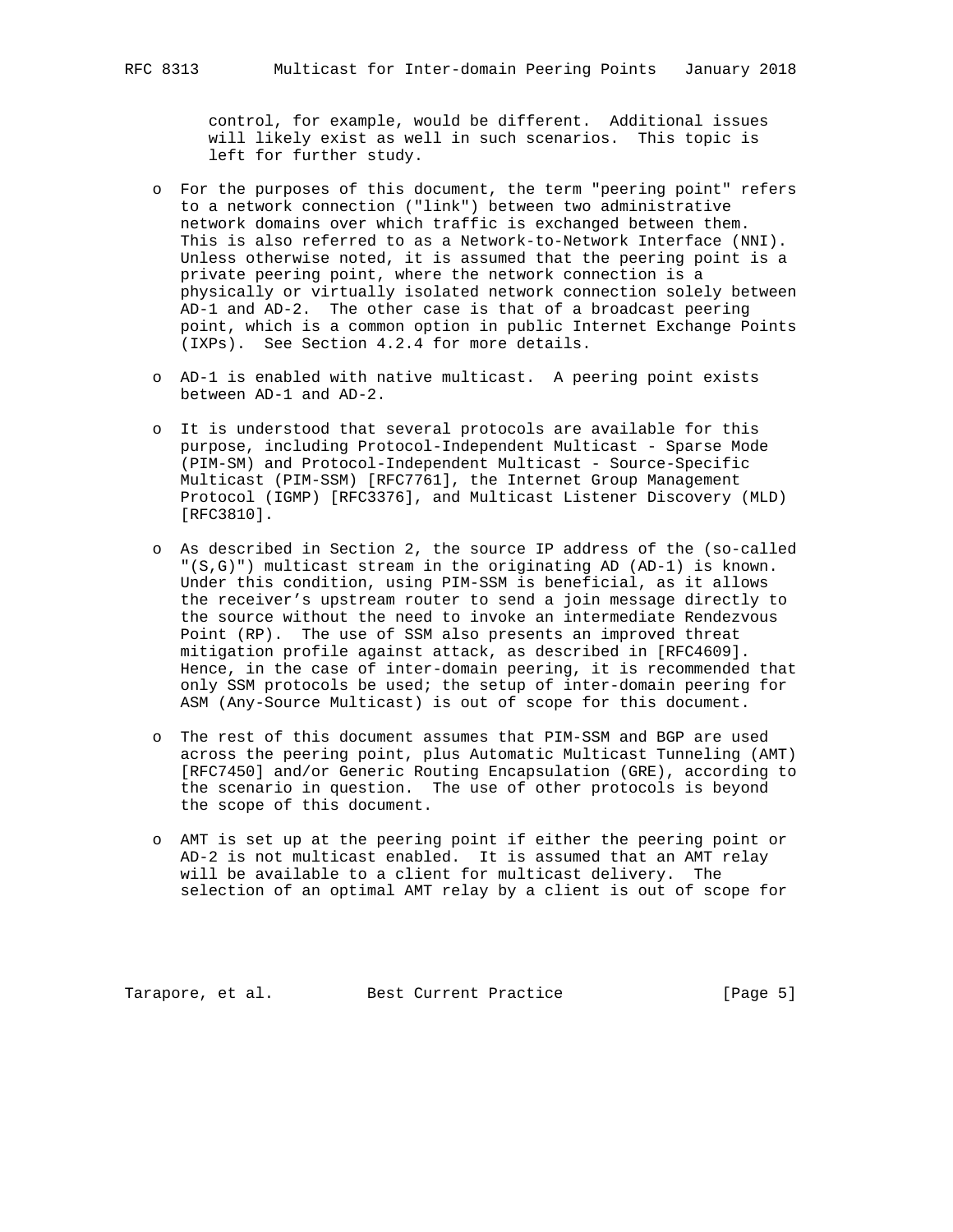this document. Note that using AMT is necessary only when native multicast is unavailable in the peering point (Use Case 3.3) or in the downstream administrative domain (Use Cases 3.4 and 3.5).

- o It is assumed that the collection of billing data is done at the application level and is not considered to be a networking issue. The settlements process for EU billing and/or inter-provider billing is out of scope for this document.
- o Inter-domain network connectivity troubleshooting is only considered within the context of a cooperative process between the two domains.

 This document also attempts to identify ways by which the peering process can be improved. Development of new methods for improvement is beyond the scope of this document.

2. Overview of Inter-domain Multicast Application Transport

A multicast-based application delivery scenario is as follows:

- o Two independent administrative domains are interconnected via a peering point.
- o The peering point is either multicast enabled (end-to-end native multicast across the two domains) or connected by one of two possible tunnel types:
	- \* A GRE tunnel [RFC2784] allowing multicast tunneling across the peering point, or
	- \* AMT [RFC7450].
- o A service provider controls one or more application sources in AD-1 that will send multicast IP packets via one or more  $(S,G)$ s (multicast traffic flows; see Section 4.2.1 if you are unfamiliar with IP multicast). It is assumed that the service being provided is suitable for delivery via multicast (e.g., live video streaming of popular events, software downloads to many devices) and that the packet streams will be carried by a suitable multicast transport protocol.
- o An EU controls a device connected to AD-2, which runs an application client compatible with the service provider's application source.

Tarapore, et al. Best Current Practice [Page 6]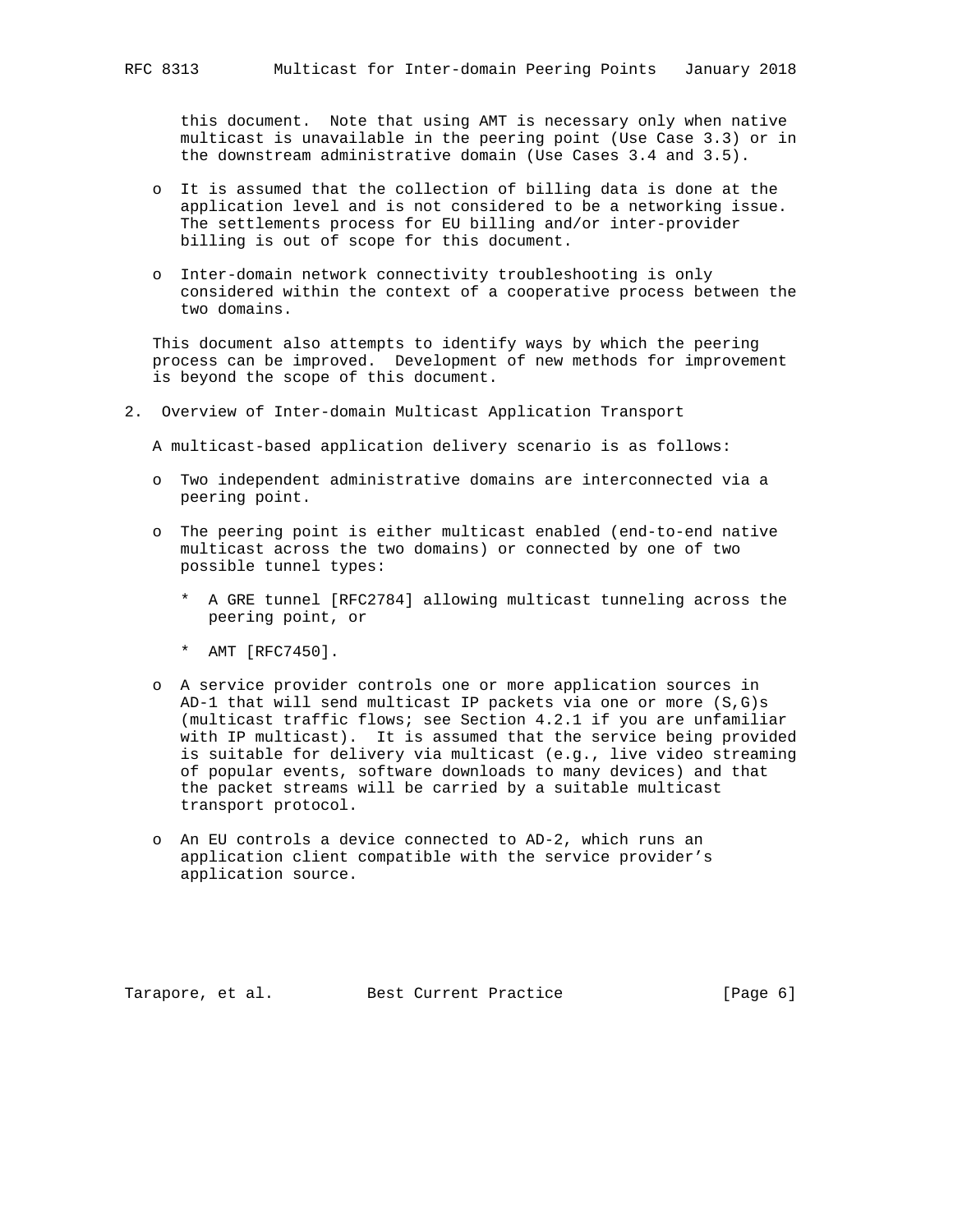o The application client joins appropriate (S,G)s in order to receive the data necessary to provide the service to the EU. The mechanisms by which the application client learns the appropriate (S,G)s are an implementation detail of the application and are out of scope for this document.

 The assumption here is that AD-1 has ultimate responsibility for delivering the multicast-based service on behalf of the content  $source(s)$ . All relevant interactions between the two domains described in this document are based on this assumption.

 Note that AD-2 may be an independent network domain (e.g., a Tier 1 network operator domain). Alternately, AD-2 could also be an enterprise network domain operated by a single customer of AD-1. The peering point architecture and requirements may have some unique aspects associated with enterprise networks; see Section 3.

 The use cases describing various architectural configurations for multicast distribution, along with associated requirements, are described in Section 3. Section 4 contains a comprehensive list of pertinent information that needs to be exchanged between the two domains in order to support functions to enable application transport.

3. Inter-domain Peering Point Requirements for Multicast

 The transport of applications using multicast requires that the inter-domain peering point be enabled to support such a process. This section presents five use cases for consideration.

Tarapore, et al. Best Current Practice [Page 7]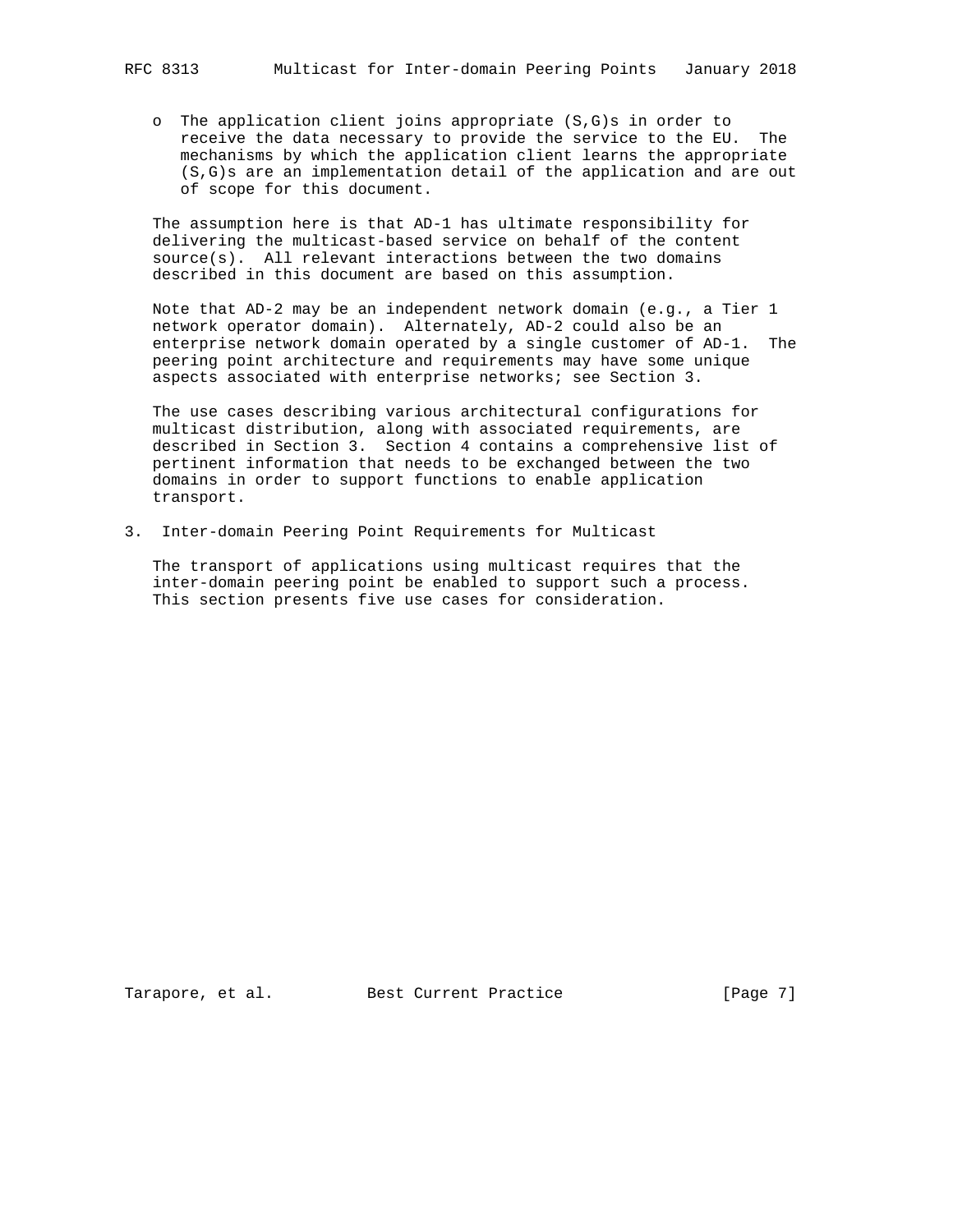# 3.1. Native Multicast

 This use case involves end-to-end native multicast between the two administrative domains, and the peering point is also native multicast enabled. See Figure 1.



 AS = multicast (e.g., content) Application Source BR = Border Router I1 = AD-1 and AD-2 multicast interconnection (e.g., MP-BGP) I2 = AD-2 and EU multicast connection

Figure 1: Content Distribution via End-to-End Native Multicast

Advantages of this configuration:

- o Most efficient use of bandwidth in both domains.
- o Fewer devices in the path traversed by the multicast stream when compared to an AMT-enabled peering point.

 From the perspective of AD-1, the one disadvantage associated with native multicast to AD-2 instead of individual unicast to every EU in AD-2 is that it does not have the ability to count the number of EUs as well as the transmitted bytes delivered to them. This information is relevant from the perspective of customer billing and operational logs. It is assumed that such data will be collected by the application layer. The application-layer mechanisms for generating this information need to be robust enough so that all pertinent requirements for the source provider and the AD operator are satisfactorily met. The specifics of these methods are beyond the scope of this document.

Tarapore, et al. Best Current Practice [Page 8]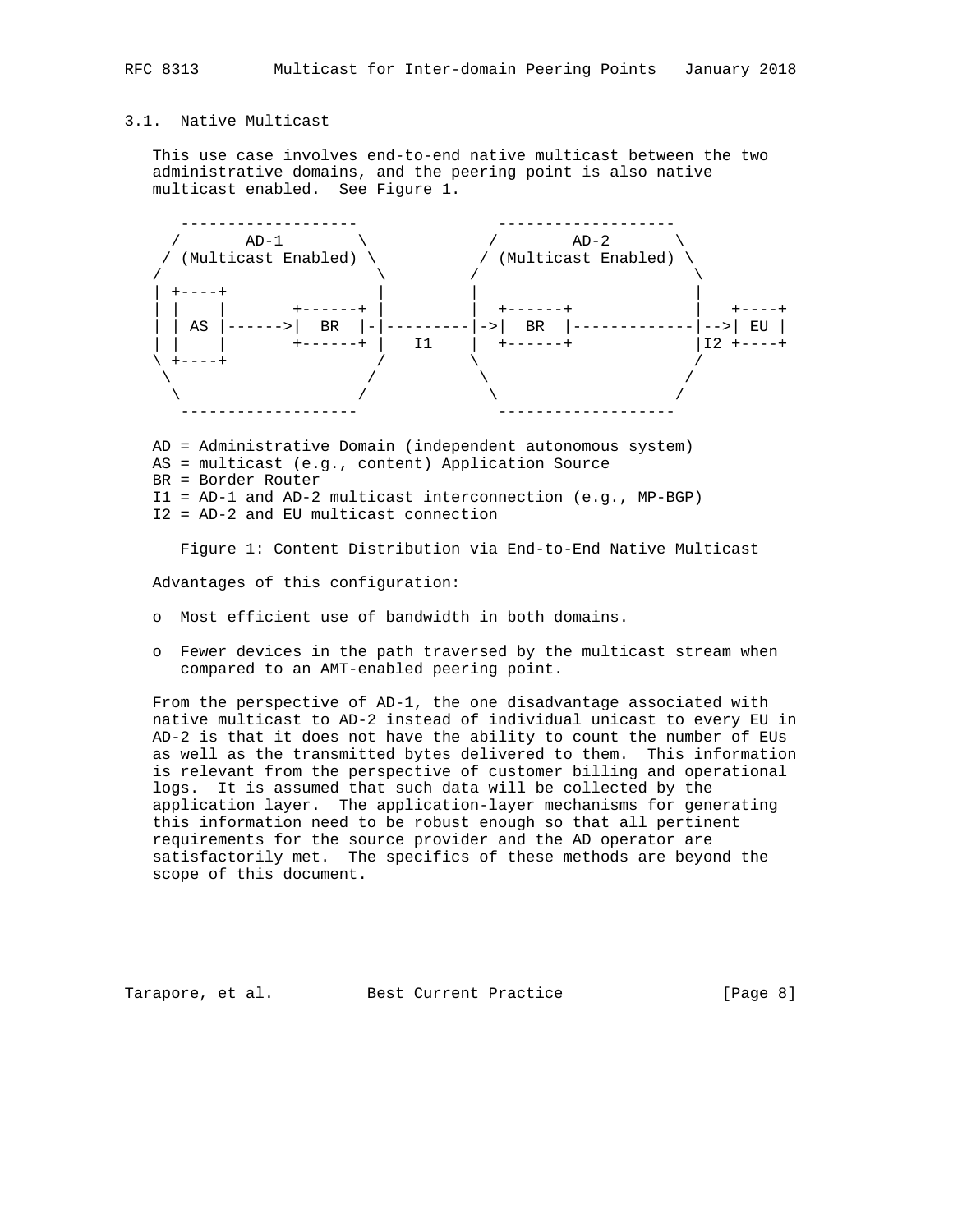Architectural guidelines for this configuration are as follows:

- a. Dual homing for peering points between domains is recommended as a way to ensure reliability with full BGP table visibility.
- b. If the peering point between AD-1 and AD-2 is a controlled network environment, then bandwidth can be allocated accordingly by the two domains to permit the transit of non-rate-adaptive multicast traffic. If this is not the case, then the multicast traffic must support congestion control via any of the mechanisms described in Section 4.1 of [BCP145].
- c. The sending and receiving of multicast traffic between two domains is typically determined by local policies associated with each domain. For example, if AD-1 is a service provider and AD-2 is an enterprise, then AD-1 may support local policies for traffic delivery to, but not traffic reception from, AD-2. Another example is the use of a policy by which AD-1 delivers specified content to AD-2 only if such delivery has been accepted by contract.
- d. It is assumed that relevant information on multicast streams delivered to EUs in AD-2 is collected by available capabilities in the application layer. The precise nature and formats of the collected information will be determined by directives from the source owner and the domain operators.

Tarapore, et al. Best Current Practice [Page 9]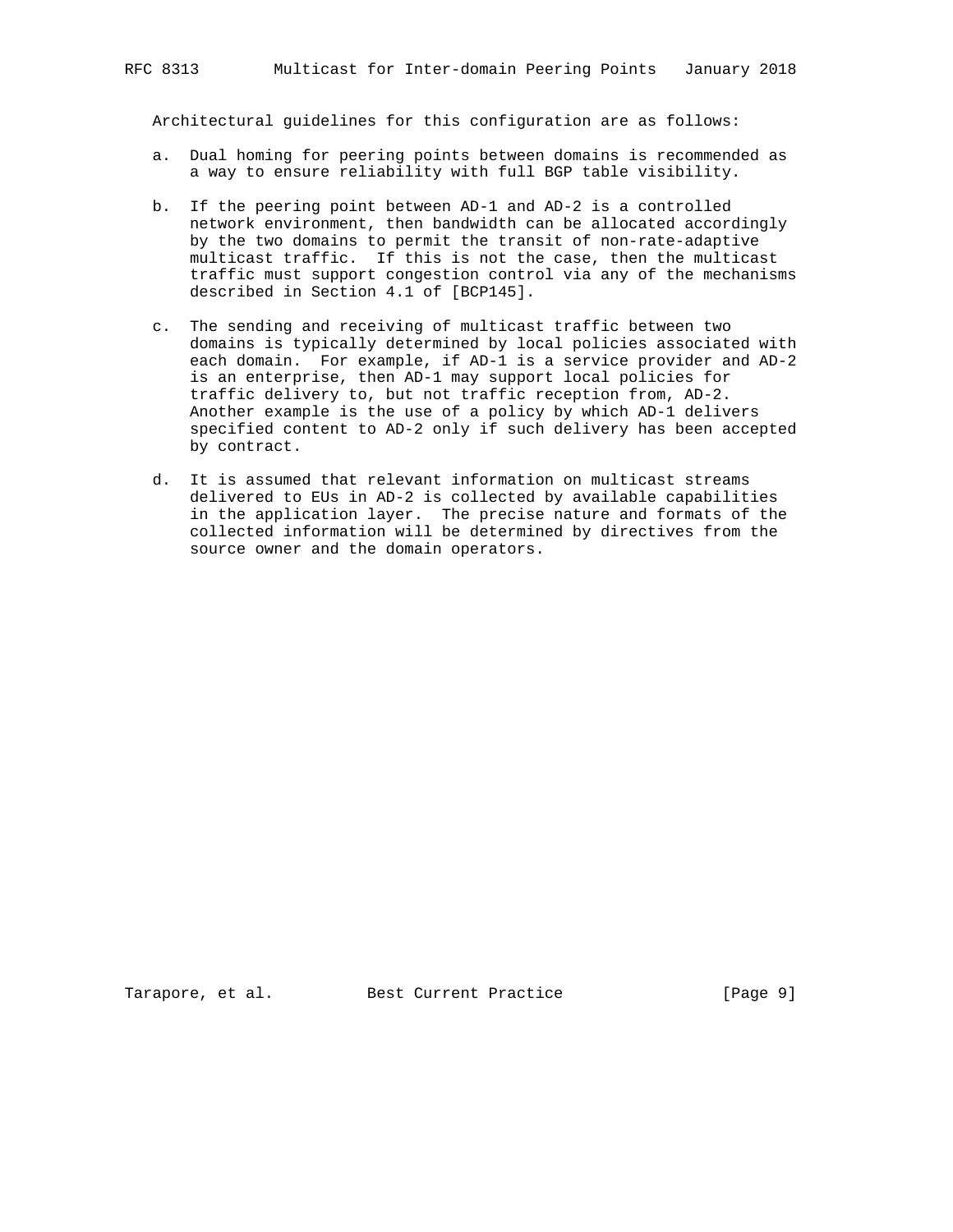### 3.2. Peering Point Enabled with GRE Tunnel

 The peering point is not native multicast enabled in this use case. There is a GRE tunnel provisioned over the peering point. See Figure 2.



 AD = Administrative Domain (independent autonomous system) AS = multicast (e.g., content) Application Source uBR = unicast Border Router - not necessarily multicast enabled; may be the same router as BR BR = Border Router - for multicast I1 = AD-1 and AD-2 multicast interconnection (e.g., MP-BGP)

I2 = AD-2 and EU multicast connection

Figure 2: Content Distribution via GRE Tunnel

 In this case, interconnection I1 between AD-1 and AD-2 in Figure 2 is multicast enabled via a GRE tunnel [RFC2784] between the two BRs and encapsulating the multicast protocols across it.

 Normally, this approach is chosen if the uBR physically connected to the peering link cannot or should not be enabled for IP multicast. This approach may also be beneficial if the BR and uBR are the same device but the peering link is a broadcast domain (IXP); see Section 4.2.4.

 The routing configuration is basically unchanged: instead of running BGP (SAFI-2) ("SAFI" stands for "Subsequent Address Family Identifier") across the native IP multicast link between AD-1 and AD-2, BGP (SAFI-2) is now run across the GRE tunnel.

Tarapore, et al. Best Current Practice [Page 10]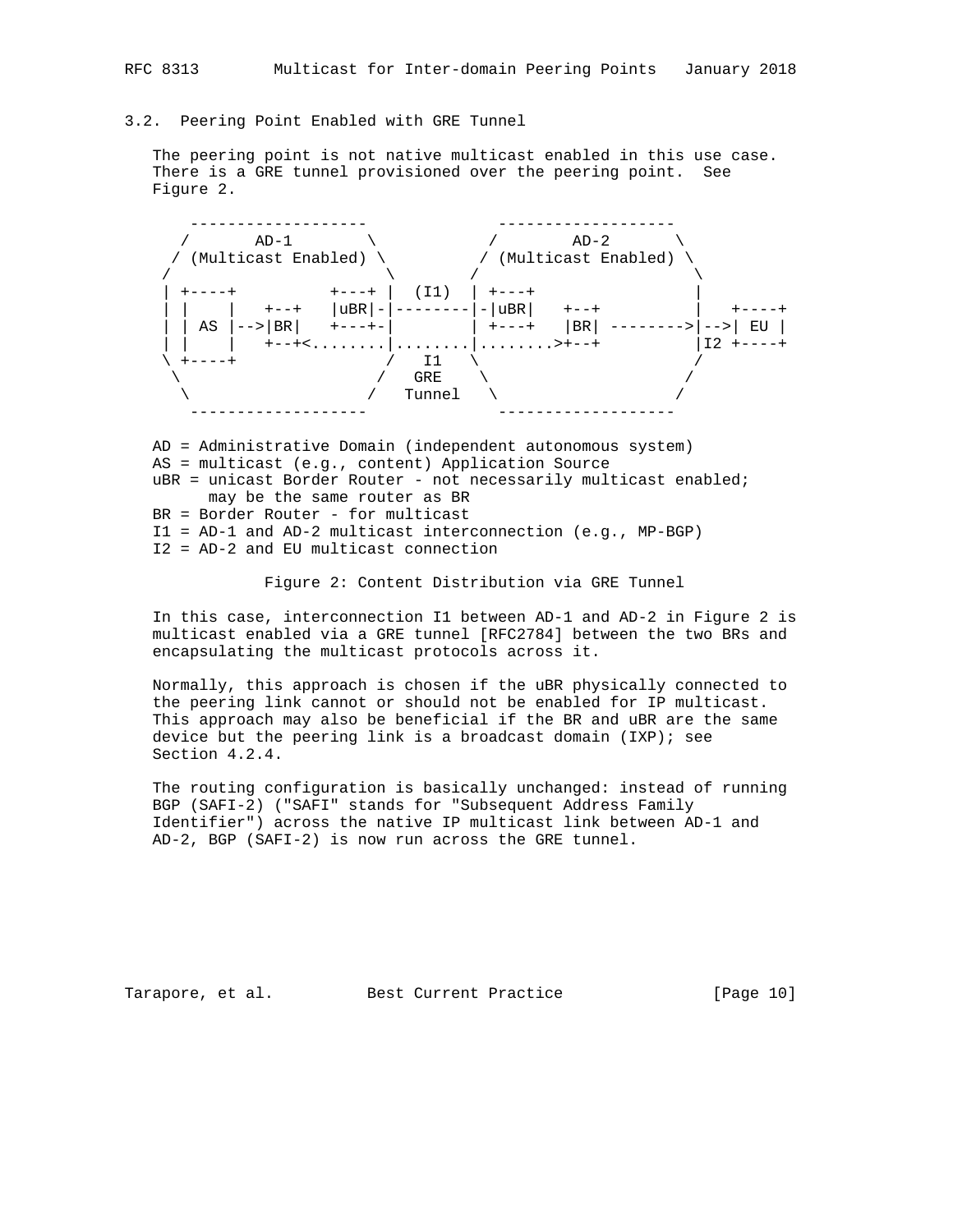Advantages of this configuration:

- o Highly efficient use of bandwidth in both domains, although not as efficient as the fully native multicast use case (Section 3.1).
- o Fewer devices in the path traversed by the multicast stream when compared to an AMT-enabled peering point.
- o Ability to support partial and/or incremental IP multicast deployments in AD-1 and/or AD-2: only the path or paths between the AS/BR (AD-1) and the BR/EU (AD-2) need to be multicast enabled. The uBRs may not support IP multicast or enabling it could be seen as operationally risky on that important edge node, whereas dedicated BR nodes for IP multicast may (at least initially) be more acceptable. The BR can also be located such that only parts of the domain may need to support native IP multicast (e.g., only the core in AD-1 but not edge networks towards the uBR).
- o GRE is an existing technology and is relatively simple to implement.

Disadvantages of this configuration:

- o Per Use Case 3.1, current router technology cannot count the number of EUs or the number of bytes transmitted.
- o The GRE tunnel requires manual configuration.
- o The GRE tunnel must be established prior to starting the stream.
- o The GRE tunnel is often left pinned up.

 Architectural guidelines for this configuration include the following:

 Guidelines (a) through (d) are the same as those described in Use Case 3.1. Two additional guidelines are as follows:

- e. GRE tunnels are typically configured manually between peering points to support multicast delivery between domains.
- f. It is recommended that the GRE tunnel (tunnel server) configuration in the source network be such that it only advertises the routes to the application sources and not to the entire network. This practice will prevent unauthorized delivery

Tarapore, et al. Best Current Practice [Page 11]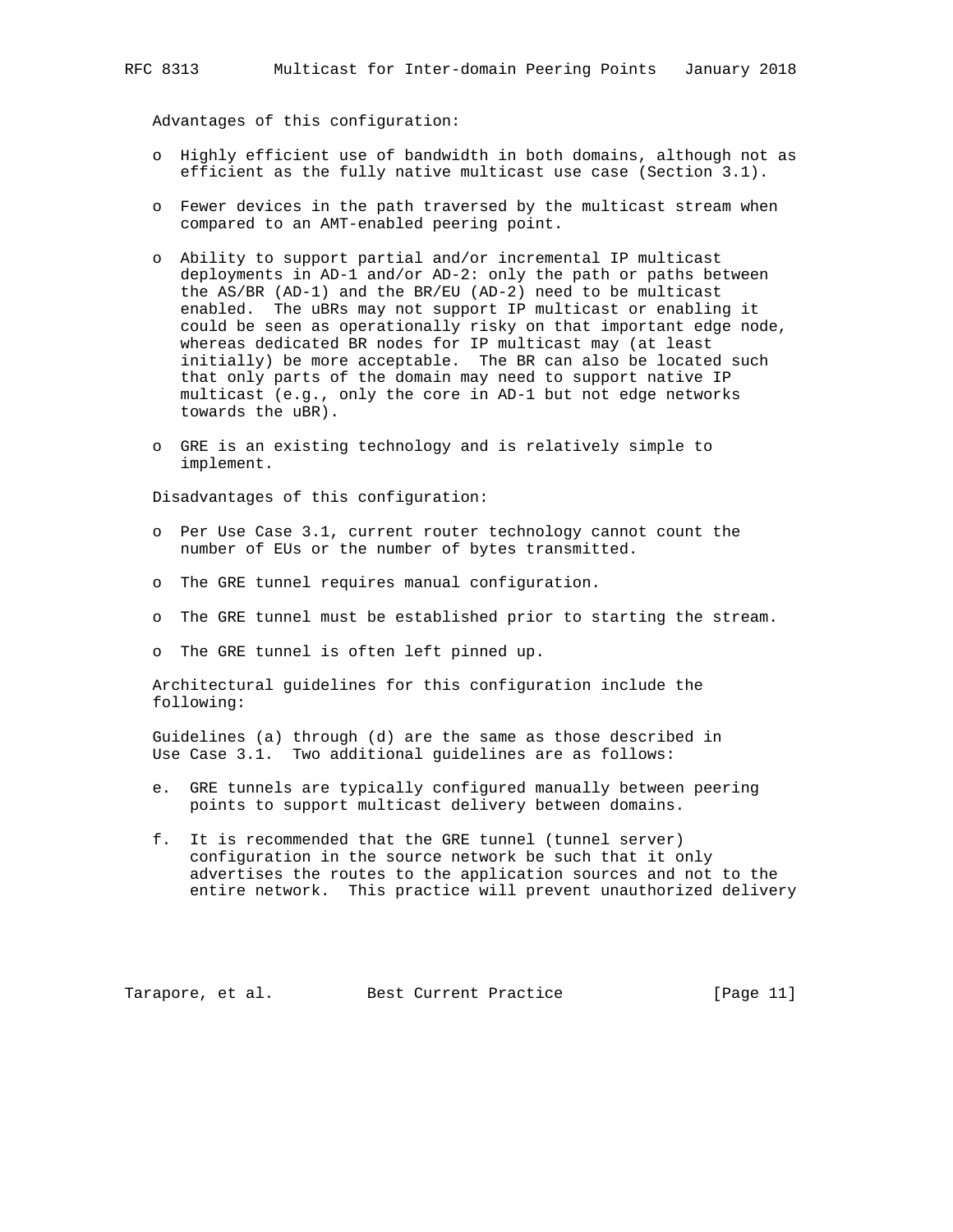of applications through the tunnel (for example, if the application (e.g., content) is not part of an agreed-upon inter-domain partnership).

3.3. Peering Point Enabled with AMT - Both Domains Multicast Enabled

 It is assumed that both administrative domains in this use case are native multicast enabled here; however, the peering point is not.

 The peering point is enabled with AMT. The basic configuration is depicted in Figure 3.



Advantages of this configuration:

- o Highly efficient use of bandwidth in AD-1.
- o AMT is an existing technology and is relatively simple to implement. Attractive properties of AMT include the following:
	- \* Dynamic interconnection between the gateway-relay pair across the peering point.
	- \* Ability to serve clients and servers with differing policies.

Tarapore, et al. Best Current Practice [Page 12]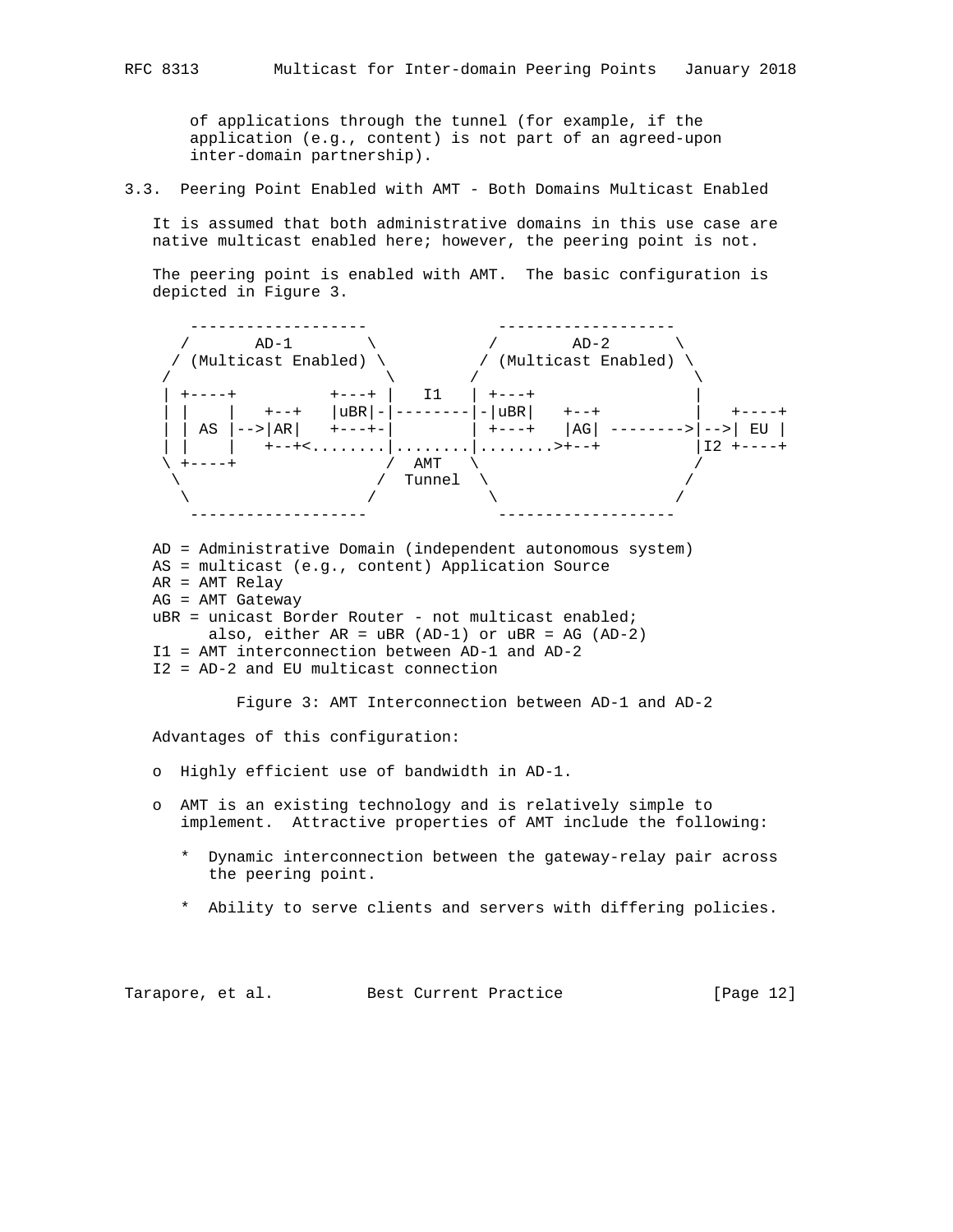Disadvantages of this configuration:

- o Per Use Case 3.1 (AD-2 is native multicast), current router technology cannot count the number of EUs or the number of bytes transmitted to all EUs.
- o Additional devices (AMT gateway and relay pairs) may be introduced into the path if these services are not incorporated into the existing routing nodes.
- o Currently undefined mechanisms for the AG to automatically select the optimal AR.

Architectural guidelines for this configuration are as follows:

 Guidelines (a) through (d) are the same as those described in Use Case 3.1. In addition,

 e. It is recommended that AMT relay and gateway pairs be configured at the peering points to support multicast delivery between domains. AMT tunnels will then configure dynamically across the peering points once the gateway in AD-2 receives the (S,G) information from the EU.

Tarapore, et al. Best Current Practice [Page 13]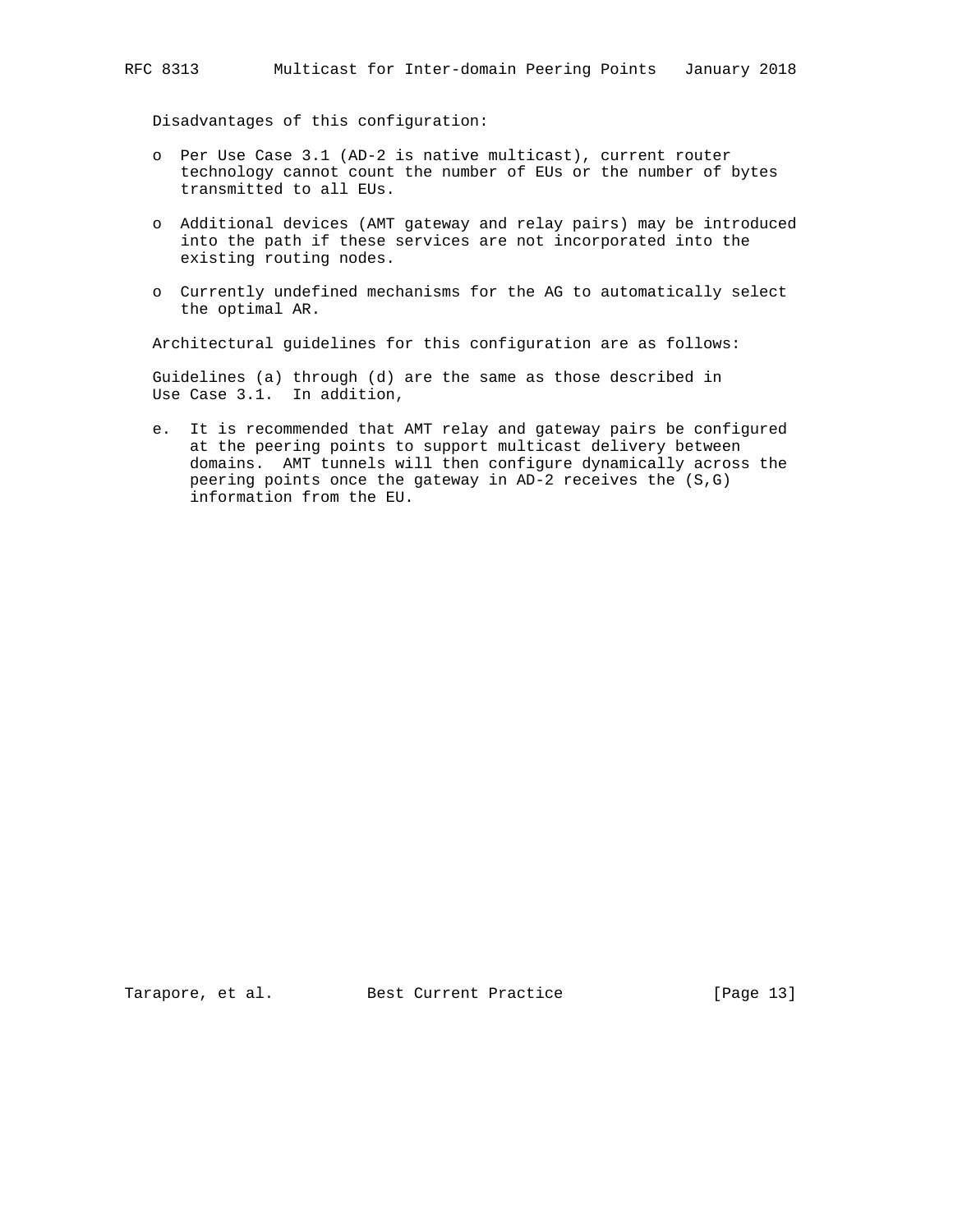# 3.4. Peering Point Enabled with AMT - AD-2 Not Multicast Enabled

 In this AMT use case, AD-2 is not multicast enabled. Hence, the interconnection between AD-2 and the EU is also not multicast enabled. This use case is depicted in Figure 4.



uBR = unicast Border Router - not multicast enabled; otherwise, AR = uBR (in AD-1) AR = AMT Relay

EU/G = Gateway client embedded in EU device

 I2 = AMT tunnel connecting EU/G to AR in AD-1 through non-multicast-enabled AD-2

Figure 4: AMT Tunnel Connecting AD-1 AMT Relay and EU Gateway

 This use case is equivalent to having unicast distribution of the application through AD-2. The total number of AMT tunnels would be equal to the total number of EUs requesting the application. The peering point thus needs to accommodate the total number of AMT tunnels between the two domains. Each AMT tunnel can provide the data usage associated with each EU.

Advantages of this configuration:

- o Efficient use of bandwidth in AD-1 (the closer the AR is to the uBR, the more efficient).
- o Ability of AD-1 to introduce content delivery based on IP multicast, without any support by network devices in AD-2: only the application side in the EU device needs to perform AMT gateway library functionality to receive traffic from the AMT relay.
- o Allows AD-2 to "upgrade" to Use Case 3.5 (see Section 3.5) at a later time, without any change in AD-1 at that time.

Tarapore, et al. Best Current Practice [Page 14]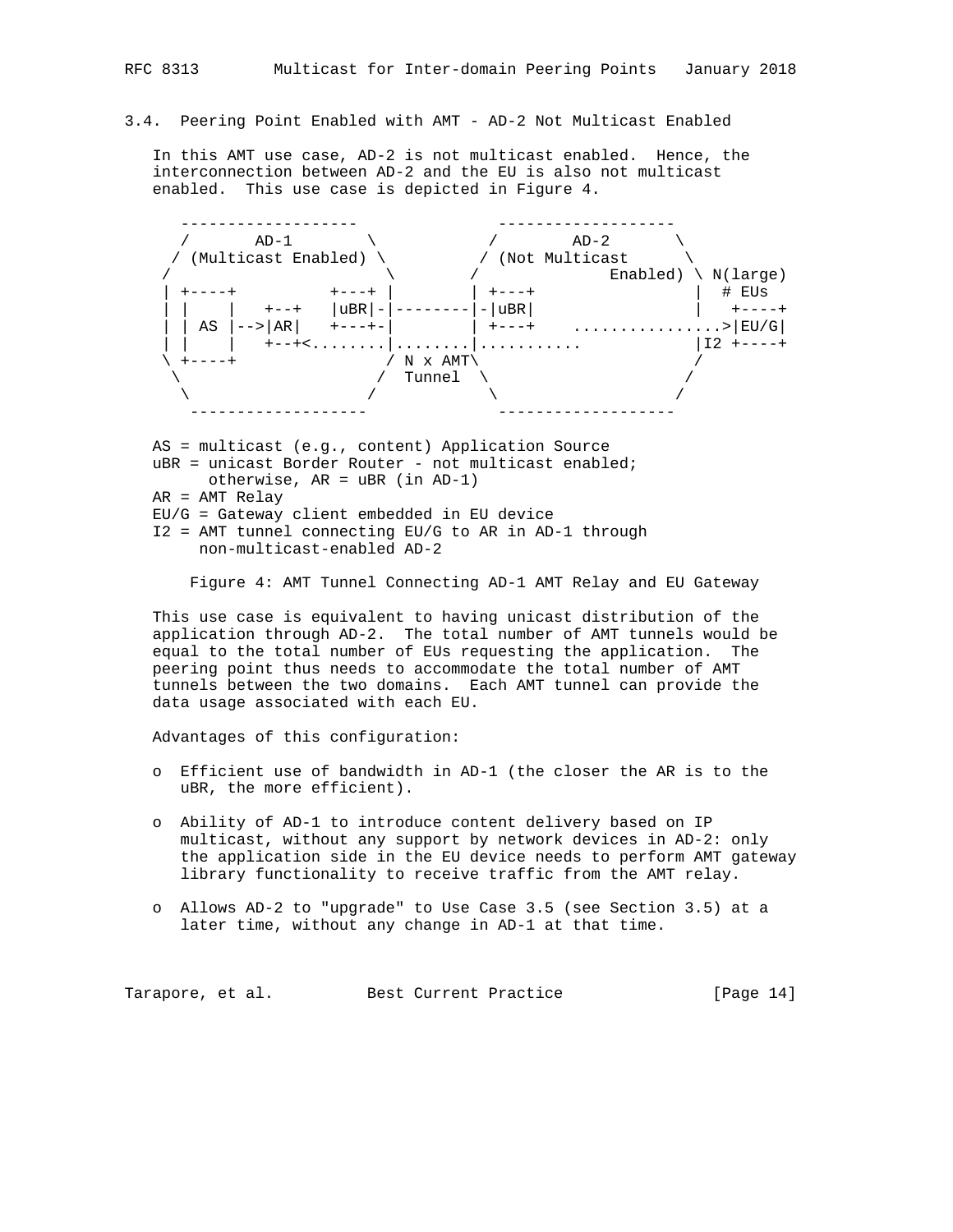- o AMT is an existing technology and is relatively simple to
	- implement. Attractive properties of AMT include the following:
		- \* Dynamic interconnection between the AMT gateway-relay pair across the peering point.
		- \* Ability to serve clients and servers with differing policies.
- o Each AMT tunnel serves as a count for each EU and is also able to track data usage (bytes) delivered to the EU.

Disadvantages of this configuration:

- o Additional devices (AMT gateway and relay pairs) are introduced into the transport path.
- o Assuming multiple peering points between the domains, the EU gateway needs to be able to find the "correct" AMT relay in AD-1.

Architectural guidelines for this configuration are as follows:

 Guidelines (a) through (c) are the same as those described in Use Case 3.1. In addition,

- d. It is necessary that proper procedures be implemented such that the AMT gateway at the EU device is able to find the correct AMT relay for each (S,G) content stream. Standard mechanisms for that selection are still subject to ongoing work. This includes the use of anycast gateway addresses, anycast DNS names, or explicit configuration that maps (S,G) to a relay address; or letting the application in the EU/G provide the relay address to the embedded AMT gateway function.
- e. The AMT tunnel's capabilities are expected to be sufficient for the purpose of collecting relevant information on the multicast streams delivered to EUs in AD-2.

Tarapore, et al. Best Current Practice [Page 15]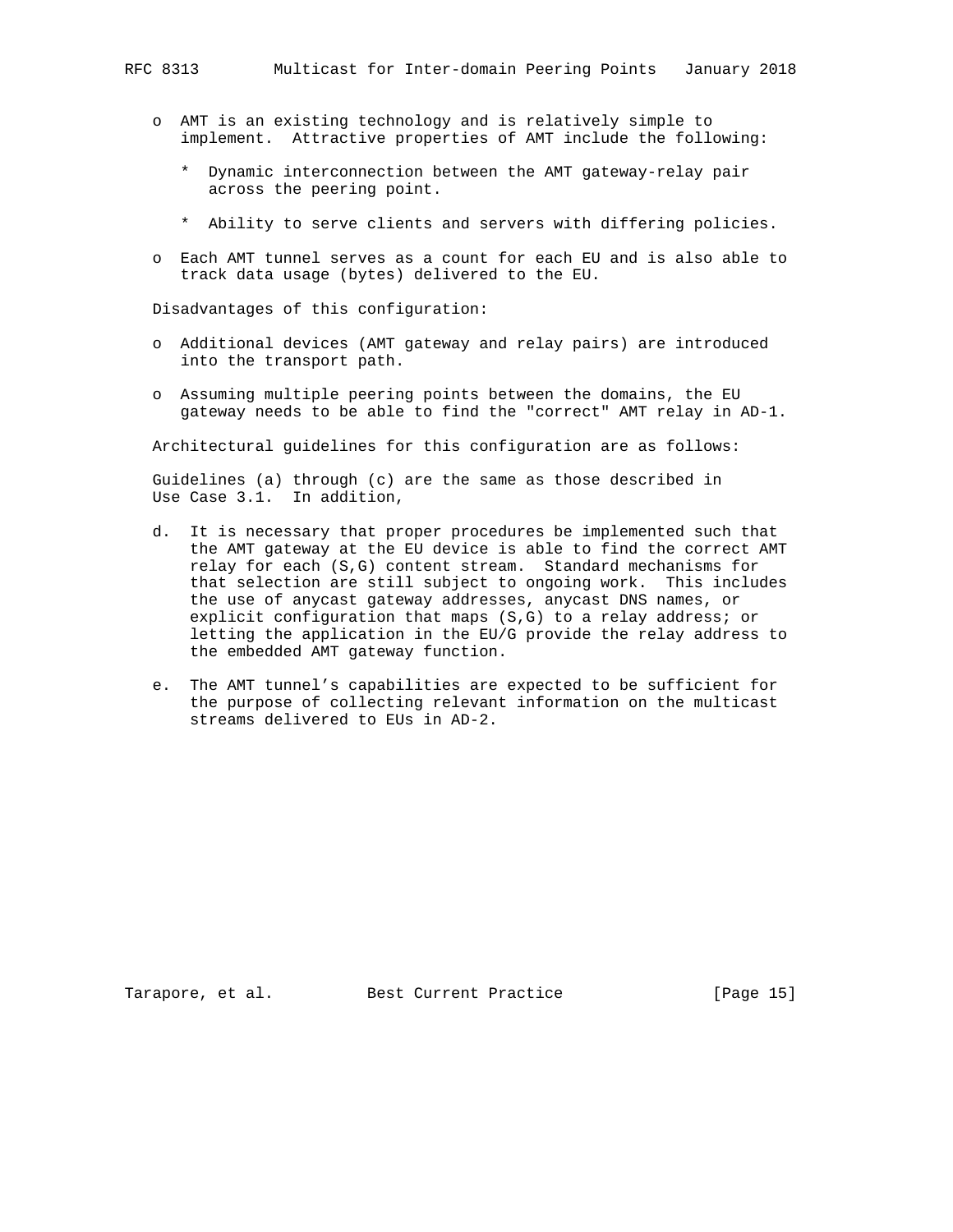3.5. AD-2 Not Multicast Enabled - Multiple AMT Tunnels through AD-2

Figure 5 illustrates a variation of Use Case 3.4:

 ------------------- -------------------  $\qquad \qquad / \qquad \qquad {\rm AD-1} \qquad \qquad \backslash \qquad \qquad \qquad \qquad \land \qquad \qquad {\rm AD-2} \qquad \qquad \backslash$ / (Multicast Enabled) \  $/$  (Not Multicast  $\qquad$  / +---+ \ (I1) / +---+ Enabled) \ | +----+ |uBR|-|--------|-|uBR| | | | | +--+ +---+ | | +---+ +---+ | +----+ | | AS |-->|AR|<........|.... | +---+ |AG/|....>|EU/G| | | | +--+ | ......|.|AG/|..........>|AR2| |I3 +----+ \ +----+ / I1 \ |AR1| I2 +---+ /  $\setminus$  / Single  $\setminus$  +---+ / /  $\setminus$  /  $\setminus$   $\setminus$   $\setminus$   $\setminus$   $\setminus$   $\setminus$   $\setminus$   $\setminus$   $\setminus$   $\setminus$ ------------------- -------------------

uBR = unicast Border Router - not multicast enabled; also, either AR = uBR (AD-1) or uBR = AGAR1 (AD-2) AS = multicast (e.g., content) Application Source AR = AMT Relay in AD-1 AGAR1 = AMT Gateway/Relay node in AD-2 across peering point I1 = AMT tunnel connecting AR in AD-1 to gateway in AGAR1 in AD-2 AGAR2 = AMT Gateway/Relay node at AD-2 network edge I2 = AMT tunnel connecting relay in AGAR1 to gateway in AGAR2 EU/G = Gateway client embedded in EU device I3 = AMT tunnel connecting EU/G to AR in AGAR2

Figure 5: AMT Tunnel Connecting AMT Gateways and Relays

 Use Case 3.4 results in several long AMT tunnels crossing the entire network of AD-2 linking the EU device and the AMT relay in AD-1 through the peering point. Depending on the number of EUs, there is a likelihood of an unacceptably high amount of traffic due to the large number of AMT tunnels -- and unicast streams -- through the peering point. This situation can be alleviated as follows:

- o Provisioning of strategically located AMT nodes in AD-2. An AMT node comprises co-location of an AMT gateway and an AMT relay. No change is required by AD-1, as compared to Use Case 3.4. This can be done whenever AD-2 sees fit (e.g., too much traffic across the peering point).
- o One such node is on the AD-2 side of the peering point (AMT node AGAR1 in Figure 5).

Tarapore, et al. Best Current Practice [Page 16]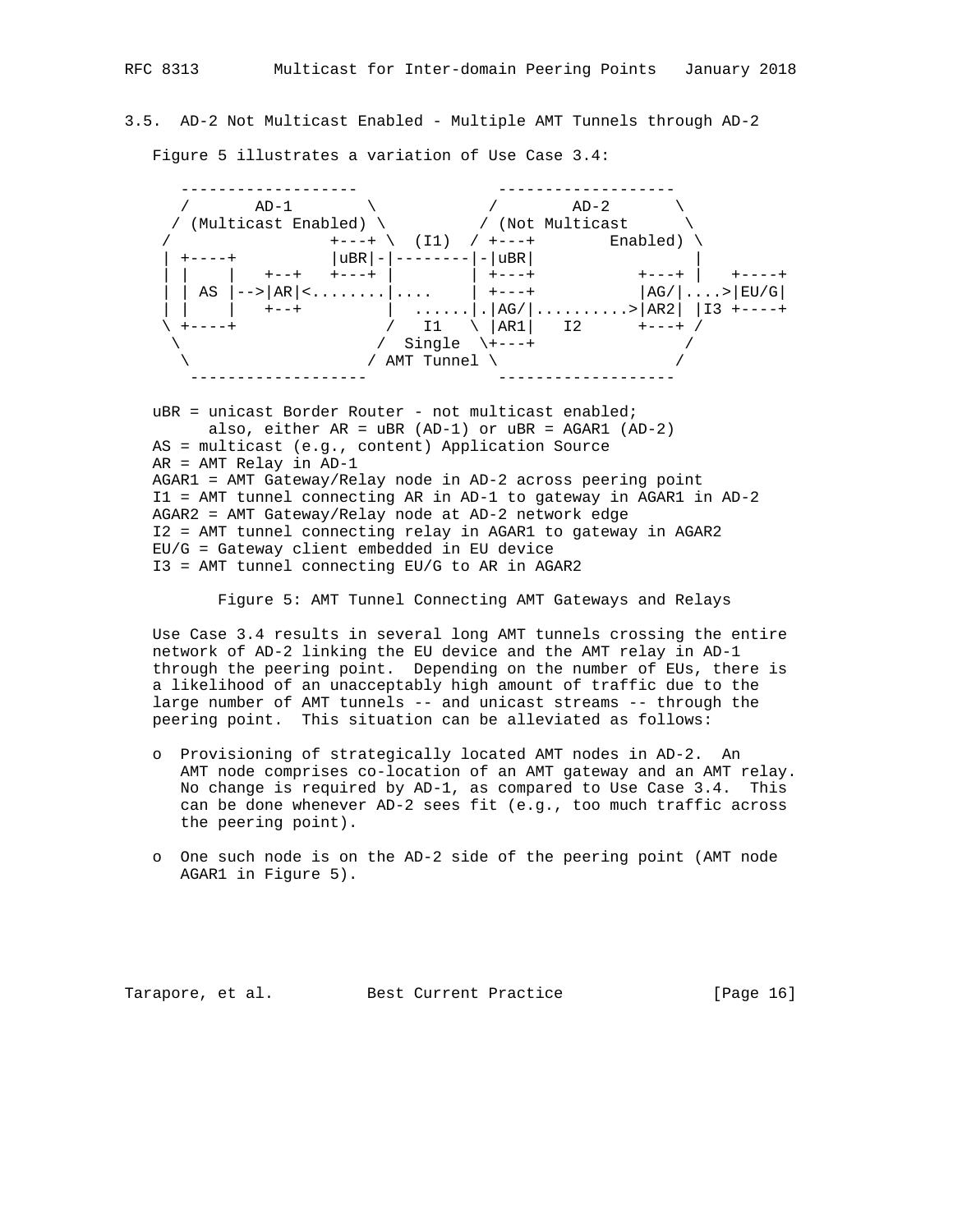- o A single AMT tunnel established across the peering point linking the AMT relay in AD-1 to the AMT gateway in AMT node AGAR1 in AD-2.
- o AMT tunnels linking AMT node AGAR1 at the peering point in AD-2 to other AMT nodes located at the edges of AD-2: e.g., AMT tunnel I2 linking the AMT relay in AGAR1 to the AMT gateway in AMT node AGAR2 (Figure 5).
- o AMT tunnels linking an EU device (via a gateway client embedded in the device) and an AMT relay in an appropriate AMT node at the edge of AD-2: e.g., I3 linking the EU gateway in the device to the AMT relay in AMT node AGAR2.
- o In the simplest option (not shown), AD-2 only deploys a single AGAR1 node and lets the EU/G build AMT tunnels directly to it. This setup already solves the problem of replicated traffic across the peering point. As soon as there is a need to support more AMT tunnels to the EU/G, then additional AGAR2 nodes can be deployed by AD-2.

 The advantage of such a chained set of AMT tunnels is that the total number of unicast streams across AD-2 is significantly reduced, thus freeing up bandwidth. Additionally, there will be a single unicast stream across the peering point instead of, possibly, an unacceptably large number of such streams per Use Case 3.4. However, this implies that several AMT tunnels will need to be dynamically configured by the various AMT gateways, based solely on the (S,G) information received from the application client at the EU device. A suitable mechanism for such dynamic configurations is therefore critical.

Architectural guidelines for this configuration are as follows:

 Guidelines (a) through (c) are the same as those described in Use Case 3.1. In addition,

- d. It is necessary that proper procedures be implemented such that the various AMT gateways (at the EU devices and the AMT nodes in AD-2) are able to find the correct AMT relay in other AMT nodes as appropriate. Standard mechanisms for that selection are still subject to ongoing work. This includes the use of anycast gateway addresses, anycast DNS names, or explicit configuration that maps (S,G) to a relay address. On the EU/G, this mapping information may come from the application.
- e. The AMT tunnel's capabilities are expected to be sufficient for the purpose of collecting relevant information on the multicast streams delivered to EUs in AD-2.

Tarapore, et al. Best Current Practice [Page 17]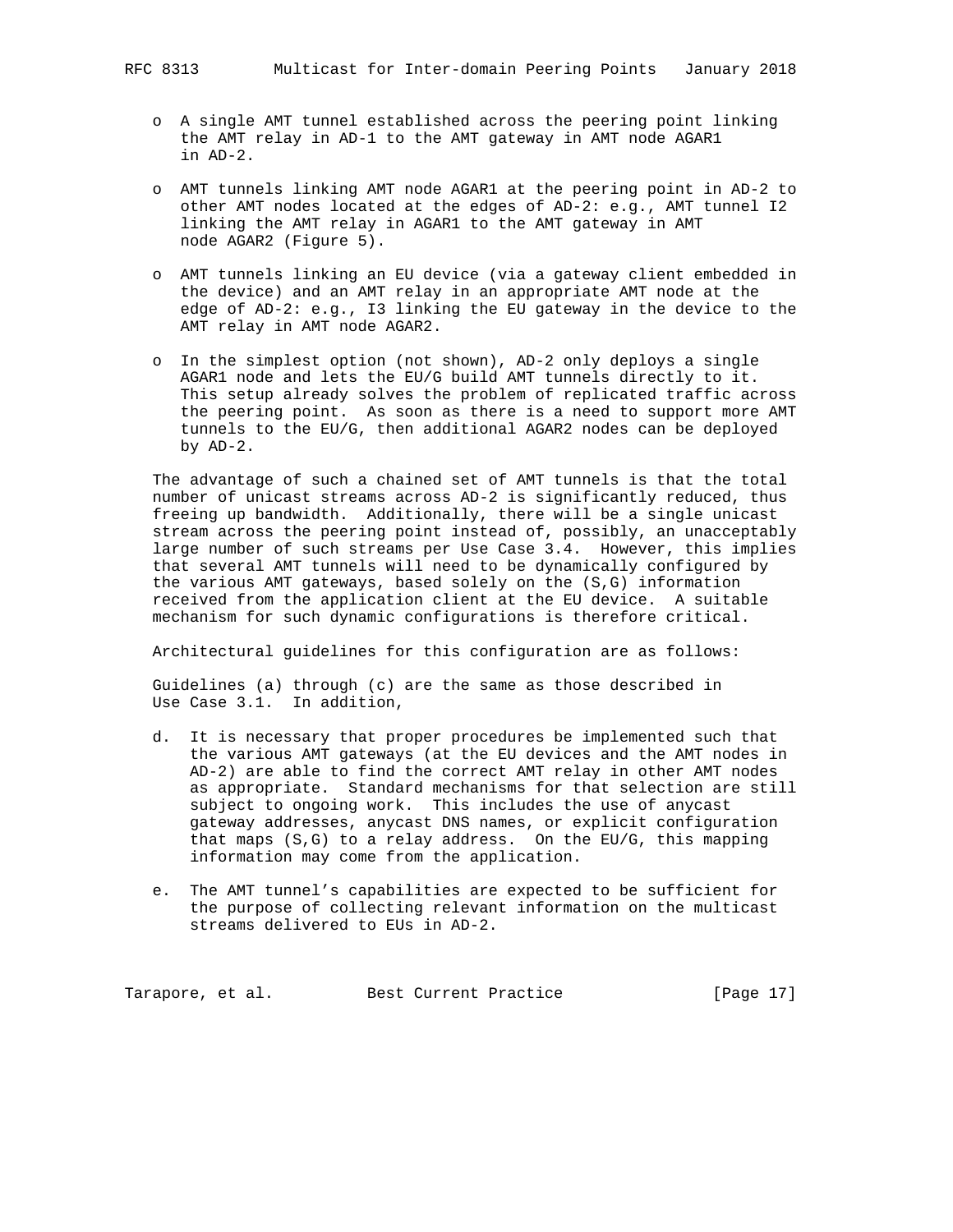### 4. Functional Guidelines

 Supporting functions and related interfaces over the peering point that enable the multicast transport of the application are listed in this section. Critical information parameters that need to be exchanged in support of these functions are enumerated, along with guidelines as appropriate. Specific interface functions for consideration are as follows.

# 4.1. Network Interconnection Transport Guidelines

 The term "network interconnection transport" refers to the interconnection points between the two administrative domains. The following is a representative set of attributes that the two administrative domains will need to agree on to support multicast delivery.

- o Number of peering points.
- o Peering point addresses and locations.
- o Connection type Dedicated for multicast delivery or shared with other services.
- o Connection mode Direct connectivity between the two ADs or via another ISP.
- o Peering point protocol support Multicast protocols that will be used for multicast delivery will need to be supported at these points. Examples of such protocols include External BGP (EBGP) [RFC4760] peering via MP-BGP (Multiprotocol BGP) SAFI-2 [RFC4760].
- o Bandwidth allocation If shared with other services, then there needs to be a determination of the share of bandwidth reserved for multicast delivery. See Section 4.1.1 below for more details.
- o QoS requirements Delay and/or latency specifications that need to be specified in an SLA.
- o AD roles and responsibilities The role played by each AD for provisioning and maintaining the set of peering points to support multicast delivery.

Tarapore, et al. Best Current Practice [Page 18]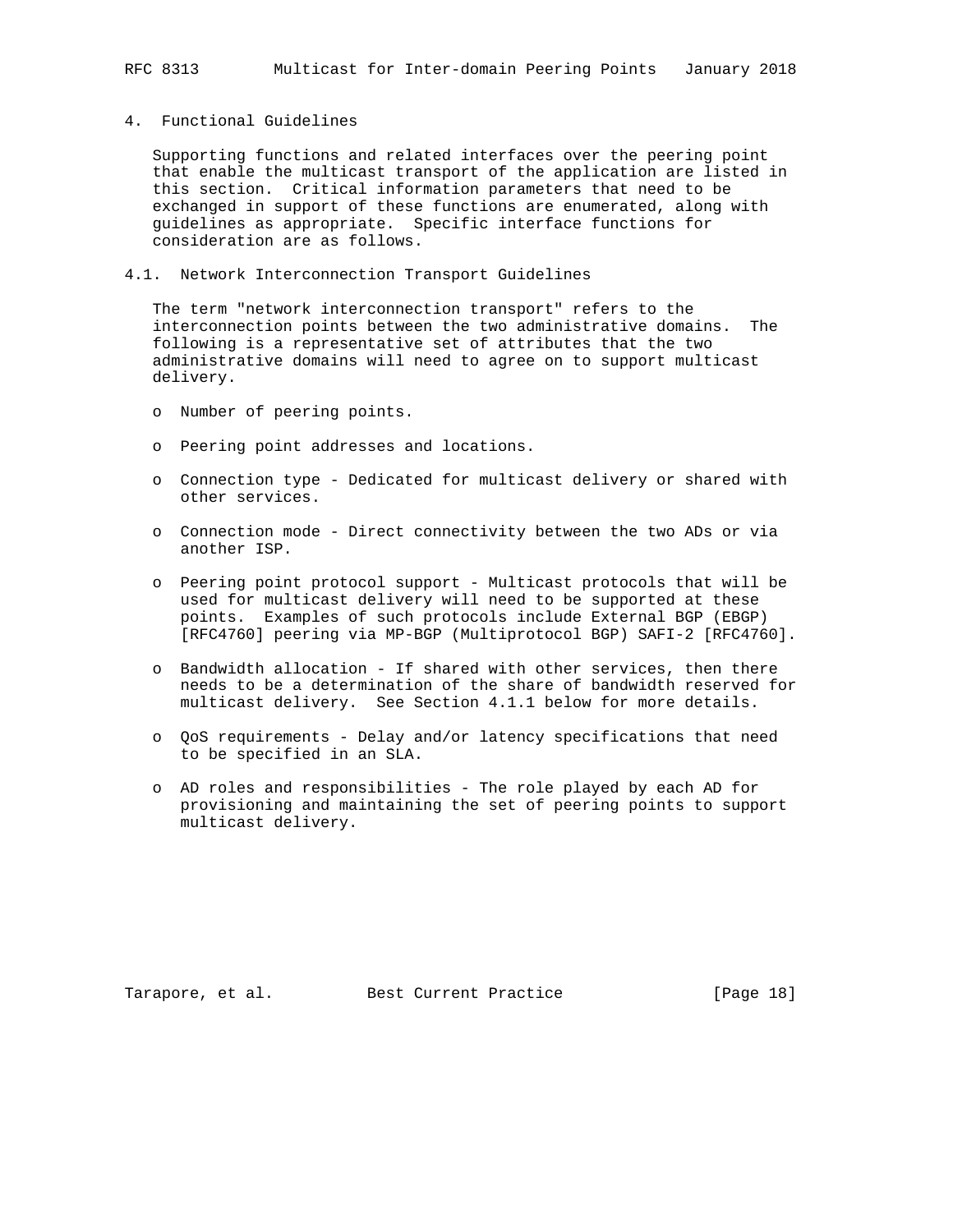### 4.1.1. Bandwidth Management

 Like IP unicast traffic, IP multicast traffic carried across non-controlled networks must comply with congestion control principles as described in [BCP41] and as explained in detail for UDP IP multicast in [BCP145].

 Non-controlled networks (such as the Internet) are networks where there is no policy for managing bandwidth other than best effort with a fair share of bandwidth under congestion. As a simplified rule of thumb, complying with congestion control principles means reducing bandwidth under congestion in a way that is fair to competing (typically TCP) flows ("rate adaptive").

 In many instances, multicast content delivery evolves from intra-domain deployments where it is handled as a controlled network service and does not comply with congestion control principles. It was given a reserved amount of bandwidth and admitted to the network so that congestion never occurs. Therefore, the congestion control issue should be given specific attention when evolving to an inter-domain peering deployment.

 In the case where end-to-end IP multicast traffic passes across the network of two ADs (and their subsidiaries/customers), both ADs must agree on a consistent traffic-management policy. If, for example, AD-1 sources non-congestion-aware IP multicast traffic and AD-2 carries it as best-effort traffic across links shared with other Internet traffic (subject to congestion), this will not work: under congestion, some amount of that traffic will be dropped, often rendering the remaining packets as undecodable garbage clogging up the network in AD-2; because this traffic is not congestion aware, the loss does not reduce this rate. Competing traffic will not get their fair share under congestion, and EUs will be frustrated by the extremely bad quality of both their IP multicast traffic and other (e.g., TCP) traffic. Note that this is not an IP multicast technology issue but is solely a transport-layer / application-layer issue: the problem would just as likely happen if AD-1 were to send non-rate-adaptive unicast traffic -- for example, legacy IPTV video-on-demand traffic, which is typically also non-congestion aware. Note that because rate adaptation in IP unicast video is commonplace today due to the availability of ABR (Adaptive Bitrate) video, it is very unlikely that this will happen in reality with IP unicast.

 While the rules for traffic management apply whether IP multicast is tunneled or not, the one feature that can make AMT tunnels more difficult is the unpredictability of bandwidth requirements across underlying links because of the way they can be used: with native IP

Tarapore, et al. Best Current Practice [Page 19]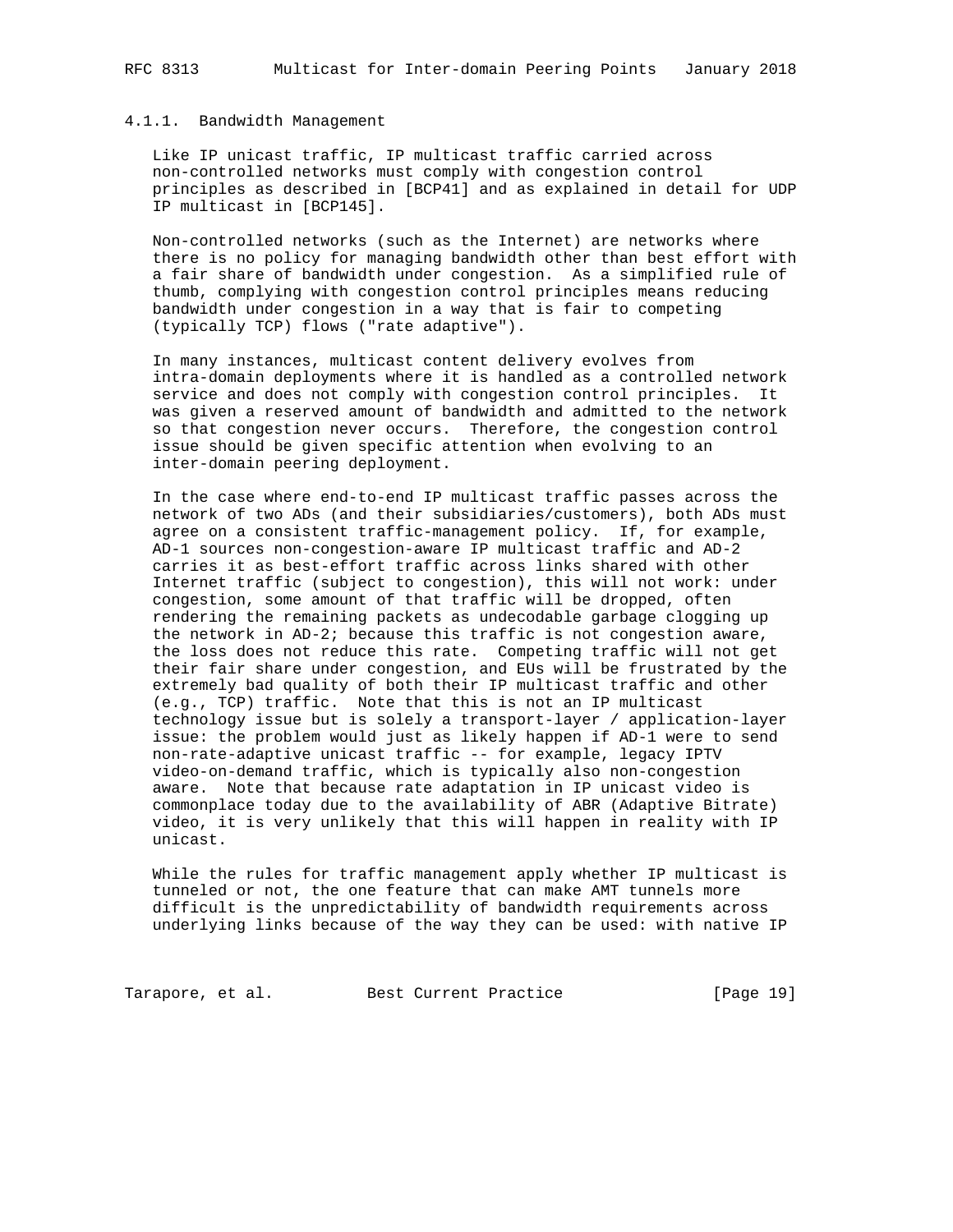multicast or GRE tunnels, the amount of bandwidth depends on the amount of content -- not the number of EUs -- and is therefore easier to plan for. AMT tunnels terminating in the EU/G, on the other hand, scale with the number of EUs. In the vicinity of the AMT relay, they can introduce a very large amount of replicated traffic, and it is not always feasible to provision enough bandwidth for all possible EUs to get the highest quality for all their content during peak utilization in such setups -- unless the AMT relays are very close to the EU edge. Therefore, it is also recommended that IP multicast rate adaptation be used, even inside controlled networks, when using AMT tunnels directly to the EU/G.

 Note that rate-adaptive IP multicast traffic in general does not mean that the sender is reducing the bitrate but rather that the EUs that experience congestion are joining to a lower-bitrate (S,G) stream of the content, similar to ABR streaming over TCP. Therefore, migration from a non-rate-adaptive bitrate to a rate-adaptive bitrate in IP multicast will also change the dynamic (S,G) join behavior in the network, resulting in potentially higher performance requirements for IP multicast protocols (IGMP/PIM), especially on the last hops where dynamic changes occur (including AMT gateways/relays): in non-rate adaptive IP multicast, only "channel change" causes state change, but in rate-adaptive multicast, congestion also causes state change.

 Even though not fully specified in this document, peerings that rely on GRE/AMT tunnels may be across one or more transit ADs instead of an exclusive (non-shared, L1/L2) path. Unless those transit ADs are explicitly contracted to provide other than "best effort" transit for the tunneled traffic, the tunneled IP multicast traffic must be rate adaptive in order to not violate BCP 41 across those transit ADs.

4.2. Routing Aspects and Related Guidelines

 The main objective for multicast delivery routing is to ensure that the EU receives the multicast stream from the "most optimal" source [INF\_ATIS\_10], which typically:

- o Maximizes the multicast portion of the transport and minimizes any unicast portion of the delivery, and
- o Minimizes the overall combined route distance of the network(s).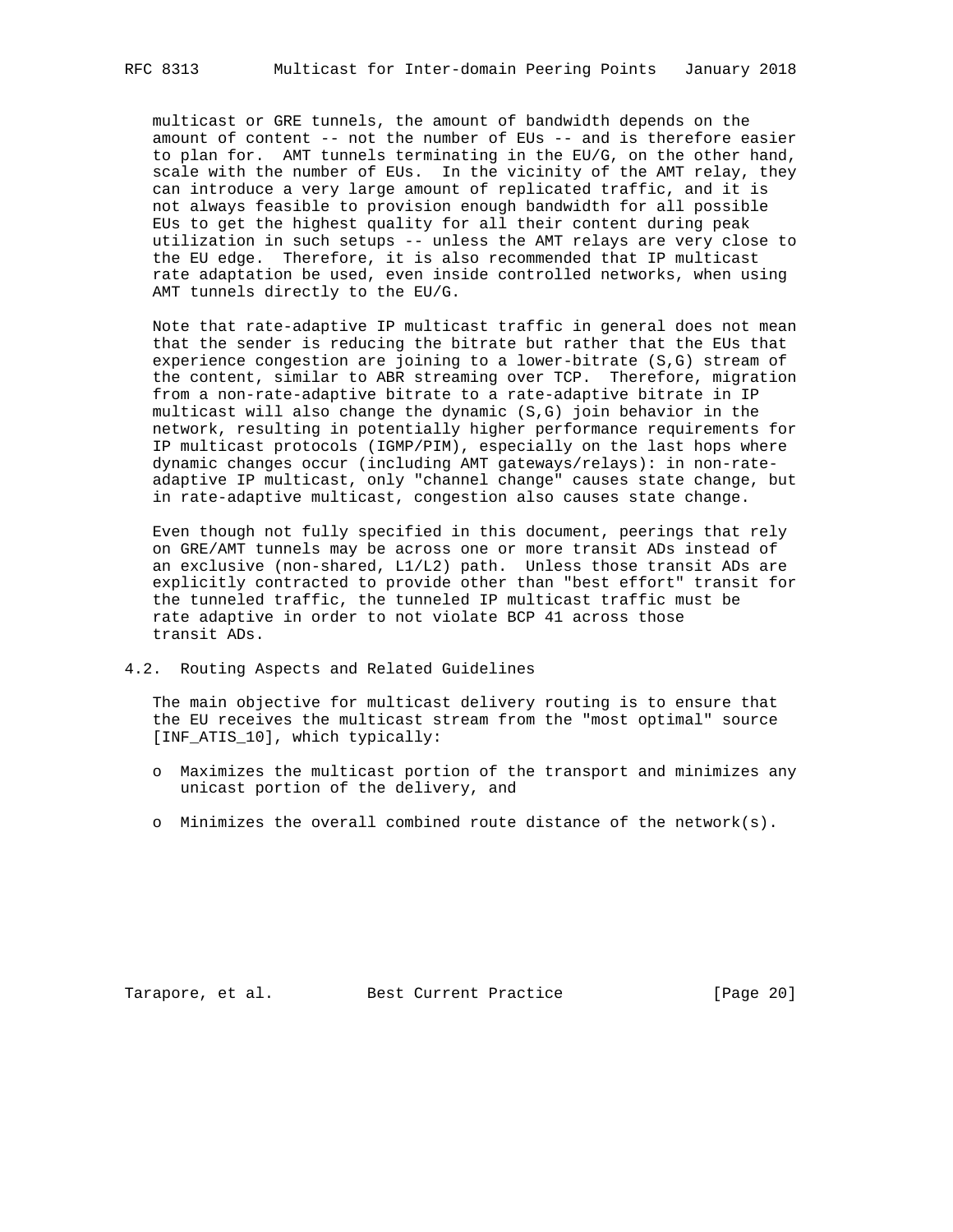This routing objective applies to both native multicast and AMT; the actual methodology of the solution will be different for each. Regardless, the routing solution is expected to:

- o Be scalable,
- o Avoid or minimize new protocol development or modifications, and
- o Be robust enough to achieve high reliability and to automatically adjust to changes and problems in the multicast infrastructure.

 For both native and AMT environments, having a source as close as possible to the EU network is most desirable; therefore, in some cases, an AD may prefer to have multiple sources near different peering points. However, that is entirely an implementation issue.

4.2.1. Native Multicast Routing Aspects

 Native multicast simply requires that the administrative domains coordinate and advertise the correct source address(es) at their network interconnection peering points (i.e., BRs). An example of multicast delivery via a native multicast process across two administrative domains is as follows, assuming that the interconnecting peering points are also multicast enabled:

- o Appropriate information is obtained by the EU client, who is a subscriber to AD-2 (see Use Case 3.1). This information is in the form of metadata, and it contains instructions directing the EU client to launch an appropriate application if necessary, as well as additional information for the application about the source location and the group (or stream) ID in the form of (S,G) data. The "S" portion provides the name or IP address of the source of the multicast stream. The metadata may also contain alternate delivery information, such as specifying the unicast address of the stream.
- o The client uses the join message with (S,G) to join the multicast stream [RFC4604]. To facilitate this process, the two ADs need to do the following:
	- \* Advertise the source ID(s) over the peering points.
	- \* Exchange such relevant peering point information as capacity and utilization.
	- \* Implement compatible multicast protocols to ensure proper multicast delivery across the peering points.

Tarapore, et al. Best Current Practice [Page 21]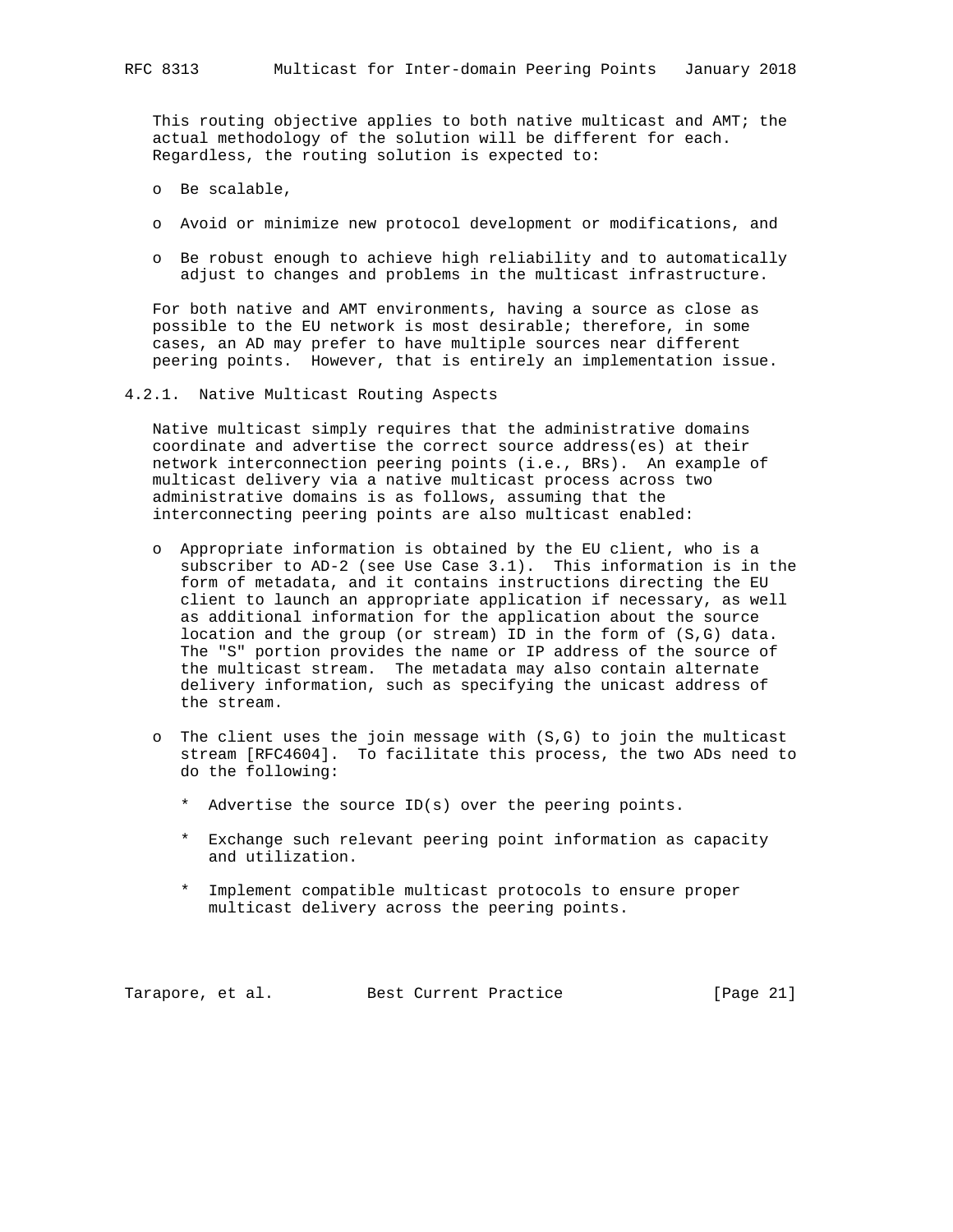### 4.2.2. GRE Tunnel over Interconnecting Peering Point

 If the interconnecting peering point is not multicast enabled and both ADs are multicast enabled, then a simple solution is to provision a GRE tunnel between the two ADs; see Use Case 3.2 (Section 3.2). The termination points of the tunnel will usually be a network engineering decision but generally will be between the BRs or even between the AD-2 BR and the AD-1 source (or source access router). The GRE tunnel would allow end-to-end native multicast or AMT multicast to traverse the interface. Coordination and advertisement of the source IP are still required.

 The two ADs need to follow the same process as the process described in Section 4.2.1 to facilitate multicast delivery across the peering points.

4.2.3. Routing Aspects with AMT Tunnels

 Unlike native multicast (with or without GRE), an AMT multicast environment is more complex. It presents a two-layered problem in that there are two criteria that should be simultaneously met:

- o Find the closest AMT relay to the EU that also has multicast connectivity to the content source, and
- o Minimize the AMT unicast tunnel distance.

There are essentially two components in the AMT specification:

- AMT relays: These serve the purpose of tunneling UDP multicast traffic to the receivers (i.e., endpoints). The AMT relay will receive the traffic natively from the multicast media source and will replicate the stream on behalf of the downstream AMT gateways, encapsulating the multicast packets into unicast packets and sending them over the tunnel toward the AMT gateways. In addition, the AMT relay may collect various usage and activity statistics. This results in moving the replication point closer to the EU and cuts down on traffic across the network. Thus, the linear costs of adding unicast subscribers can be avoided. However, unicast replication is still required for each requesting endpoint within the unicast-only network.
- AMT gateway: The gateway will reside on an endpoint; this could be any type of IP host, such as a Personal Computer (PC), mobile phone, Set-Top Box (STB), or appliances. The AMT gateway receives join and leave requests from the application via an Application Programming Interface (API). In this manner, the gateway allows the endpoint to conduct itself as a true multicast endpoint. The

Tarapore, et al. Best Current Practice [Page 22]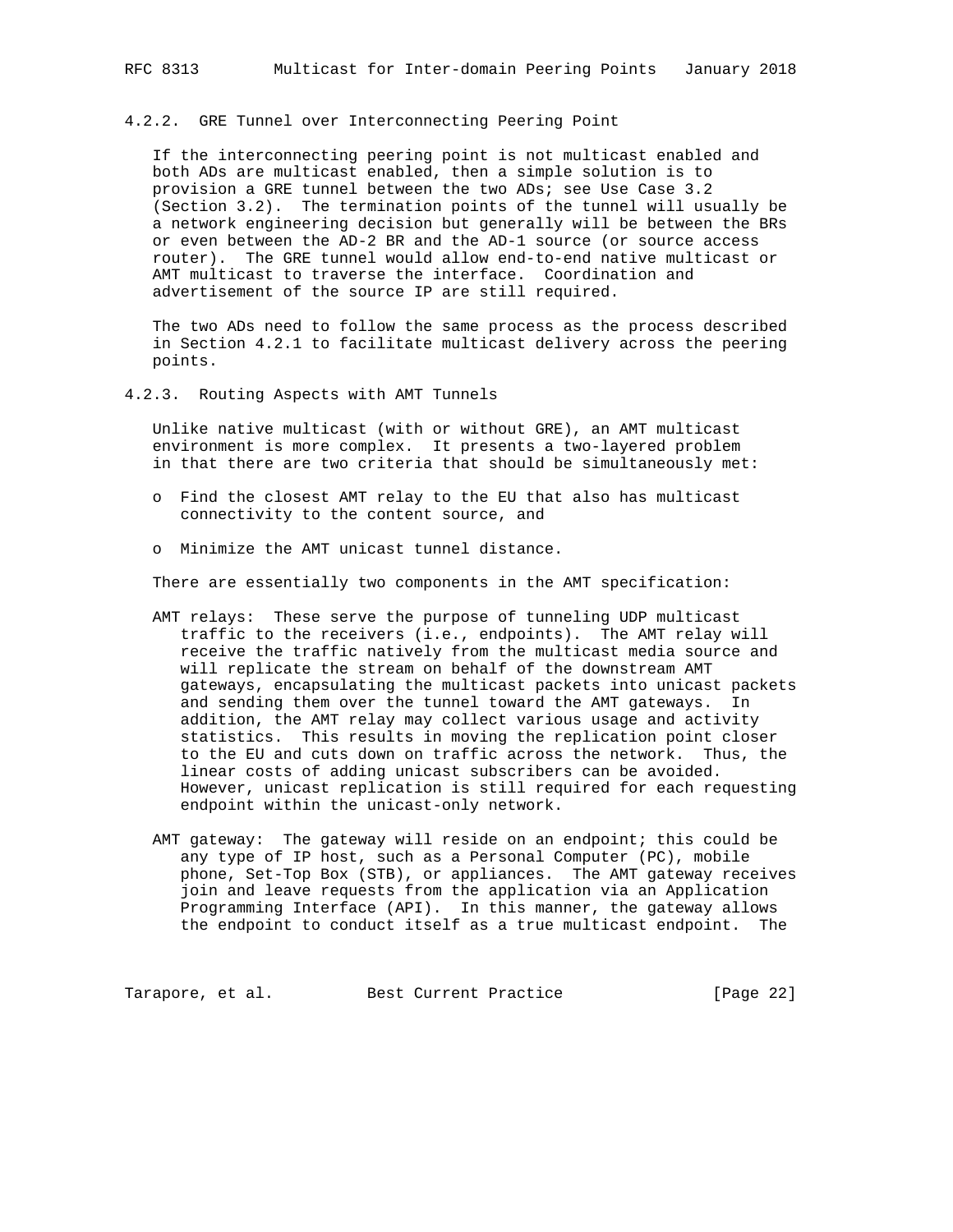AMT gateway will encapsulate AMT messages into UDP packets and send them through a tunnel (across the unicast-only infrastructure) to the AMT relay.

 The simplest AMT use case (Section 3.3) involves peering points that are not multicast enabled between two multicast-enabled ADs. An AMT tunnel is deployed between an AMT relay on the AD-1 side of the peering point and an AMT gateway on the AD-2 side of the peering point. One advantage of this arrangement is that the tunnel is established on an as-needed basis and need not be a provisioned element. The two ADs can coordinate and advertise special AMT relay anycast addresses with, and to, each other. Alternately, they may decide to simply provision relay addresses, though this would not be an optimal solution in terms of scalability.

 Use Cases 3.4 and 3.5 describe AMT situations that are more complicated, as AD-2 is not multicast enabled in these two cases. For these cases, the EU device needs to be able to set up an AMT tunnel in the most optimal manner. There are many methods by which relay selection can be done, including the use of DNS-based queries and static lookup tables [RFC7450]. The choice of the method is implementation dependent and is up to the network operators. Comparison of various methods is out of scope for this document and is left for further study.

 An illustrative example of a relay selection based on DNS queries as part of an anycast IP address process is described here for Use Cases 3.4 and 3.5 (Sections 3.4 and 3.5). Using an anycast IP address for AMT relays allows all AMT gateways to find the "closest" AMT relay -- the nearest edge of the multicast topology of the source. Note that this is strictly illustrative; the choice of the method is up to the network operators. The basic process is as follows:

 o Appropriate metadata is obtained by the EU client application. The metadata contains instructions directing the EU client to an ordered list of particular destinations to seek the requested stream and, for multicast, specifies the source location and the group (or stream) ID in the form of (S,G) data. The "S" portion provides the URI (name or IP address) of the source of the multicast stream, and the "G" identifies the particular stream originated by that source. The metadata may also contain alternate delivery information such as the address of the unicast form of the content to be used -- for example, if the multicast stream becomes unavailable.

Tarapore, et al. Best Current Practice [Page 23]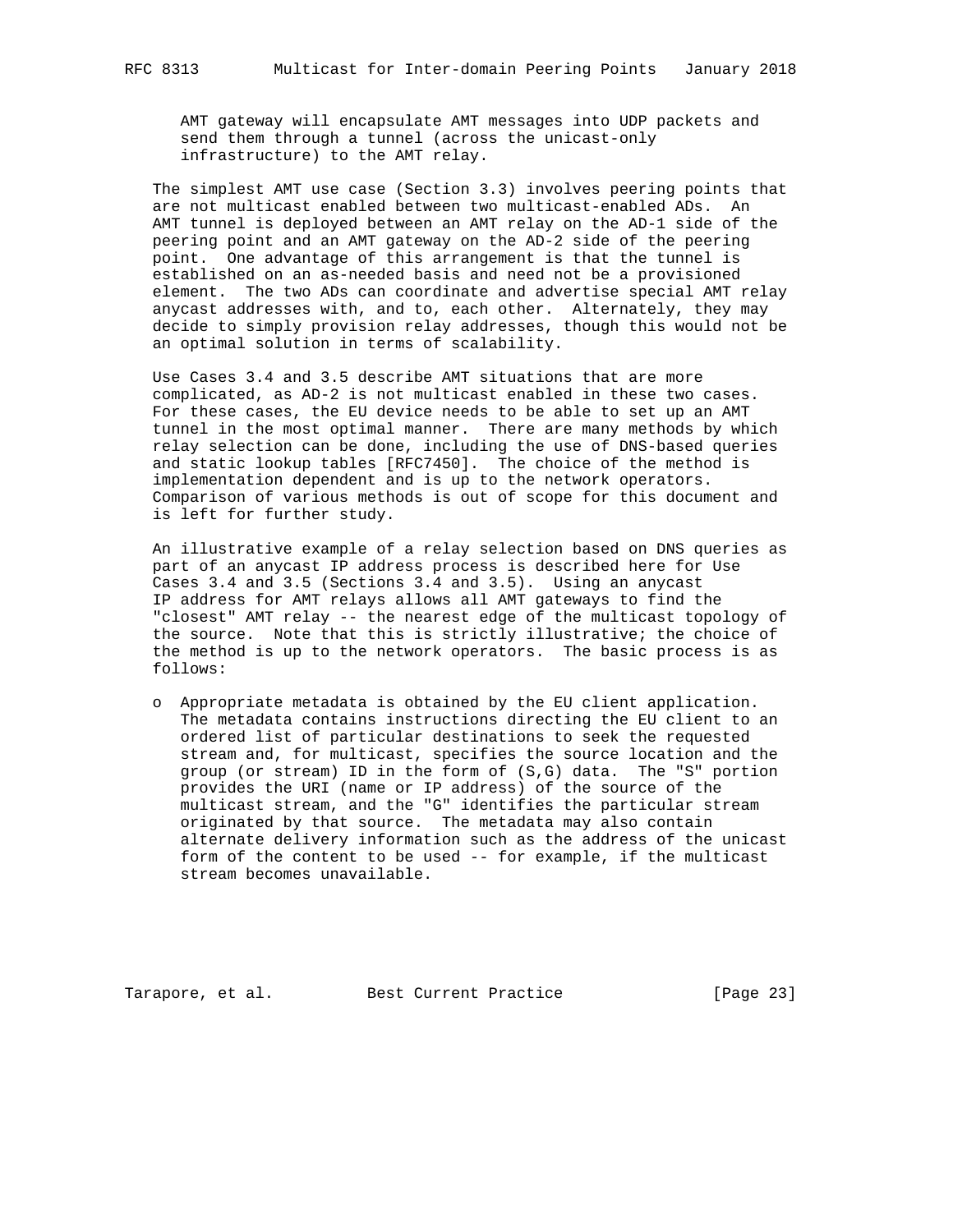- o Using the information from the metadata and, possibly, information provisioned directly in the EU client, a DNS query is initiated in order to connect the EU client / AMT gateway to an AMT relay.
- o Query results are obtained and may return an anycast address or a specific unicast address of a relay. Multiple relays will typically exist. The anycast address is a routable "pseudo-address" shared among the relays that can gain multicast access to the source.
- o If a specific IP address unique to a relay was not obtained, the AMT gateway then sends a message (e.g., the discovery message) to the anycast address such that the network is making the routing choice of a particular relay, e.g., the relay that is closest to the EU. Details are outside the scope of this document. See [RFC4786].
- o The contacted AMT relay then returns its specific unicast IP address (after which the anycast address is no longer required). Variations may exist as well.
- o The AMT gateway uses that unicast IP address to initiate a three-way handshake with the AMT relay.
- o The AMT gateway provides the (S,G) information to the AMT relay (embedded in AMT protocol messages).
- o The AMT relay receives the (S,G) information and uses it to join the appropriate multicast stream, if it has not already subscribed to that stream.
- o The AMT relay encapsulates the multicast stream into the tunnel between the relay and the gateway, providing the requested content to the EU.
- 4.2.4. Public Peering Routing Aspects

Figure 6 shows an example of a broadcast peering point.

 AD-1a AD-1b BR BR | | --+-+----------------+-+-- broadcast peering point LAN<br>| | | **BR** BR AD-2a AD-2b

Figure 6: Broadcast Peering Point

Tarapore, et al. Best Current Practice [Page 24]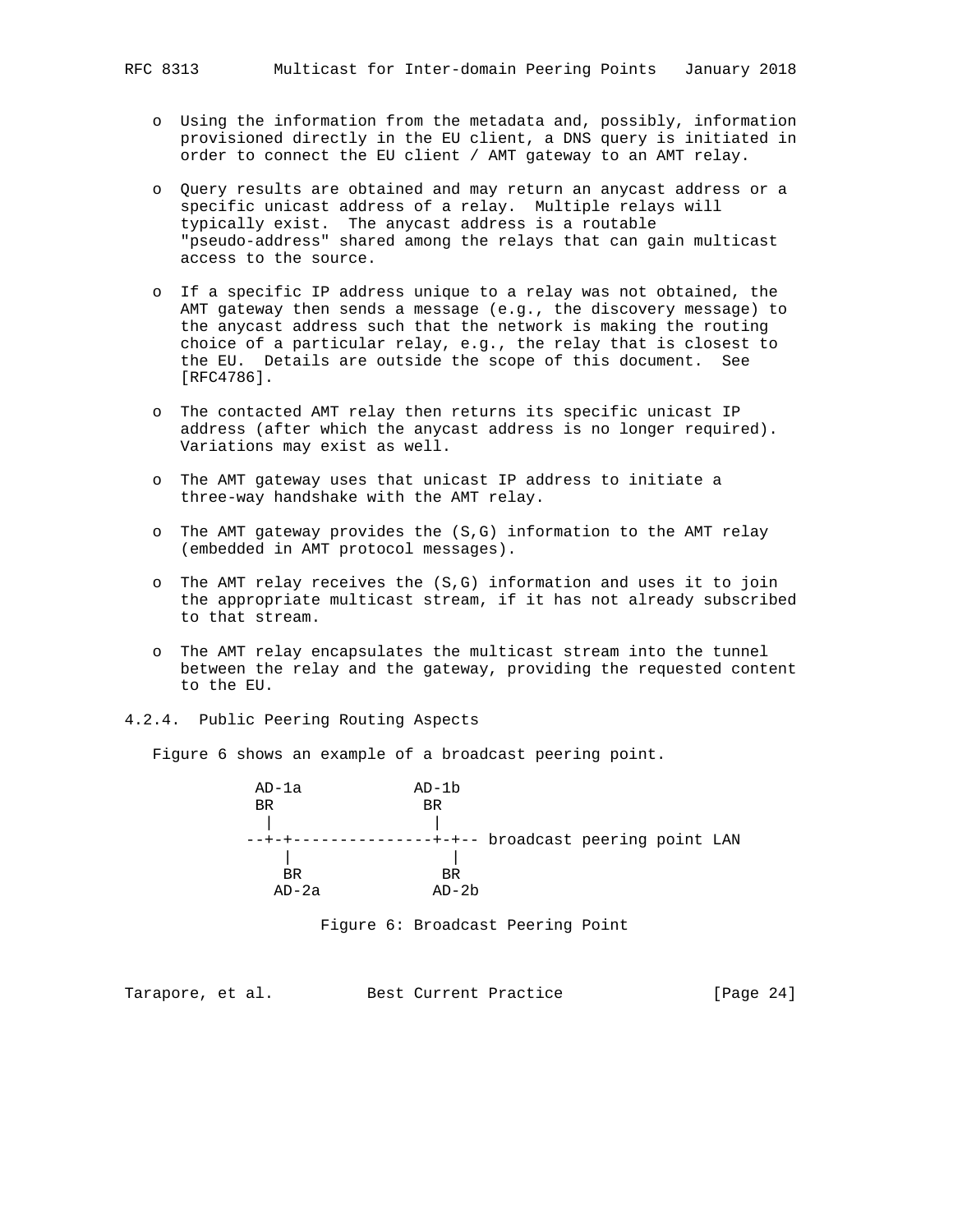A broadcast peering point is an L2 subnet connecting three or more ADs. It is common in IXPs and usually consists of Ethernet switch(es) operated by the IXP connecting to BRs operated by the ADs.

 In an example setup domain, AD-2a peers with AD-1a and wants to receive IP multicast from it. Likewise, AD-2b peers with AD-1b and wants to receive IP multicast from it.

 Assume that one or more IP multicast (S,G) traffic streams can be served by both AD-1a and AD-1b -- for example, because both AD-1a and AD-1b contact this content from the same content source.

 In this case, AD-2a and AD-2b can no longer control which upstream domain -- AD-1a or AD-1b -- will forward this (S,G) into the LAN. The AD-2a BR requests the  $(S,G)$  from the AD-1a BR, and the AD-2b BR requests the same (S,G) from the AD-1b BR. To avoid duplicate packets, an (S,G) can be forwarded by only one router onto the LAN; PIM-SM / PIM-SSM detects requests for duplicate transmissions and resolves them via the so-called "assert" protocol operation, which results in only one BR forwarding the traffic. Assume that this is the AD-1a BR. AD-2b will then receive unexpected multicast traffic from a provider with whom it does not have a mutual agreement for that traffic. Quality issues in EUs behind AD-2b caused by AD-1a will cause a lot of issues related to responsibility and troubleshooting.

 In light of these technical issues, we describe, via the following options, how IP multicast can be carried across broadcast peering point LANs:

- 1. IP multicast is tunneled across the LAN. Any of the GRE/AMT tunneling solutions mentioned in this document are applicable. This is the one case where a GRE tunnel between the upstream BR (e.g., AD-1a) and downstream BR (e.g., AD-2a) is specifically recommended, as opposed to tunneling across uBRs (which are not the actual BRs).
- 2. The LAN has only one upstream AD that is sourcing IP multicast, and native IP multicast is used. This is an efficient way to distribute the same IP multicast content to multiple downstream ADs. Misbehaving downstream BRs can still disrupt the delivery of IP multicast from the upstream BR to other downstream BRs; therefore, strict rules must be followed to prohibit such a case. The downstream BRs must ensure that they will always consider only the upstream BR as a source for multicast traffic: e.g., no BGP SAFI-2 peerings between the downstream ADs across the peering point LAN, so that the upstream BR is the only possible next hop reachable across this LAN. Also, routing policies can be

Tarapore, et al. Best Current Practice [Page 25]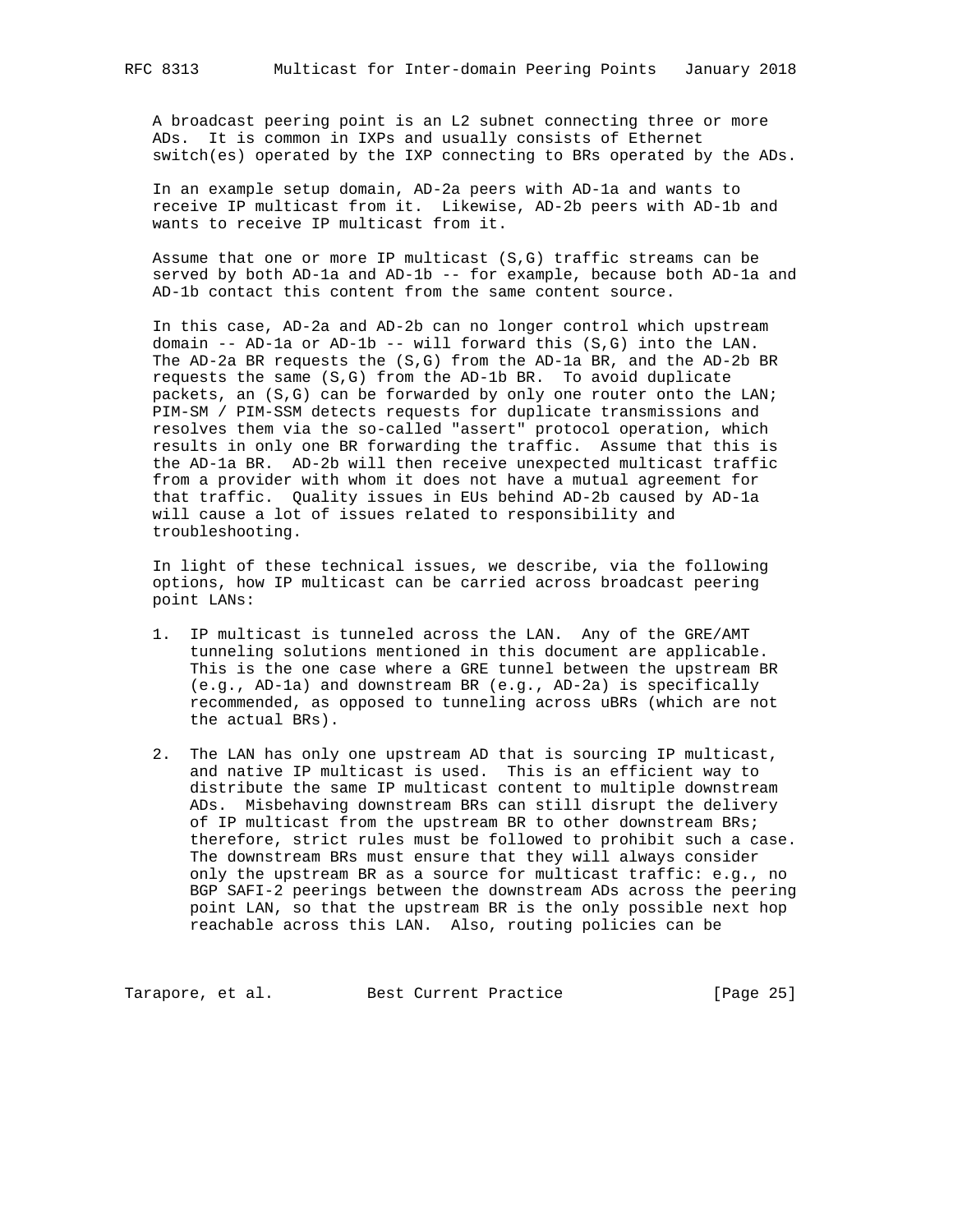configured to avoid falling back to using SAFI-1 (unicast) routes for IP multicast if unicast BGP peering is not limited in the same way.

- 3. The LAN has multiple upstream ADs, but they are federated and agree on a consistent policy for IP multicast traffic across the LAN. One policy is that each possible source is only announced by one upstream BR. Another policy is that sources are redundantly announced (the problematic case mentioned in the example in Figure 6 above), but the upstream domains also provide mutual operational insight to help with troubleshooting (outside the scope of this document).
- 4.3. Back-Office Functions Provisioning and Logging Guidelines

"Back office" refers to the following:

- o Servers and content-management systems that support the delivery of applications via multicast and interactions between ADs.
- o Functionality associated with logging, reporting, ordering, provisioning, maintenance, service assurance, settlement, etc.
- 4.3.1. Provisioning Guidelines

 Resources for basic connectivity between ADs' providers need to be provisioned as follows:

- o Sufficient capacity must be provisioned to support multicast-based delivery across ADs.
- o Sufficient capacity must be provisioned for connectivity between all supporting back offices of the ADs as appropriate. This includes activating proper security treatment for these back-office connections (gateways, firewalls, etc.) as appropriate.

 Provisioning aspects related to multicast-based inter-domain delivery are as follows.

 The ability to receive a requested application via multicast is triggered via receipt of the necessary metadata. Hence, this metadata must be provided to the EU regarding the multicast URL - and unicast fallback if applicable. AD-2 must enable the delivery of this metadata to the EU and provision appropriate resources for this purpose.

Tarapore, et al. Best Current Practice [Page 26]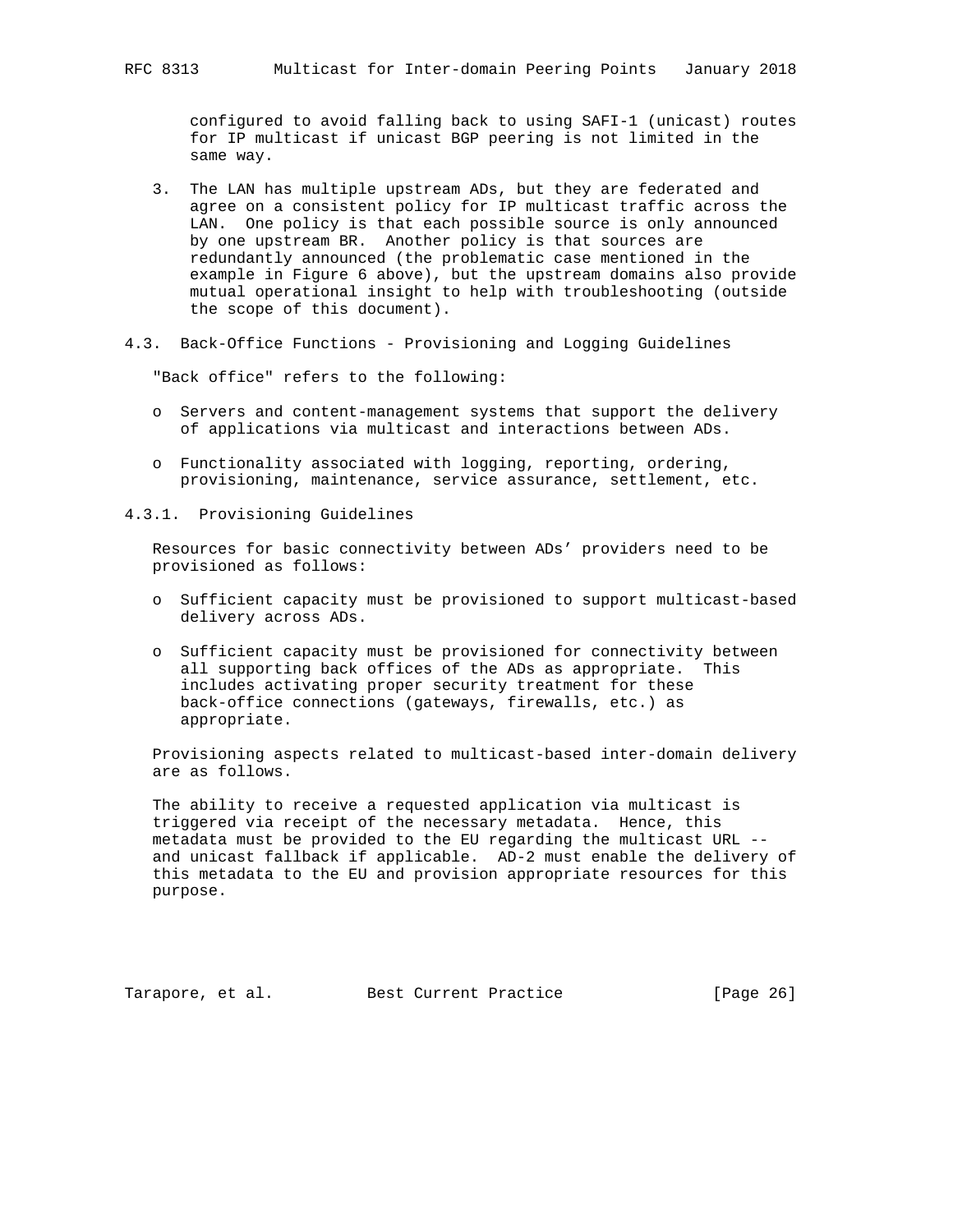It is assumed that native multicast functionality is available across many ISP backbones, peering points, and access networks. If, however, native multicast is not an option (Use Cases 3.4 and 3.5), then:

- o The EU must have a multicast client to use AMT multicast obtained from either (1) the application source (per agreement with AD-1) or (2) AD-1 or AD-2 (if delegated by the application source).
- o If provided by AD-1 or AD-2, then the EU could be redirected to a client download site. (Note: This could be an application source site.) If provided by the application source, then this source would have to coordinate with AD-1 to ensure that the proper client is provided (assuming multiple possible clients).
- o Where AMT gateways support different application sets, all AD-2 AMT relays need to be provisioned with all source and group addresses for streams it is allowed to join.
- o DNS across each AD must be provisioned to enable a client gateway to locate the optimal AMT relay (i.e., longest multicast path and shortest unicast tunnel) with connectivity to the content's multicast source.

 Provisioning aspects related to operations and customer care are as follows.

 It is assumed that each AD provider will provision operations and customer care access to their own systems.

 AD-1's operations and customer care functions must be able to see enough of what is happening in AD-2's network or in the service provided by AD-2 to verify their mutual goals and operations, e.g., to know how the EUs are being served. This can be done in two ways:

- o Automated interfaces are built between AD-1 and AD-2 such that operations and customer care continue using their own systems. This requires coordination between the two ADs, with appropriate provisioning of necessary resources.
- o AD-1's operations and customer care personnel are provided direct access to AD-2's systems. In this scenario, additional provisioning in these systems will be needed to provide necessary access. The two ADs must agree on additional provisioning to support this option.

Tarapore, et al. Best Current Practice [Page 27]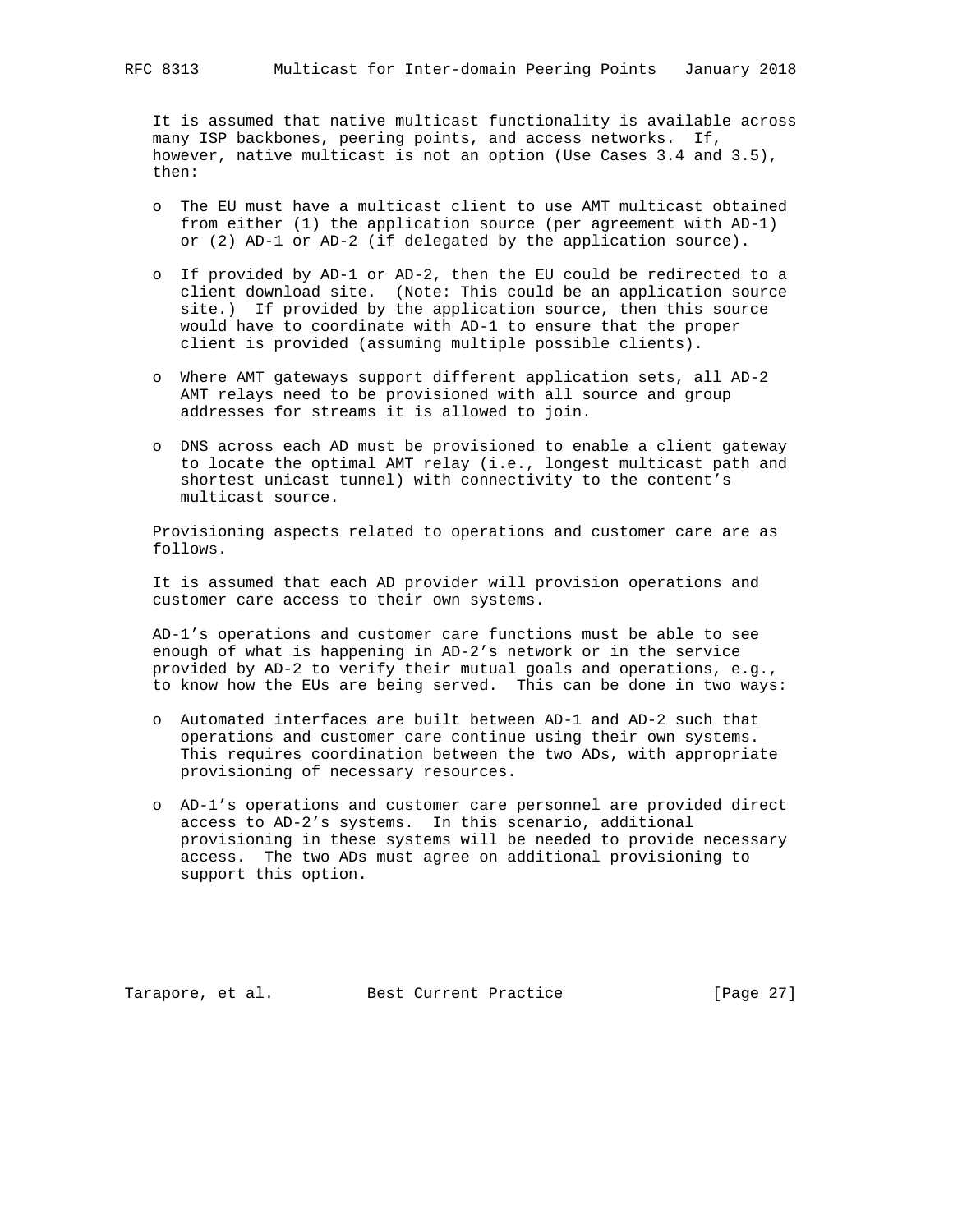### 4.3.2. Inter-domain Authentication Guidelines

 All interactions between pairs of ADs can be discovered and/or associated with the account(s) utilized for delivered applications. Supporting guidelines are as follows:

- o A unique identifier is recommended to designate each master account.
- o AD-2 is expected to set up "accounts" (a logical facility generally protected by credentials such as login passwords) for use by AD-1. Multiple accounts, and multiple types or partitions of accounts, can apply, e.g., customer accounts, security accounts.

 The reason to specifically mention the need for AD-1 to initiate interactions with AD-2 (and use some account for that), as opposed to the opposite, is based on the recommended workflow initiated by customers (see Section 4.4): the customer contacts the content source, which is part of AD-1. Consequently, if AD-1 sees the need to escalate the issue to AD-2, it will interact with AD-2 using the aforementioned guidelines.

### 4.3.3. Log-Management Guidelines

 Successful delivery (in terms of user experience) of applications or content via multicast between pairs of interconnecting ADs can be improved through the ability to exchange appropriate logs for various workflows -- troubleshooting, accounting and billing, optimization of traffic and content transmission, optimization of content and application development, and so on.

 Specifically, AD-1 take over primary responsibility for customer experience on behalf of the content source, with support from AD-2 as needed. The application/content owner is the only participant who has, and needs, full insight into the application level and can map the customer application experience to the network traffic flows - which, with the help of AD-2 or logs from AD-2, it can then analyze and interpret.

 The main difference between unicast delivery and multicast delivery is that the content source can infer a lot more about downstream network problems from a unicast stream than from a multicast stream: the multicast stream is not per EU, except after the last replication, which is in most cases not in AD-1. Logs from the application, including the receiver side at the EU, can provide insight but cannot help to fully isolate network problems because of

Tarapore, et al. Best Current Practice [Page 28]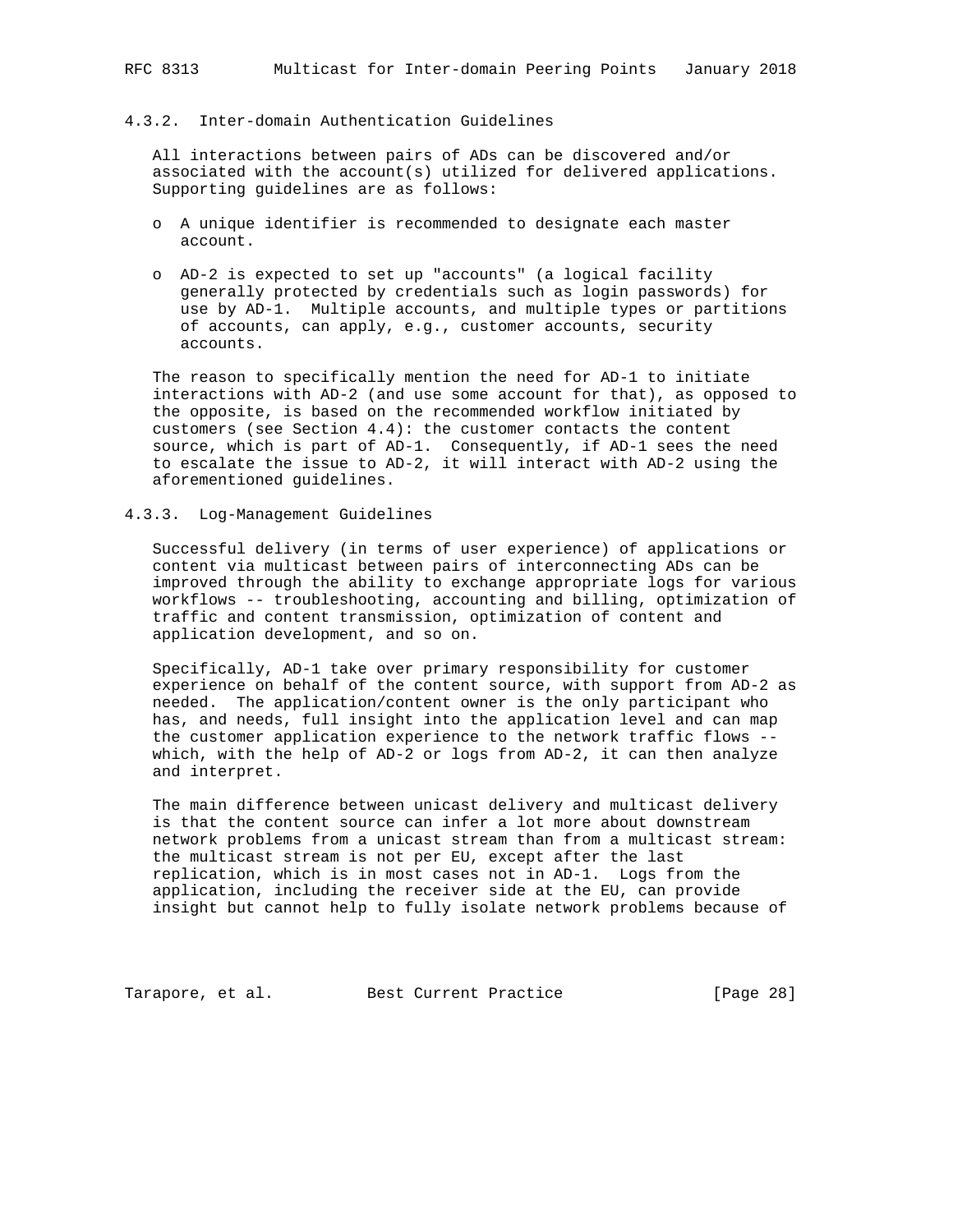the IP multicast per-application operational state built across AD-1 and AD-2 (aka the (S,G) state and any other operational-state features, such as Diffserv QoS).

 See Section 7 for more discussion regarding the privacy considerations of the model described here.

 Different types of logs are known to help support operations in AD-1 when provided by AD-2. This could be done as part of AD-1/AD-2 contracts. Note that except for implied multicast-specific elements, the options listed here are not unique or novel for IP multicast, but they are more important for services novel to the operators than for operationally well-established services (such as unicast). We therefore detail them as follows:

- o Usage information logs at an aggregate level.
- o Usage failure instances at an aggregate level.
- o Grouped or sequenced application access: performance, behavior, and failure at an aggregate level to support potential application-provider-driven strategies. Examples of aggregate levels include grouped video clips, web pages, and software download sets.
- o Security logs, aggregated or summarized according to agreement (with additional detail potentially provided during security events, by agreement).
- o Access logs (EU), when needed for troubleshooting.
- o Application logs ("What is the application doing?"), when needed for shared troubleshooting.
- o Syslogs (network management), when needed for shared troubleshooting.

 The two ADs may supply additional security logs to each other, as agreed upon in contract(s). Examples include the following:

- o Information related to general security-relevant activity, which may be of use from a protection or response perspective: types and counts of attacks detected, related source information, related target information, etc.
- o Aggregated or summarized logs according to agreement (with additional detail potentially provided during security events, by agreement).

Tarapore, et al. Best Current Practice [Page 29]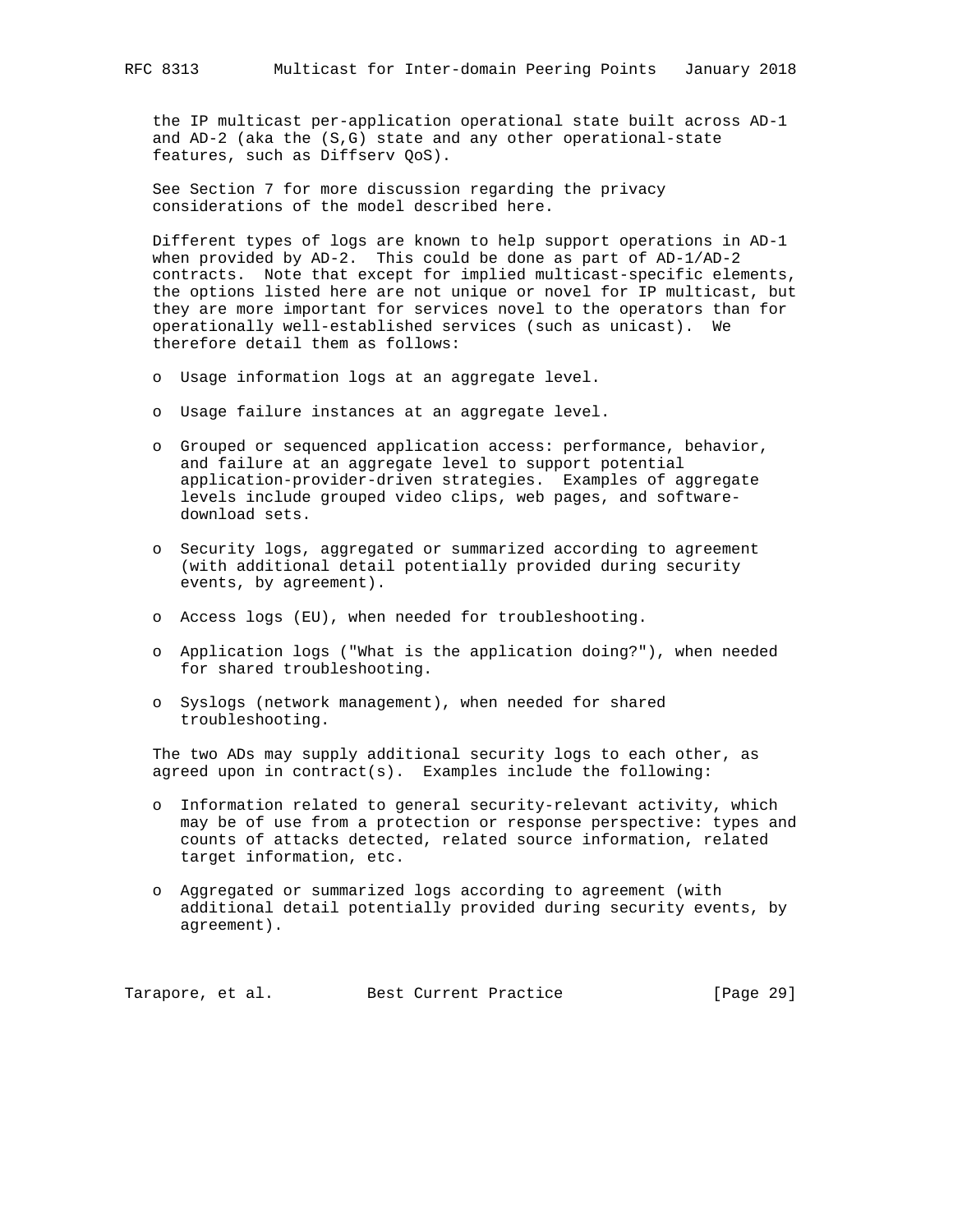### 4.4. Operations - Service Performance and Monitoring Guidelines

 "Service performance" refers to monitoring metrics related to multicast delivery via probes. The focus is on the service provided by AD-2 to AD-1 on behalf of all multicast application sources (metrics may be specified for SLA use or otherwise). Associated guidelines are as follows:

- o Both ADs are expected to monitor, collect, and analyze service performance metrics for multicast applications. AD-2 provides relevant performance information to AD-1; this enables AD-1 to create an end-to-end performance view on behalf of the multicast application source.
- o Both ADs are expected to agree on the types of probes to be used to monitor multicast delivery performance. For example, AD-2 may permit AD-1's probes to be utilized in the AD-2 multicast service footprint. Alternately, AD-2 may deploy its own probes and relay performance information back to AD-1.

 "Service monitoring" generally refers to a service (as a whole) provided on behalf of a particular multicast application source provider. It thus involves complaints from EUs when service problems occur. EUs direct their complaints to the source provider; the source provider in turn submits these complaints to AD-1. The responsibility for service delivery lies with AD-1; as such, AD-1 will need to determine where the service problem is occurring -- in its own network or in AD-2. It is expected that each AD will have tools to monitor multicast service status in its own network.

- o Both ADs will determine how best to deploy multicast service monitoring tools. Typically, each AD will deploy its own set of monitoring tools, in which case both ADs are expected to inform each other when multicast delivery problems are detected.
- o AD-2 may experience some problems in its network. For example, for the AMT use cases (Sections 3.3, 3.4, and 3.5), one or more AMT relays may be experiencing difficulties. AD-2 may be able to fix the problem by rerouting the multicast streams via alternate AMT relays. If the fix is not successful and multicast service delivery degrades, then AD-2 needs to report the issue to AD-1.

Tarapore, et al. Best Current Practice [Page 30]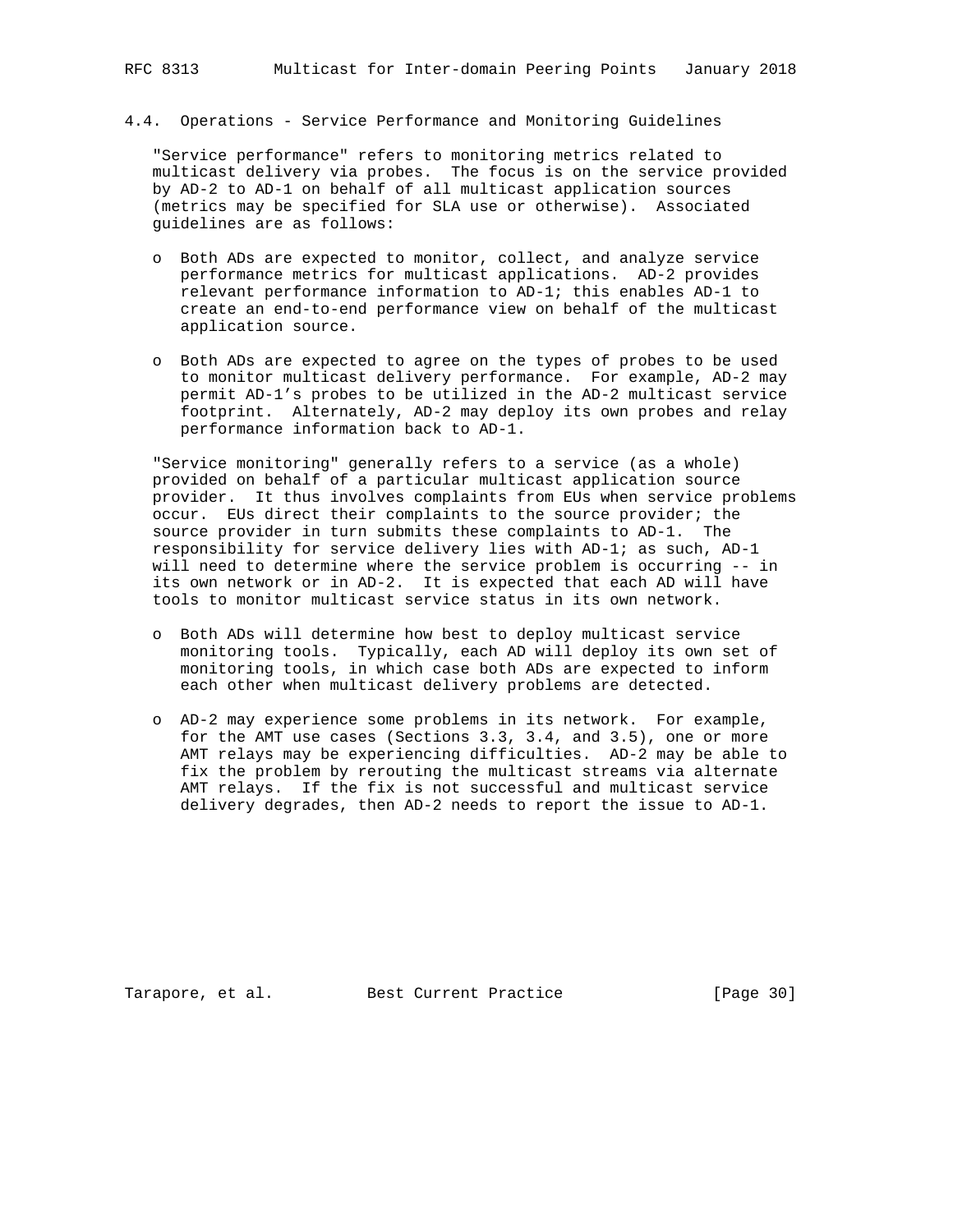- o When a problem notification is received from a multicast application source, AD-1 determines whether the cause of the problem is within its own network or within AD-2. If the cause is within AD-2, then AD-1 supplies all necessary information to AD-2. Examples of supporting information include the following:
	- \* Kind(s) of problem(s).
	- \* Starting point and duration of problem(s).
	- \* Conditions in which one or more problems occur.
	- \* IP address blocks of affected users.
	- \* ISPs of affected users.
	- \* Type of access, e.g., mobile versus desktop.
	- \* Network locations of affected EUs.
- o Both ADs conduct some form of root-cause analysis for multicast service delivery problems. Examples of various factors for consideration include:
	- \* Verification that the service configuration matches the product features.
	- \* Correlation and consolidation of the various customer problems and resource troubles into a single root-service problem.
	- \* Prioritization of currently open service problems, giving consideration to problem impacts, SLAs, etc.
	- \* Conducting service tests, including tests performed once or a series of tests over a period of time.
	- \* Analysis of test results.
	- \* Analysis of relevant network fault or performance data.
	- \* Analysis of the problem information provided by the customer.
- o Once the cause of the problem has been determined and the problem has been fixed, both ADs need to work jointly to verify and validate the success of the fix.

Tarapore, et al. Best Current Practice [Page 31]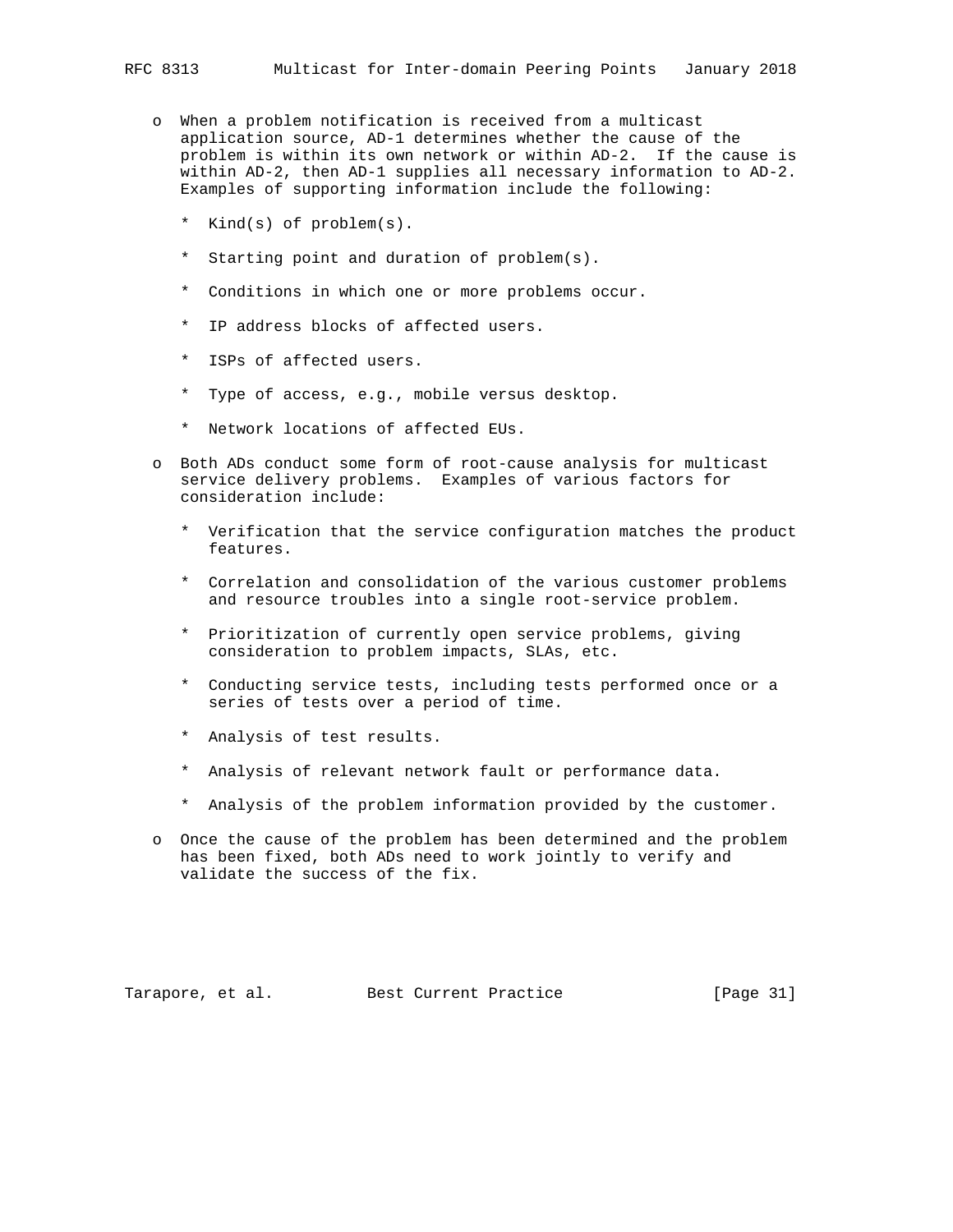4.5. Client Reliability Models / Service Assurance Guidelines

 There are multiple options for instituting reliability architectures. Most are at the application level. Both ADs should work these options out per their contract or agreement and also with the multicast application source providers.

 Network reliability can also be enhanced by the two ADs if they provision alternate delivery mechanisms via unicast means.

### 4.6. Application Accounting Guidelines

 Application-level accounting needs to be handled differently in the application than in IP unicast, because the source side does not directly deliver packets to individual receivers. Instead, this needs to be signaled back by the receiver to the source.

 For network transport diagnostics, AD-1 and AD-2 should have mechanisms in place to ensure proper accounting for the volume of bytes delivered through the peering point and, separately, the number of bytes delivered to EUs.

5. Troubleshooting and Diagnostics

 Any service provider supporting multicast delivery of content should be able to collect diagnostics as part of multicast troubleshooting practices and resolve network issues accordingly. Issues may become apparent or identifiable through either (1) network monitoring functions or (2) problems reported by customers, as described in Section 4.4.

 It is recommended that multicast diagnostics be performed, leveraging established operational practices such as those documented in [MDH-05]. However, given that inter-domain multicast creates a significant interdependence of proper networking functionality between providers, there exists a need for providers to be able to signal (or otherwise alert) each other if there are any issues noted by either one.

 For troubleshooting purposes, service providers may also wish to allow limited read-only administrative access to their routers to their AD peers. Access to active troubleshooting tools -- especially [Traceroute] and the tools discussed in [Mtrace-v2] -- is of specific interest.

Tarapore, et al. Best Current Practice [Page 32]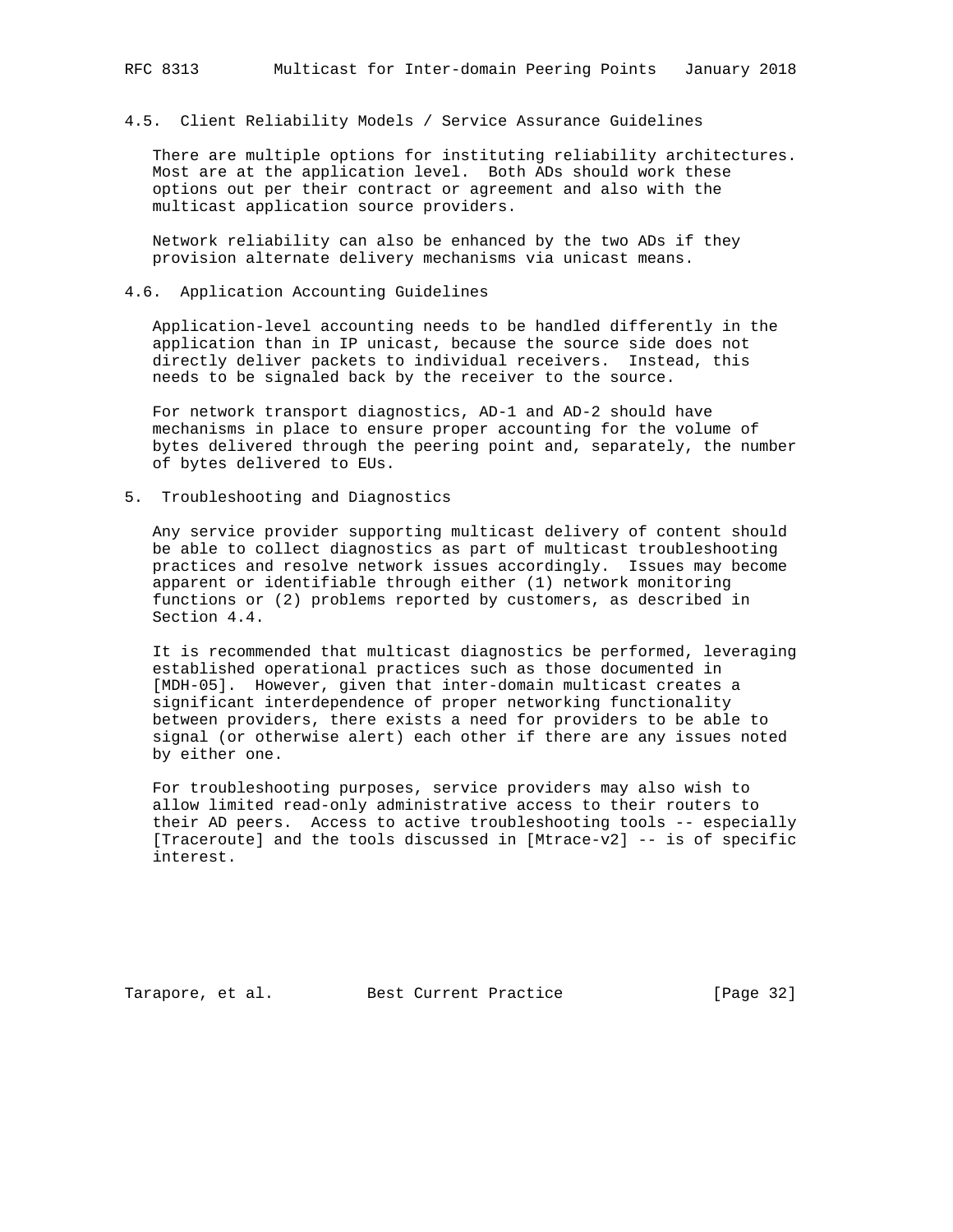Another option is to include this functionality in the IP multicast receiver application on the EU device and allow these diagnostics to be remotely used by support operations. Note, though, that AMT does not allow the passing of traceroute or mtrace requests; therefore, troubleshooting in the presence of AMT does not work as well end to end as it can with native (or even GRE-encapsulated) IP multicast, especially with regard to traceroute and mtrace. Instead, troubleshooting directly on the actual network devices is then more likely necessary.

 The specifics of notifications and alerts are beyond the scope of this document, but general guidelines are similar to those described in Section 4.4. Some general communications issues are as follows.

- o Appropriate communications channels will be established between the customer service and operations groups from both ADs to facilitate information-sharing related to diagnostic troubleshooting.
- o A default resolution period may be considered to resolve open issues. Alternately, mutually acceptable resolution periods could be established, depending on the severity of the identified trouble.
- 6. Security Considerations
- 6.1. DoS Attacks (against State and Bandwidth)

 Reliable IP multicast operations require some basic protection against DoS (Denial of Service) attacks.

 SSM IP multicast is self-protecting against attacks from illicit sources; such traffic will not be forwarded beyond the first-hop router, because that would require (S,G) membership reports from the receiver. Only valid traffic from sources will be forwarded, because RPF ("Reverse Path Forwarding") is part of the protocols. One can say that protection against spoofed source traffic performed in the style of [BCP38] is therefore built into PIM-SM / PIM-SSM.

 Receivers can attack SSM IP multicast by originating such (S,G) membership reports. This can result in a DoS attack against state through the creation of a large number of (S,G) states that create high control-plane load or even inhibit the later creation of a valid (S,G). In conjunction with collaborating illicit sources, it can also result in the forwarding of traffic from illicit sources.

Tarapore, et al. Best Current Practice [Page 33]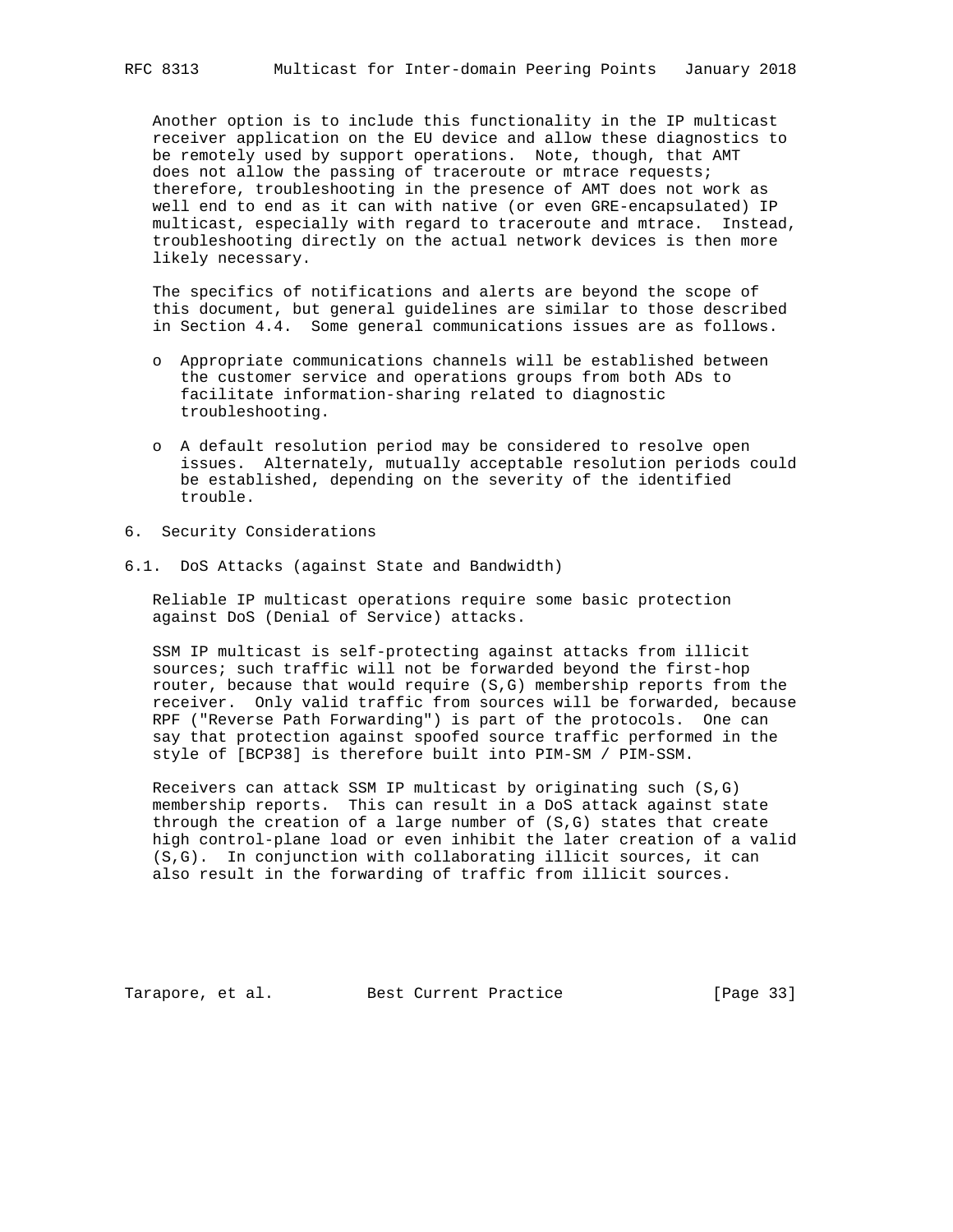Today, these types of attacks are usually mitigated by explicitly defining the set of permissible (S,G) on, for example, the last-hop routers in replicating IP multicast to EUs (e.g., via (S,G) access control lists applied to IGMP/MLD membership state creation). Each AD (say, "ADi") is expected to know what sources located in ADi are permitted to send and what their valid (S,G)s are. ADi can therefore also filter invalid (S,G)s for any "S" located inside ADi, but not sources located in another AD.

 In the peering case, without further information, AD-2 is not aware of the set of valid (S,G) from AD-1, so this set needs to be communicated via operational procedures from AD-1 to AD-2 to provide protection against this type of DoS attack. Future work could signal this information in an automated way: BGP extensions, DNS resource records, or backend automation between AD-1 and AD-2. Backend automation is, in the short term, the most viable solution: unlike BGP extensions or DNS resource records, backend automation does not require router software extensions. Observation of traffic flowing via (S,G) state could also be used to automate the recognition of invalid (S,G) state created by receivers in the absence of explicit information from AD-1.

 The second type of DoS attack through (S,G) membership reports exists when the attacking receiver creates too much valid (S,G) state and the traffic carried by these (S,G)s congests bandwidth on links shared with other EUs. Consider the uplink to a last-hop router connecting to 100 EUs. If one EU joins to more multicast content than what fits into this link, then this would also impact the quality of the same content for the other 99 EUs. If traffic is not rate adaptive, the effects are even worse.

 The mitigation technique is the same as what is often employed for unicast: policing of the per-EU total amount of traffic. Unlike unicast, though, this cannot be done anywhere along the path (e.g., on an arbitrary bottleneck link); it has to happen at the point of last replication to the different EU. Simple solutions such as limiting the maximum number of joined (S,G)s per EU are readily available; solutions that take consumed bandwidth into account are available as vendor-specific features in routers. Note that this is primarily a non-peering issue in AD-2; it only becomes a peering issue if the peering link itself is not big enough to carry all possible content from AD-1 or, as in Use Case 3.4, when the AMT relay in AD-1 is that last replication point.

Limiting the amount of  $(S,G)$  state per EU is also a good first measure to prohibit too much undesired "empty" state from being built (state not carrying traffic), but it would not suffice in the case of DDoS attacks, e.g., viruses that impact a large number of EU devices.

Tarapore, et al. Best Current Practice [Page 34]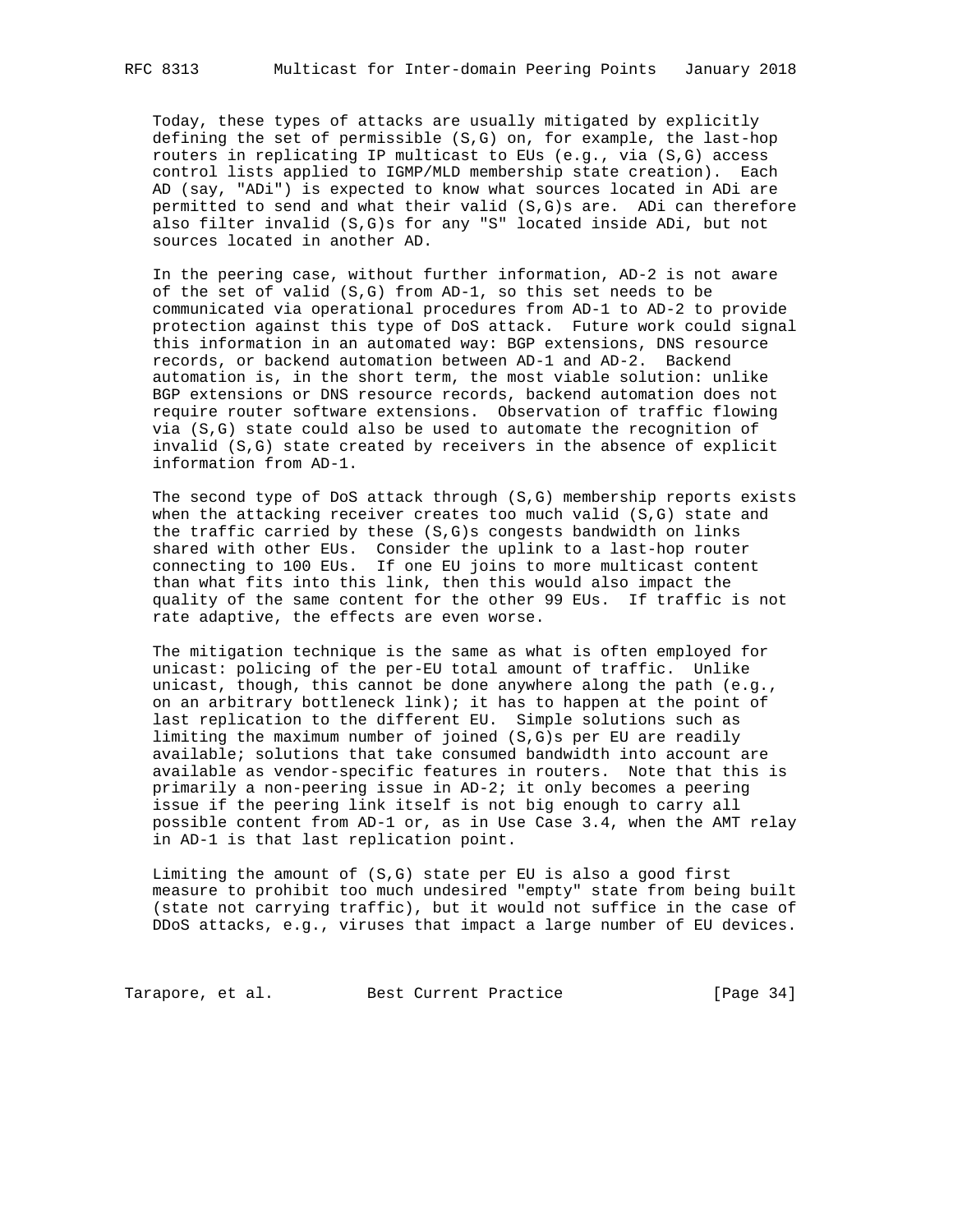### 6.2. Content Security

 Content confidentiality, DRM (Digital Rights Management), authentication, and authorization are optional, based on the content delivered. For content that is "FTA" (Free To Air), the following considerations can be ignored, and content can be sent unencrypted and without EU authentication and authorization. Note, though, that the mechanisms described here may also be desirable for the application source to better track users even if the content itself would not require it.

 For inter-domain content, there are at least two models for content confidentiality, including (1) DRM authentication and authorization and (2) EU authentication and authorization:

- o In the classical (IP)TV model, responsibility is per domain, and content is and can be passed on unencrypted. AD-1 delivers content to AD-2; AD-2 can further process the content, including features like ad insertion, and AD-2 is the sole point of contact regarding the contact for its EUs. In this document, we do not consider this case because it typically involves service aspects operated by AD-2 that are higher than the network layer; this document focuses on the network-layer AD-1/AD-2 peering case but not the application-layer peering case. Nevertheless, this model can be derived through additional work beyond what is described here.
- o The other model is the one in which content confidentiality, DRM, EU authentication, and EU authorization are end to end: responsibilities of the multicast application source provider and receiver application. This is the model assumed here. It is also the model used in Internet "Over the Top" (OTT) video delivery. Below, we discuss the threats incurred in this model due to the use of IP multicast in AD-1 or AD-2 and across the peering point.

 End-to-end encryption enables end-to-end EU authentication and authorization: the EU may be able to join (via IGMP/MLD) and receive the content, but it can only decrypt it when it receives the decryption key from the content source in AD-1. The key is the authorization. Keeping that key to itself and prohibiting playout of the decrypted content to non-copy-protected interfaces are typical DRM features in that receiver application or EU device operating system.

 End-to-end encryption is continuously attacked. Keys may be subject to brute-force attacks so that content can potentially be decrypted later, or keys are extracted from the EU application/device and shared with other unauthenticated receivers. One important class of

Tarapore, et al. Best Current Practice [Page 35]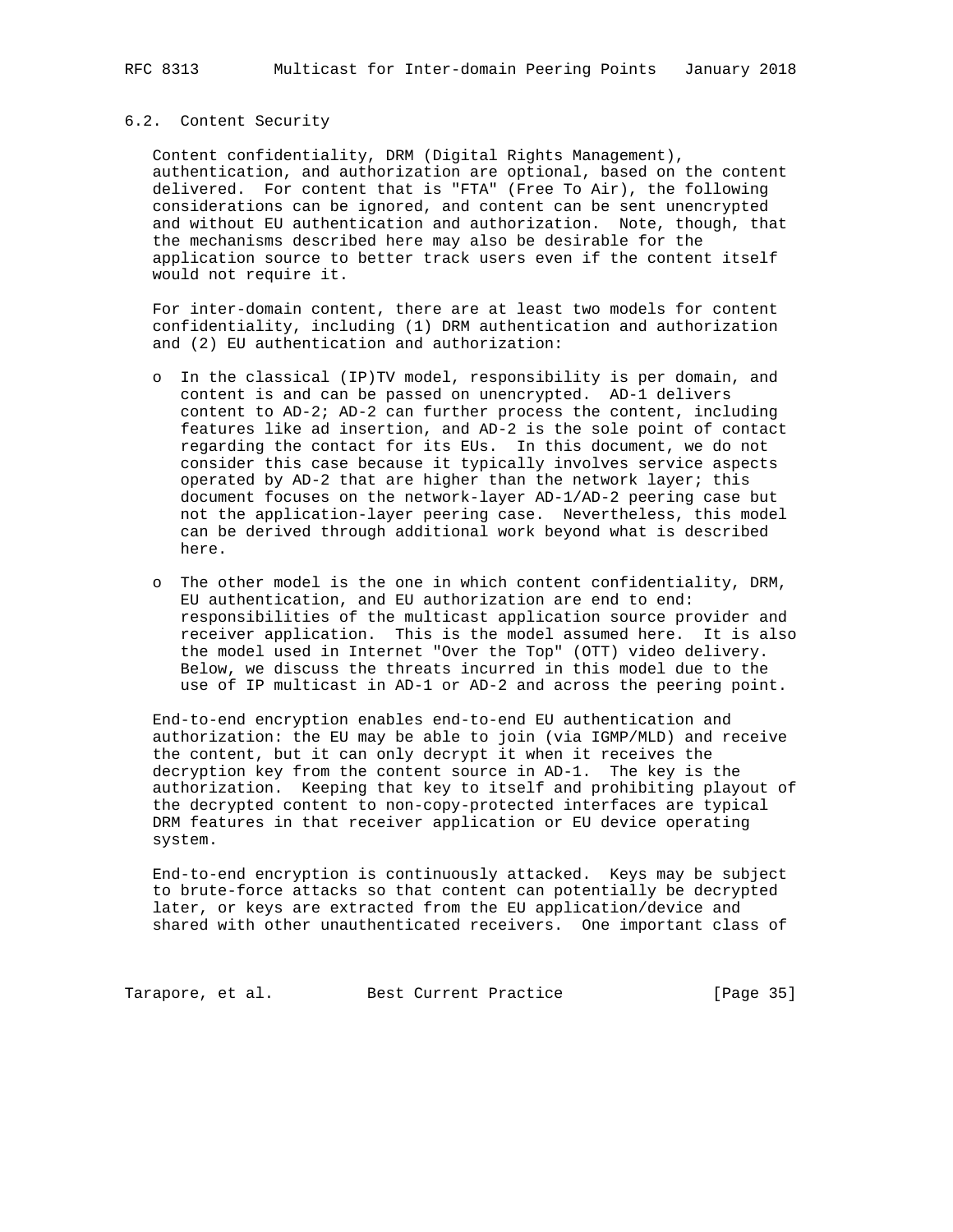content is where the value is in live consumption, such as sports or other event (e.g., concert) streaming. Extraction of keying material from compromised authenticated EUs and sharing with unauthenticated EUs are not sufficient. It is also necessary for those unauthenticated EUs to get a streaming copy of the content itself. In unicast streaming, they cannot get such a copy from the content source (because they cannot authenticate), and, because of asymmetric bandwidths, it is often impossible to get the content from compromised EUs to a large number of unauthenticated EUs. EUs behind classical "16 Mbps down, 1 Mbps up" ADSL links are the best example. With increasing broadband access speeds, unicast peer-to-peer copying of content becomes easier, but it likely will always be easily detectable by the ADs because of its traffic patterns and volume.

 When IP multicast is being used without additional security, AD-2 is not aware of which EU is authenticated for which content. Any unauthenticated EU in AD-2 could therefore get a copy of the encrypted content without triggering suspicion on the part of AD-2 or AD-1 and then either (1) live-decode it, in the presence of the compromised authenticated EU and key-sharing or (2) decrypt it later, in the presence of federated brute-force key-cracking.

 To mitigate this issue, the last replication point that is creating (S,G) copies to EUs would need to permit those copies only after authentication of the EUs. This would establish the same authenticated "EU only" copy that is used in unicast.

 Schemes for per-EU IP multicast authentication/authorization (and, as a result, non-delivery or copying of per-content IP multicast traffic) have been built in the past and are deployed in service providers for intra-domain IPTV services, but no standards exist for this. For example, there is no standardized RADIUS attribute for authenticating the IGMP/MLD filter set, but such implementations exist. The authors of this document are specifically also not aware of schemes where the same authentication credentials used to get the encryption key from the content source could also be used to authenticate and authorize the network-layer IP multicast replication for the content. Such schemes are technically not difficult to build and would avoid creating and maintaining a separate network traffic-forwarding authentication/authorization scheme decoupled from the end-to-end authentication/authorization system of the application.

Tarapore, et al. Best Current Practice [Page 36]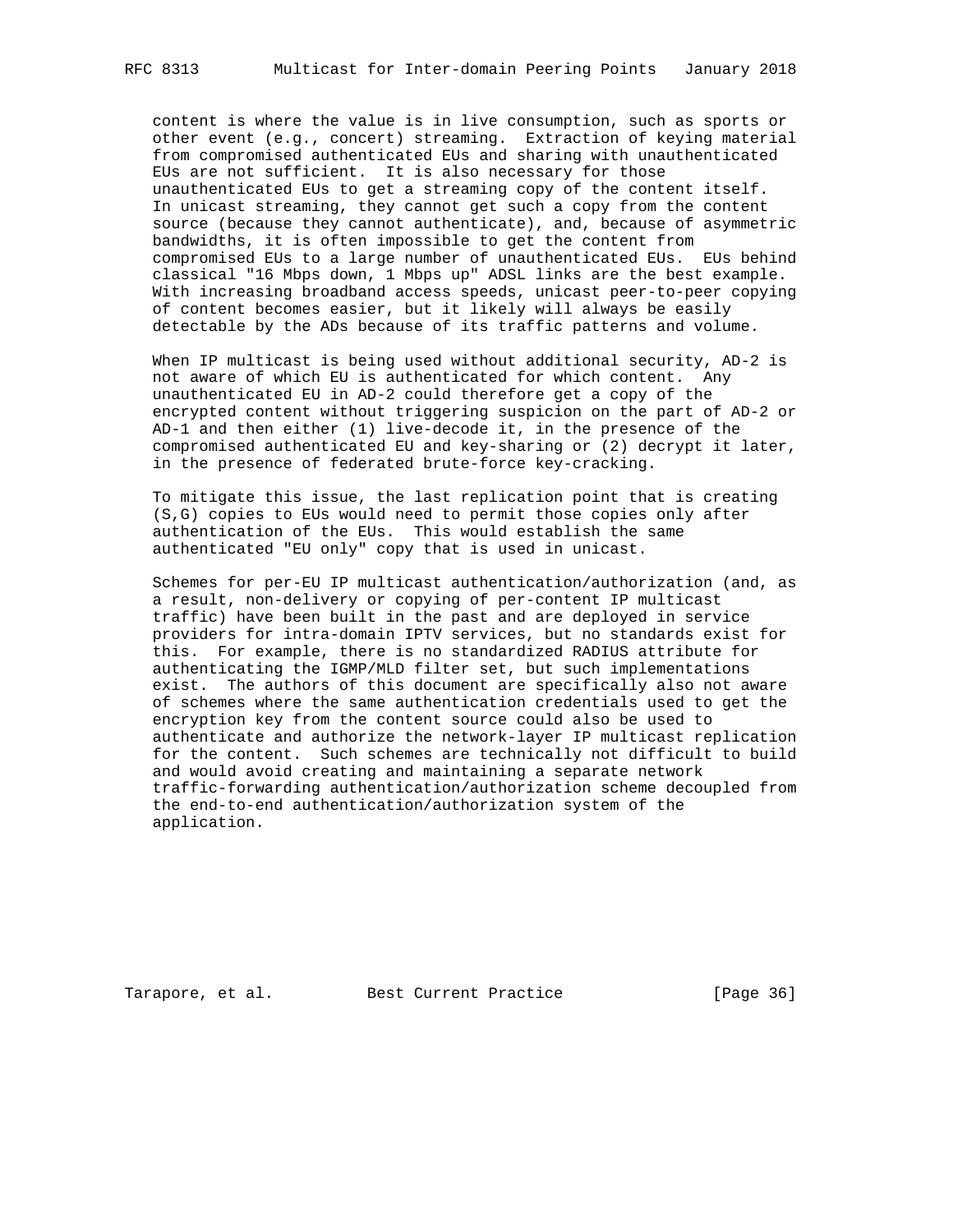If delivery of such high-value content in conjunction with the peering described here is desired, the short-term recommendations are for sources to clearly isolate the source and group addresses used for different content bundles, communicate those (S,G) patterns from AD-1 to AD-2, and let AD-2 leverage existing per-EU authentication/ authorization mechanisms in network devices to establish filters for (S,G) sets to each EU.

### 6.3. Peering Encryption

 Encryption at peering points for multicast delivery may be used per agreement between AD-1 and AD-2.

 In the case of a private peering link, IP multicast does not have attack vectors on a peering link different from those of IP unicast, but the content owner may have defined strict constraints against unauthenticated copying of even the end-to-end encrypted content; in this case, AD-1 and AD-2 can agree on additional transport encryption across that peering link. In the case of a broadcast peering connection (e.g., IXP), transport encryption is again the easiest way to prohibit unauthenticated copies by other ADs on the same peering point.

 If peering is across a tunnel that spans intermittent transit ADs (not discussed in detail in this document), then encryption of that tunnel traffic is recommended. It not only prohibits possible "leakage" of content but also protects the information regarding what content is being consumed in AD-2 (aggregated privacy protection).

 See Section 6.4 for reasons why the peering point may also need to be encrypted for operational reasons.

#### 6.4. Operational Aspects

 Section 4.3.3 discusses the exchange of log information, and Section 7 discusses the exchange of program information. All these operational pieces of data should by default be exchanged via authenticated and encrypted peer-to-peer communication protocols between AD-1 and AD-2 so that only the intended recipients in the peers' AD have access to it. Even exposure of the least sensitive information to third parties opens up attack vectors. Putting valid (S,G) information, for example, into DNS (as opposed to passing it via secured channels from AD-1 to AD-2) to allow easier filtering of invalid (S,G) information would also allow attackers to more easily identify valid (S,G) information and change their attack vector.

Tarapore, et al. Best Current Practice [Page 37]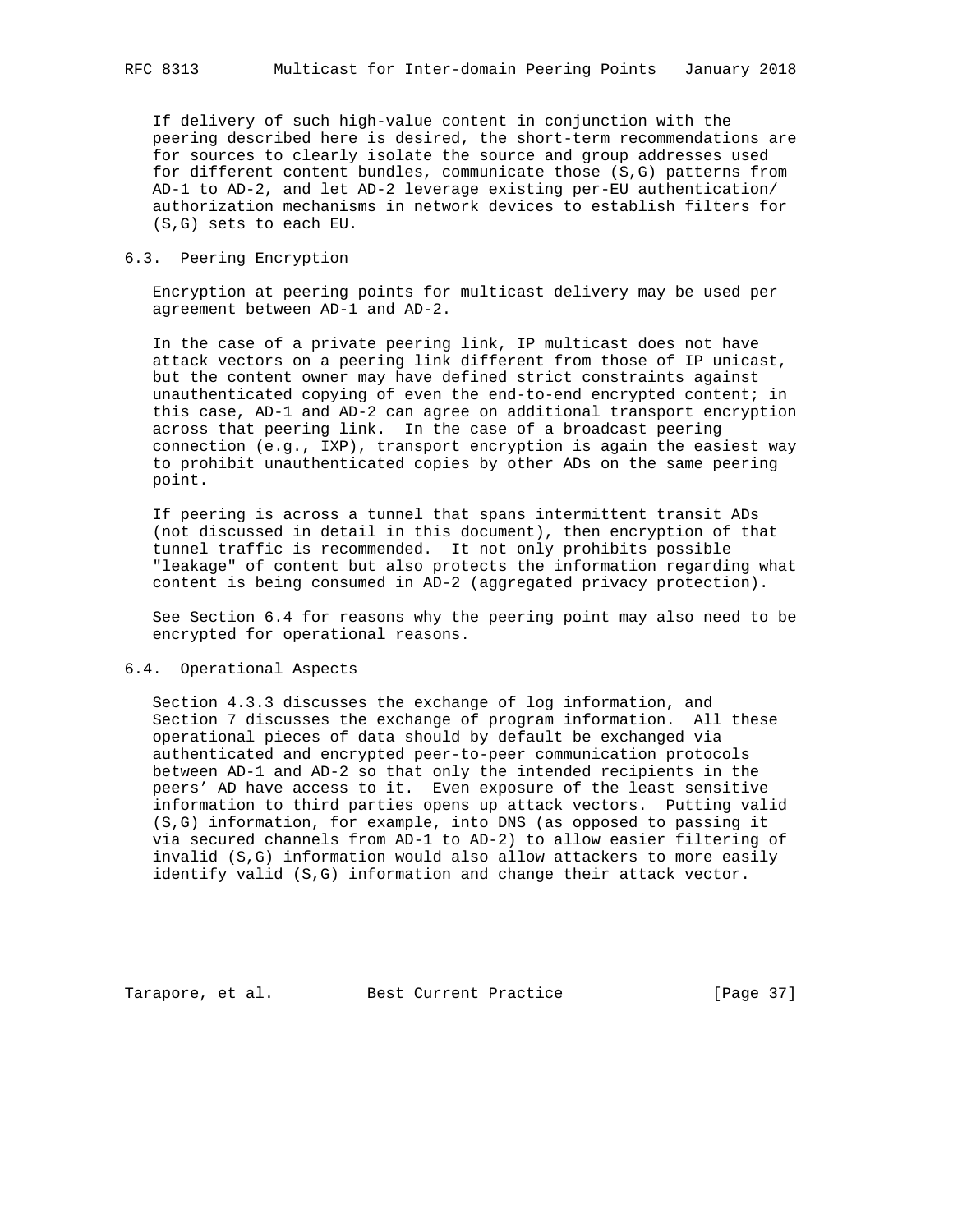From the perspective of the ADs, security is most critical for log information, as it provides operational insight into the originating AD but also contains sensitive user data.

 Sensitive user data exported from AD-2 to AD-1 as part of logs could be as much as the equivalent of 5-tuple unicast traffic flow accounting (but not more, e.g., no application-level information). As mentioned in Section 7, in unicast, AD-1 could capture these traffic statistics itself because this is all about traffic flows (originated by AD-1) to EU receivers in AD-2, and operationally passing it from AD-2 to AD-1 may be necessary when IP multicast is used because of the replication taking place in AD-2.

 Nevertheless, passing such traffic statistics inside AD-1 from a capturing router to a backend system is likely less subject to third-party attacks than passing it "inter-domain" from AD-2 to AD-1, so more diligence needs to be applied to secure it.

 If any protocols used for the operational exchange of information are not easily secured at the transport layer or higher (because of the use of legacy products or protocols in the network), then AD-1 and AD-2 can also consider ensuring that all operational data exchanges go across the same peering point as the traffic and use network-layer encryption of the peering point (as discussed previously) to protect it.

 End-to-end authentication and authorization of EUs may involve some kind of token authentication and are done at the application layer, independently of the two ADs. If there are problems related to the failure of token authentication when EUs are supported by AD-2, then some means of validating proper operation of the token authentication process (e.g., validating that backend servers querying the multicast application source provider's token authentication server are communicating properly) should be considered. Implementation details are beyond the scope of this document.

 In the event of a security breach, the two ADs are expected to have a mitigation plan for shutting down the peering point and directing multicast traffic over alternative peering points. It is also expected that appropriate information will be shared for the purpose of securing the identified breach.

Tarapore, et al. Best Current Practice [Page 38]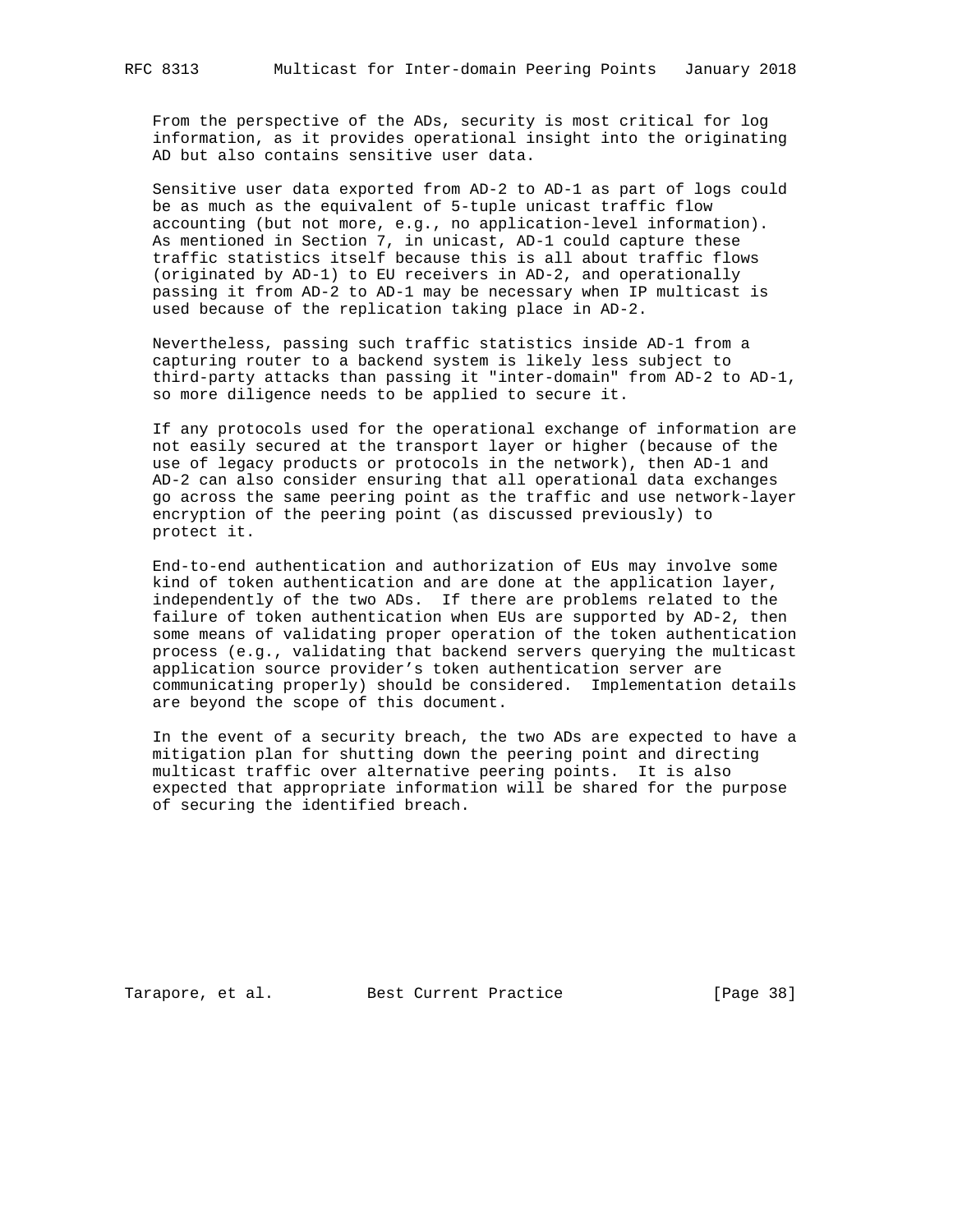RFC 8313 Multicast for Inter-domain Peering Points January 2018

### 7. Privacy Considerations

 The described flow of information about content and EUs as described in this document aims to maintain privacy:

 AD-1 is operating on behalf of (or owns) the content source and is therefore part of the content-consumption relationship with the EU. The privacy considerations between the EU and AD-1 are therefore generally the same (with one exception; see below) as they would be if no IP multicast was used, especially because end-to-end encryption can and should be used for any privacy-conscious content.

 Information related to inter-domain multicast transport service is provided to AD-1 by the AD-2 operators. AD-2 is not required to gain additional insight into the user's behavior through this process other than what it would already have without service collaboration with AD-1, unless AD-1 and AD-2 agree on it and get approval from the EU.

 For example, if it is deemed beneficial for the EU to get support directly from AD-2, then it would generally be necessary for AD-2 to be aware of the mapping between content and network (S,G) state so that AD-2 knows which (S,G) to troubleshoot when the EU complains about problems with specific content. The degree to which this dissemination is done by AD-1 explicitly to meet privacy expectations of EUs is typically easy to assess by AD-1. Two simple examples are as follows:

- o For a sports content bundle, every EU will happily click on the "I approve that the content program information is shared with your service provider" button, to ensure best service reliability, because service-conscious AD-2 would likely also try to ensure that high-value content, such as the (S,G) for the Super Bowl, would be the first to receive care in the case of network issues.
- o If the content in question was content for which the EU expected more privacy, the EU should prefer a content bundle that included this content in a large variety of other content, have all content end-to-end encrypted, and not share programming information with AD-2, to maximize privacy. Nevertheless, the privacy of the EU against AD-2 observing traffic would still be lower than in the equivalent setup using unicast, because in unicast, AD-2 could not correlate which EUs are watching the same content and use that to deduce the content. Note that even the setup in Section 3.4, where AD-2 is not involved in IP multicast at all, does not provide privacy against this level of analysis by AD-2, because there is no transport-layer encryption in AMT; therefore, AD-2 can correlate by on-path traffic analysis who is consuming the same

Tarapore, et al. Best Current Practice [Page 39]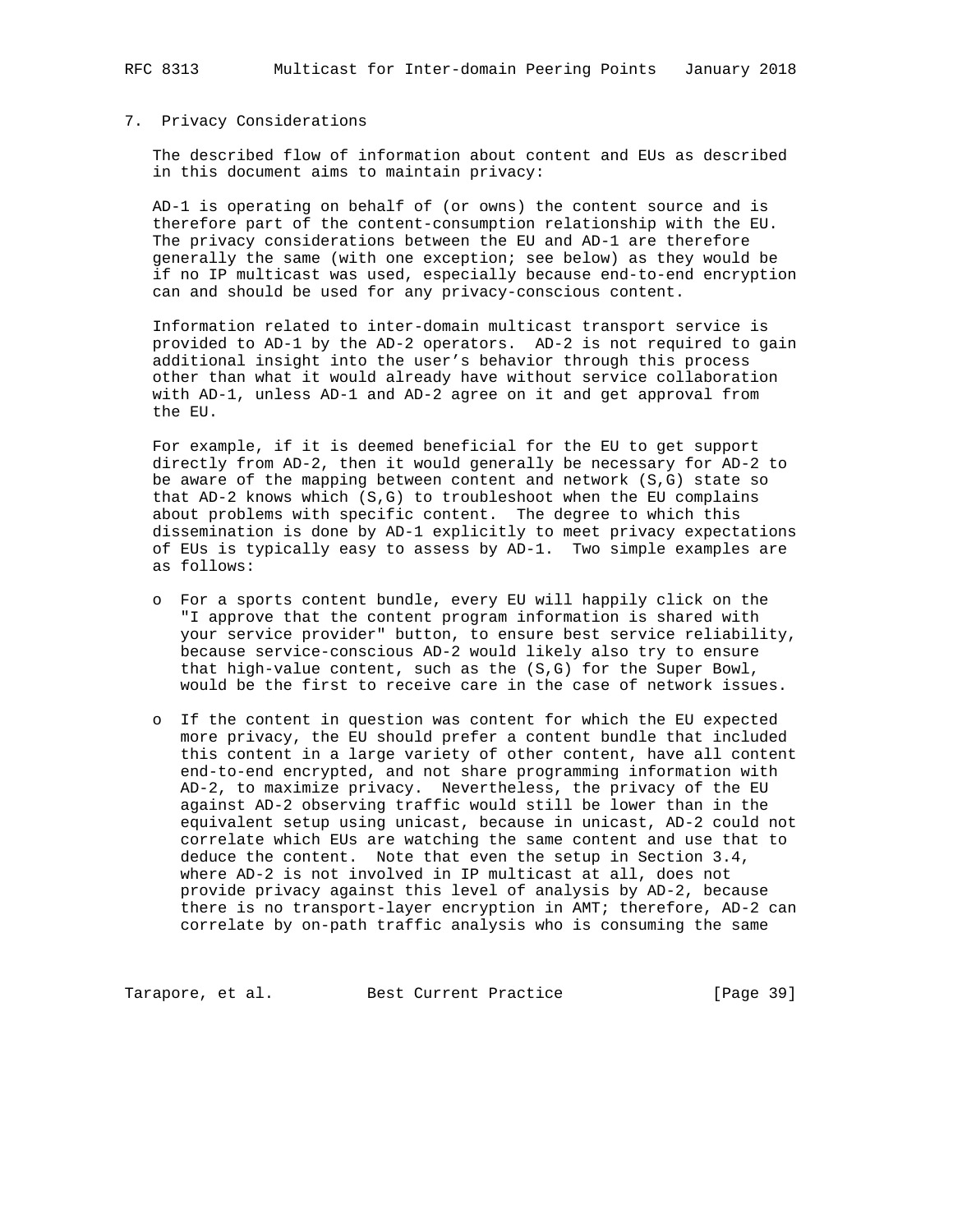content from an AMT relay from both the (S,G) join messages in AMT and the identical content segments (that were replicated at the AMT relay).

 In summary, because only content to be consumed by multiple EUs is carried via IP multicast here and all of that content can be end-to-end encrypted, the only privacy consideration specific to IP multicast is for AD-2 to know or reconstruct what content an EU is consuming. For content for which this is undesirable, some form of protections as explained above are possible, but ideally, the model described in Section 3.4 could be used in conjunction with future work, e.g., adding Datagram Transport Layer Security (DTLS) encryption [RFC6347] between the AMT relay and the EU.

 Note that IP multicast by nature would permit the EU's privacy against the content source operator because, unlike unicast, the content source does not natively know which EU is consuming which content: in all cases where AD-2 provides replication, only AD-2 knows this directly. This document does not attempt to describe a model that maintains such a level of privacy against the content source; rather, we describe a model that only protects against exposure to intermediate parties -- in this case, AD-2.

8. IANA Considerations

This document does not require any IANA actions.

- 9. References
- 9.1. Normative References
	- [RFC2784] Farinacci, D., Li, T., Hanks, S., Meyer, D., and P. Traina, "Generic Routing Encapsulation (GRE)", RFC 2784, DOI 10.17487/RFC2784, March 2000, <https://www.rfc-editor.org/info/rfc2784>.
	- [RFC3376] Cain, B., Deering, S., Kouvelas, I., Fenner, B., and A. Thyagarajan, "Internet Group Management Protocol, Version 3", RFC 3376, DOI 10.17487/RFC3376, October 2002, <https://www.rfc-editor.org/info/rfc3376>.
	- [RFC3810] Vida, R., Ed., and L. Costa, Ed., "Multicast Listener Discovery Version 2 (MLDv2) for IPv6", RFC 3810, DOI 10.17487/RFC3810, June 2004, <https://www.rfc-editor.org/info/rfc3810>.

Tarapore, et al. Best Current Practice [Page 40]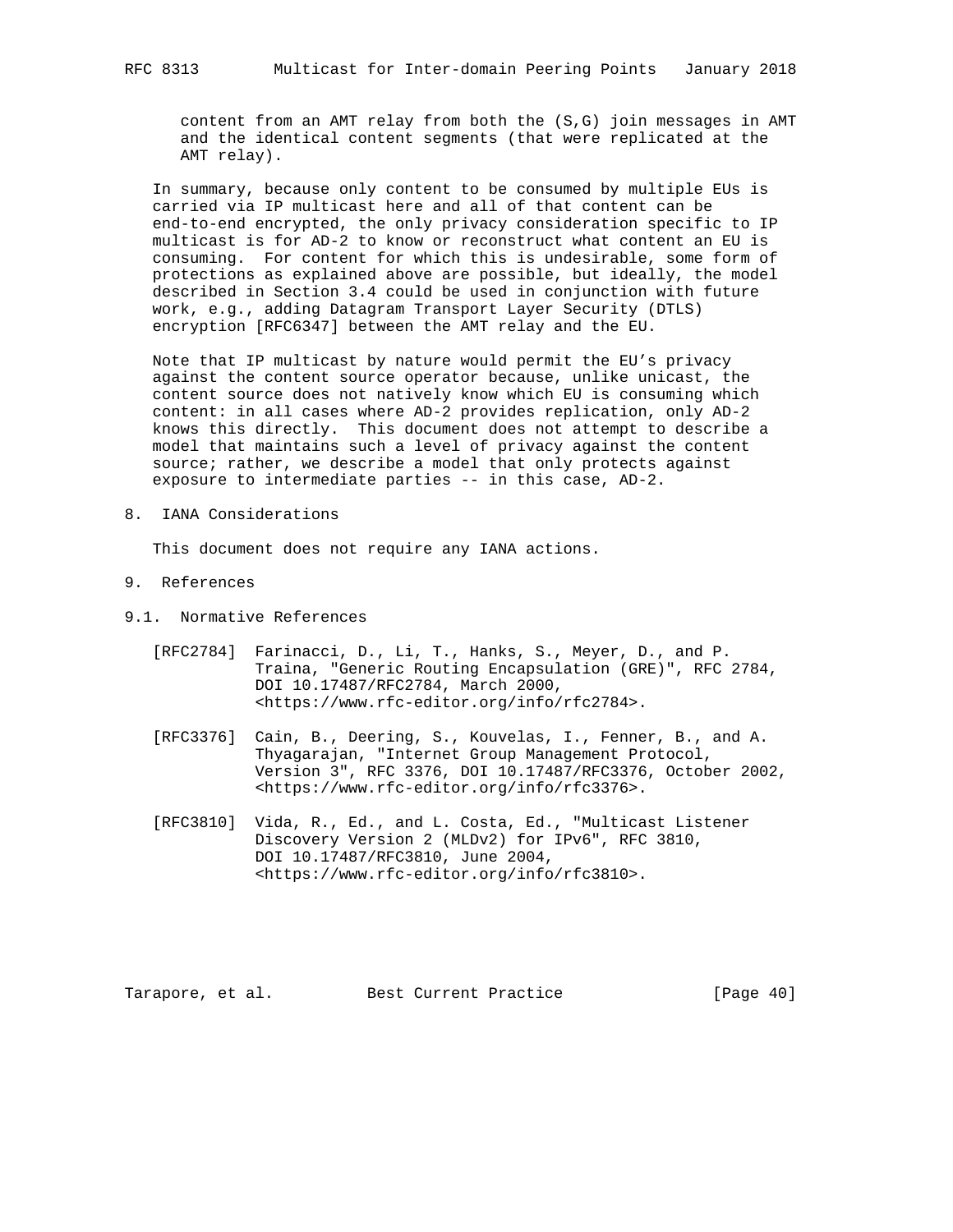RFC 8313 Multicast for Inter-domain Peering Points January 2018

- [RFC4760] Bates, T., Chandra, R., Katz, D., and Y. Rekhter, "Multiprotocol Extensions for BGP-4", RFC 4760, DOI 10.17487/RFC4760, January 2007, <https://www.rfc-editor.org/info/rfc4760>.
- [RFC4604] Holbrook, H., Cain, B., and B. Haberman, "Using Internet Group Management Protocol Version 3 (IGMPv3) and Multicast Listener Discovery Protocol Version 2 (MLDv2) for Source-Specific Multicast", RFC 4604, DOI 10.17487/RFC4604, August 2006, <https://www.rfc-editor.org/info/rfc4604>.
- [RFC4609] Savola, P., Lehtonen, R., and D. Meyer, "Protocol Independent Multicast - Sparse Mode (PIM-SM) Multicast Routing Security Issues and Enhancements", RFC 4609, DOI 10.17487/RFC4609, October 2006, <https://www.rfc-editor.org/info/rfc4609>.
- [RFC7450] Bumgardner, G., "Automatic Multicast Tunneling", RFC 7450, DOI 10.17487/RFC7450, February 2015, <https://www.rfc-editor.org/info/rfc7450>.
- [RFC7761] Fenner, B., Handley, M., Holbrook, H., Kouvelas, I., Parekh, R., Zhang, Z., and L. Zheng, "Protocol Independent Multicast - Sparse Mode (PIM-SM): Protocol Specification (Revised)", STD 83, RFC 7761, DOI 10.17487/RFC7761, March 2016, <https://www.rfc-editor.org/info/rfc7761>.
- [BCP38] Ferguson, P. and D. Senie, "Network Ingress Filtering: Defeating Denial of Service Attacks which employ IP Source Address Spoofing", BCP 38, RFC 2827, May 2000, <https://www.rfc-editor.org/info/rfc2827>.
- [BCP41] Floyd, S., "Congestion Control Principles", BCP 41, RFC 2914, September 2000, <https://www.rfc-editor.org/info/rfc2914>.
- [BCP145] Eggert, L., Fairhurst, G., and G. Shepherd, "UDP Usage Guidelines", BCP 145, RFC 8085, March 2017, <https://www.rfc-editor.org/info/rfc8085>.

Tarapore, et al. Best Current Practice [Page 41]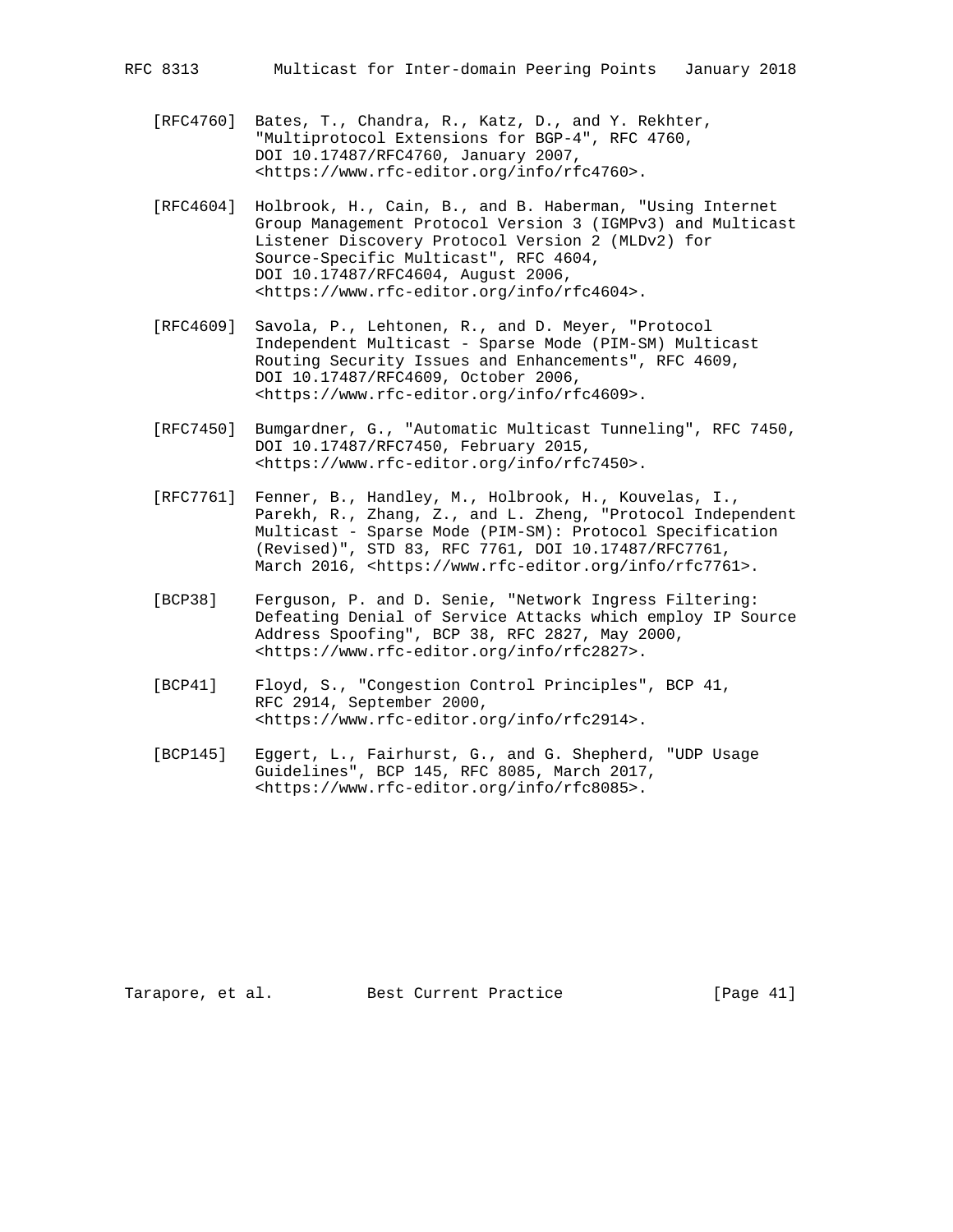RFC 8313 Multicast for Inter-domain Peering Points January 2018

# 9.2. Informative References

- [RFC4786] Abley, J. and K. Lindqvist, "Operation of Anycast Services", BCP 126, RFC 4786, DOI 10.17487/RFC4786, December 2006, <https://www.rfc-editor.org/info/rfc4786>.
- [RFC6347] Rescorla, E. and N. Modadugu, "Datagram Transport Layer Security Version 1.2", RFC 6347, DOI 10.17487/RFC6347, January 2012, <https://www.rfc-editor.org/info/rfc6347>.
- [INF\_ATIS\_10]

 "CDN Interconnection Use Cases and Requirements in a Multi-Party Federation Environment", ATIS Standard A-0200010, December 2012.

 [MDH-05] Thaler, D. and B. Aboba, "Multicast Debugging Handbook", Work in Progress, draft-ietf-mboned-mdh-05, November 2000.

### [Traceroute]

"traceroute.org", <http://traceroute.org/#source%20code>.

#### [Mtrace-v2]

 Asaeda, H., Meyer, K., and W. Lee, Ed., "Mtrace Version 2: Traceroute Facility for IP Multicast", Work in Progress, draft-ietf-mboned-mtrace-v2-22, December 2017.

Tarapore, et al. Best Current Practice [Page 42]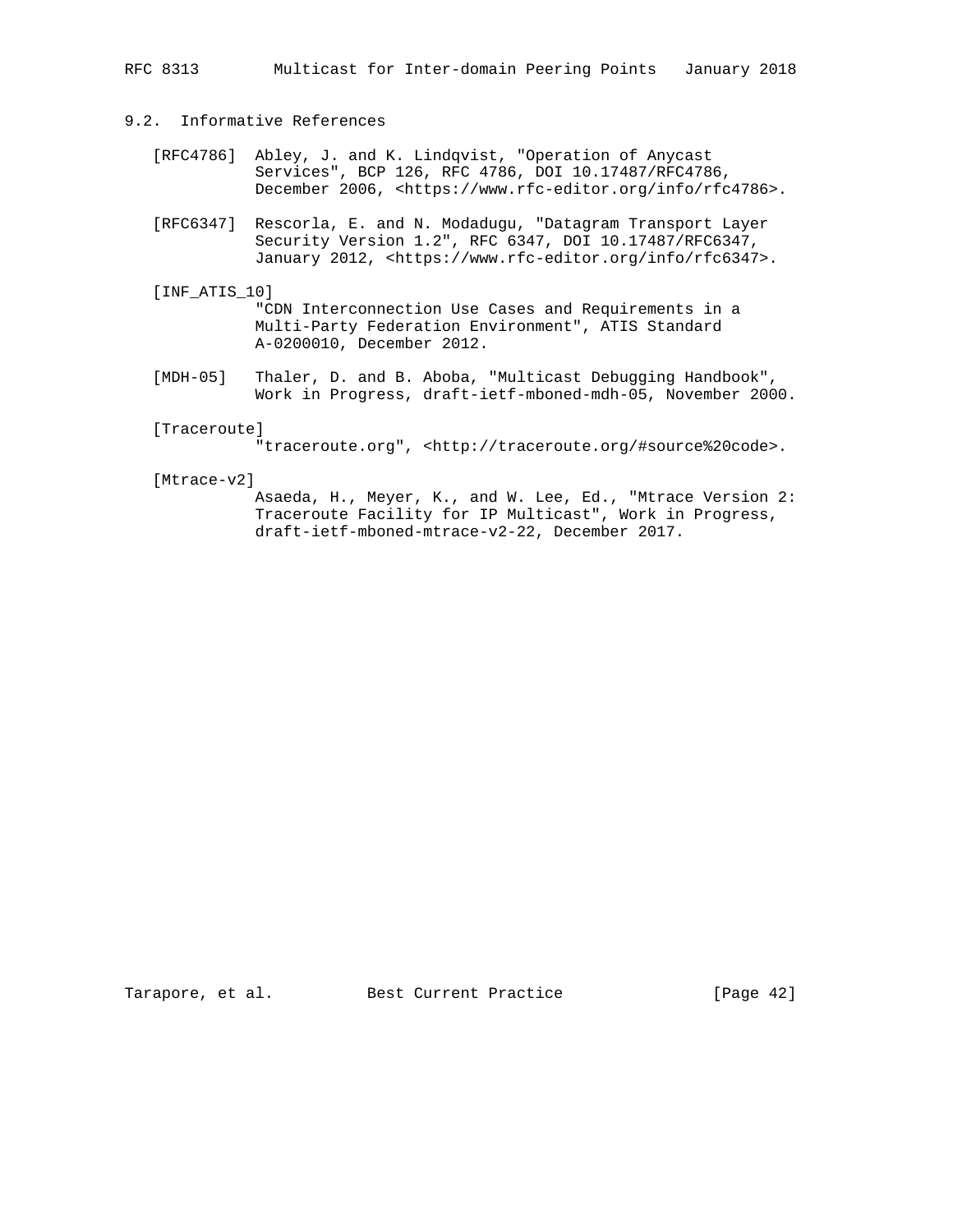# Acknowledgments

 The authors would like to thank the following individuals for their suggestions, comments, and corrections:

Mikael Abrahamsson

Hitoshi Asaeda

Dale Carder

Tim Chown

Leonard Giuliano

Jake Holland

Joel Jaeggli

Henrik Levkowetz

Albert Manfredi

Stig Venaas

Tarapore, et al. Best Current Practice [Page 43]